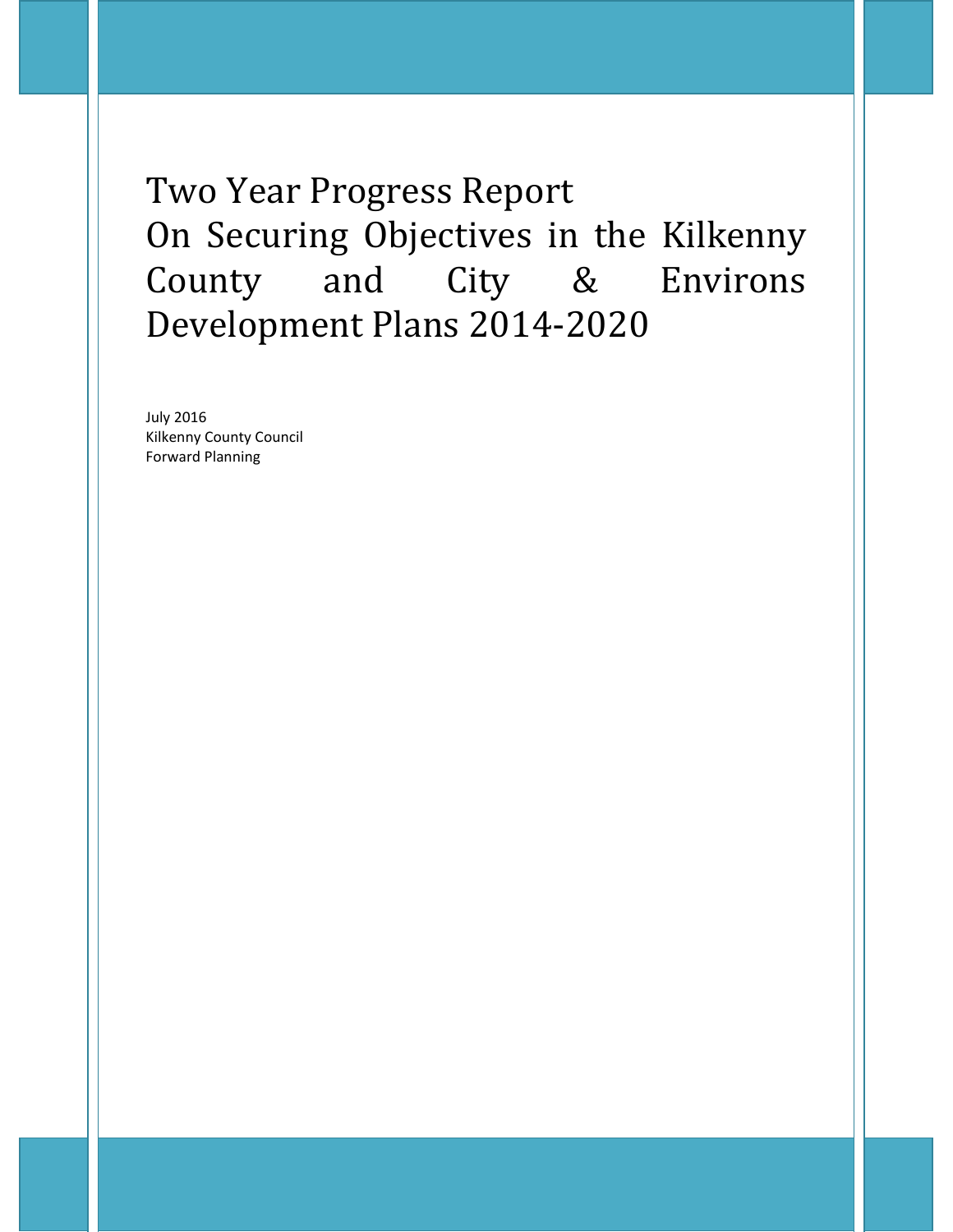COUNTY MANAGER Colette Byrne DIRECTOR OF SERVICES Maria Melia SENIOR PLANNER Denis Malone

July 2016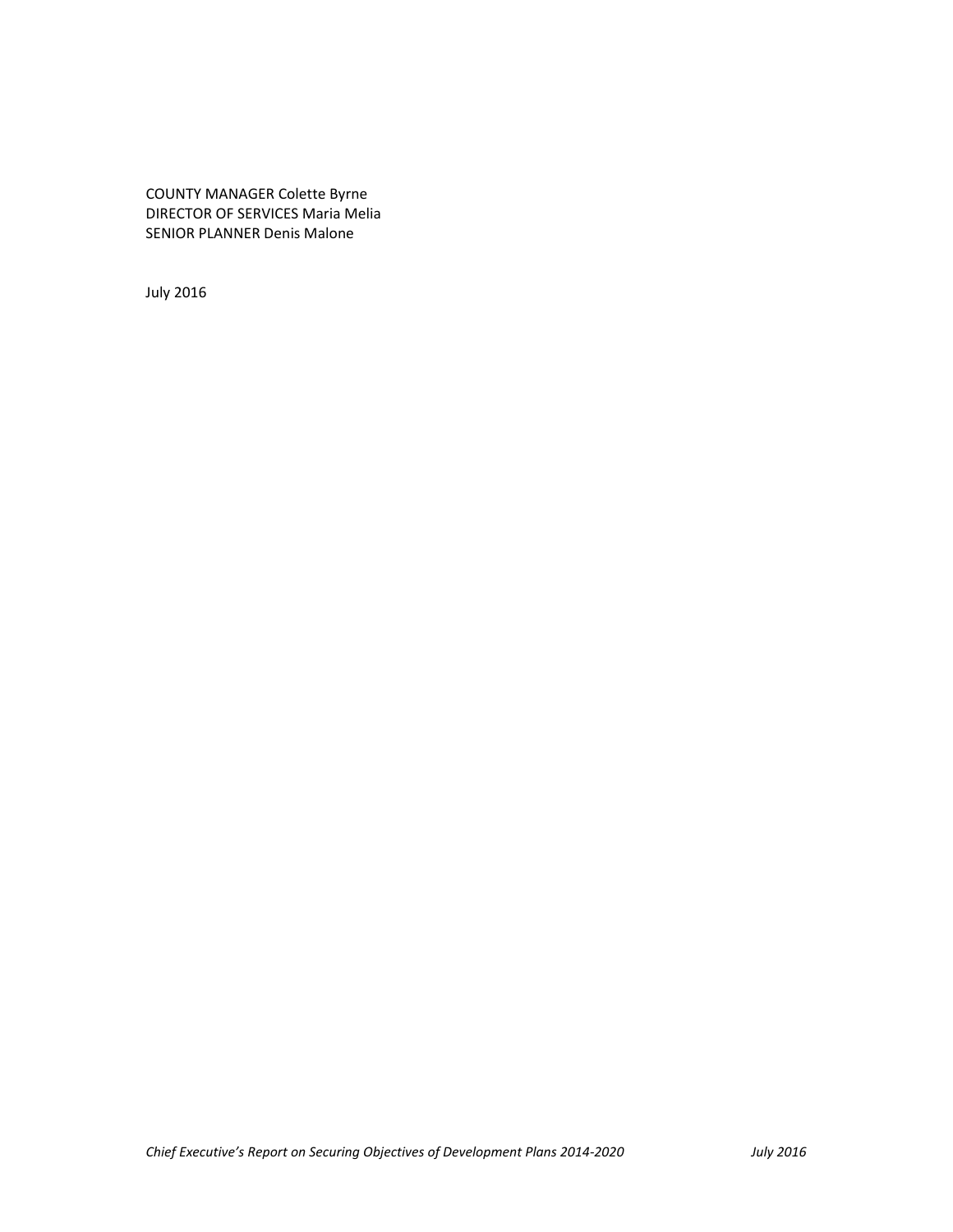# **Contents**

| 1              |       | $\label{eq:1} \mbox{Introduction} \,\, \ldots \,\, \ldots \,\, \ldots \,\, \ldots \,\, \ldots \,\, \ldots \,\, \ldots \,\, \ldots \,\, \ldots \,\, \ldots \,\, \ldots \,\, \ldots \,\, \ldots \,\, \ldots \,\, \ldots \,\, \ldots \,\, \ldots \,\, \ldots \,\, \ldots \,\, \ldots \,\, \ldots \,\, \ldots \,\, \ldots \,\, \ldots \,\, \ldots \,\, \ldots \,\, \ldots \,\, \ldots \,\, \ldots \,\, \ldots \,\, \ldots \,\, \ldots \,\, \ldots \,\, \ldots \,\,$ |  |  |  |
|----------------|-------|-----------------------------------------------------------------------------------------------------------------------------------------------------------------------------------------------------------------------------------------------------------------------------------------------------------------------------------------------------------------------------------------------------------------------------------------------------------------|--|--|--|
|                | 1.1   |                                                                                                                                                                                                                                                                                                                                                                                                                                                                 |  |  |  |
|                | 1.2   |                                                                                                                                                                                                                                                                                                                                                                                                                                                                 |  |  |  |
| $\overline{2}$ |       |                                                                                                                                                                                                                                                                                                                                                                                                                                                                 |  |  |  |
|                | 2.1   |                                                                                                                                                                                                                                                                                                                                                                                                                                                                 |  |  |  |
|                | 2.2   |                                                                                                                                                                                                                                                                                                                                                                                                                                                                 |  |  |  |
| 3              |       |                                                                                                                                                                                                                                                                                                                                                                                                                                                                 |  |  |  |
|                | 3.1   |                                                                                                                                                                                                                                                                                                                                                                                                                                                                 |  |  |  |
|                | 3.2   |                                                                                                                                                                                                                                                                                                                                                                                                                                                                 |  |  |  |
|                | 3.3   |                                                                                                                                                                                                                                                                                                                                                                                                                                                                 |  |  |  |
|                | 3.4   |                                                                                                                                                                                                                                                                                                                                                                                                                                                                 |  |  |  |
|                | 3.4.1 |                                                                                                                                                                                                                                                                                                                                                                                                                                                                 |  |  |  |
|                | 3.4.2 |                                                                                                                                                                                                                                                                                                                                                                                                                                                                 |  |  |  |
|                | 3.4.3 |                                                                                                                                                                                                                                                                                                                                                                                                                                                                 |  |  |  |
|                | 3.4.4 |                                                                                                                                                                                                                                                                                                                                                                                                                                                                 |  |  |  |
|                | 3.4.5 |                                                                                                                                                                                                                                                                                                                                                                                                                                                                 |  |  |  |
|                | 3.4.6 |                                                                                                                                                                                                                                                                                                                                                                                                                                                                 |  |  |  |
|                | 3.4.7 |                                                                                                                                                                                                                                                                                                                                                                                                                                                                 |  |  |  |
|                | 3.4.8 |                                                                                                                                                                                                                                                                                                                                                                                                                                                                 |  |  |  |
|                | 3.5   |                                                                                                                                                                                                                                                                                                                                                                                                                                                                 |  |  |  |
| 4              |       |                                                                                                                                                                                                                                                                                                                                                                                                                                                                 |  |  |  |
|                | 4.1   |                                                                                                                                                                                                                                                                                                                                                                                                                                                                 |  |  |  |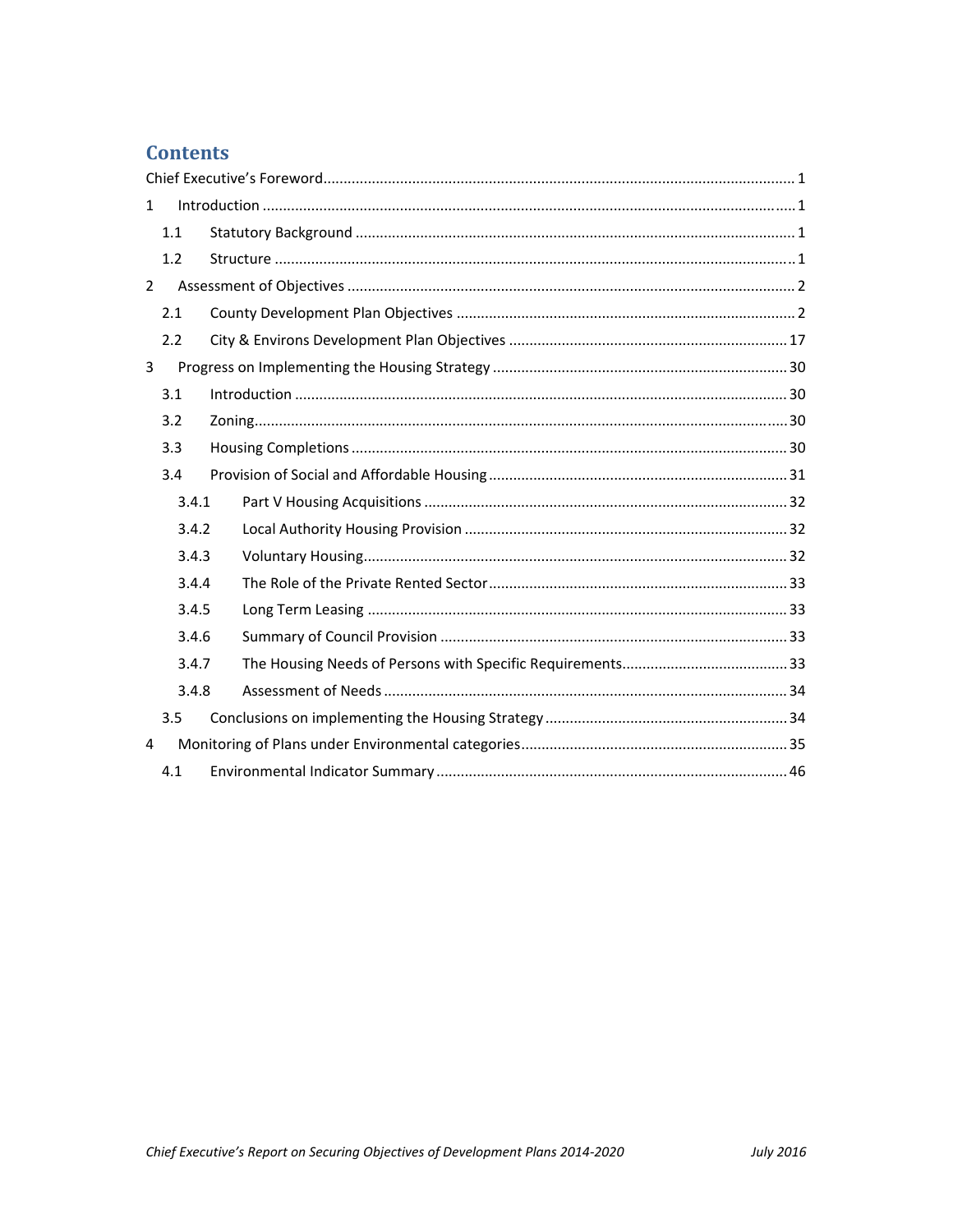# **Chief Executive's Foreword**

The Kilkenny County and City Development Plans came into effect in 2014. These set out the policies and objectives which the Council endeavour to achieve over the six year life of the Plans. While this progress report is concerned with the last two years, the Development Plans have a six year life. Furthermore, some strategic policies and objectives of the Plans have a much longer time horizon, so although significant progress may not have been made to date, the Council is still working towards these goals.

It should be noted that an organisational level, many significant changes have taken place since the adoption of the Plans. These include the abolition of Kilkenny Borough Council, the establishment of three Municipal Districts, the Local Community Development Committee (LCDC), with rollout of the Local Economic and Community Plan, significant increase in demands for certain services such as housing services and supports, new functions such as tourism, economic development (the establishment of the Local Enterprise Office), and expanded community development functions and structures. In addition, responsibility for water services has been transferred to Irish Water, albeit the day to day service on the ground continues to be delivered by the Council under a Service Level Agreement. In tandem with this, there has been a moratorium on recruitment and a reduction in staffing numbers and a reduction in Council incomes due to the downturn in the economy. Significant resources were also diverted into working on a comprehensive contribution to the Waterford Boundary Review. Despite this, significant progress has been made across all sections of the Plans, as set out in the report.

### **Core Strategy**

The Council continues to monitor the progress of the County's Core Strategy, to ensure the availability of land for housing and economic development in appropriate locations. As part of this ongoing process, the Castlecomer and Ferrybank Local Area Plans are being reviewed at present, and new draft Local Area Plans will be published in the coming months.

Amendment 2 to the Callan Local Area Plan was adopted in 2015, and this extended the LAP's development boundary to provide for additional housing associated with the Camphill community. In general there is an ample supply of zoned land within the county to fulfil the requirements of the core strategy but challenges remain to release the necessary land due to economic and infrastructural challenges (including access and water services) particularly in the suburbs of Kilkenny city.

## **Economic Development**

The Council is directly involved in economic development. Following the planned closure of Smithwick's Brewery and its relocation to James Gate in Dublin, in 2012, Kilkenny County and Borough Councils agreed to purchase 10.6 acres of Smithwick's/Diageo lands in the centre of Kilkenny City. These lands are of strategic importance to the City and County of Kilkenny and along with the adjoining land in the ownership of the Council, the total area owned by the Council is c.5,14ha (12.7 acres). The Abbey Creative Quarter Masterplan area itself extends to 7.48ha and presents a unique opportunity to combine a medieval core with a modern city which will enhance its cultural heritage, improve its sustainability and allows it to compete in the knowledge economy in the 21<sup>st</sup> century. A non-statutory Masterplan was drawn up and approved by Council in July 2015 and Variation 1 to the City & Environs Plan was adopted to incorporate nine new development objectives for the city, to underpin the future development of this pivotal site. The Council has now engaged with the National Treasury Management Agency and the decision to establish the Kilkenny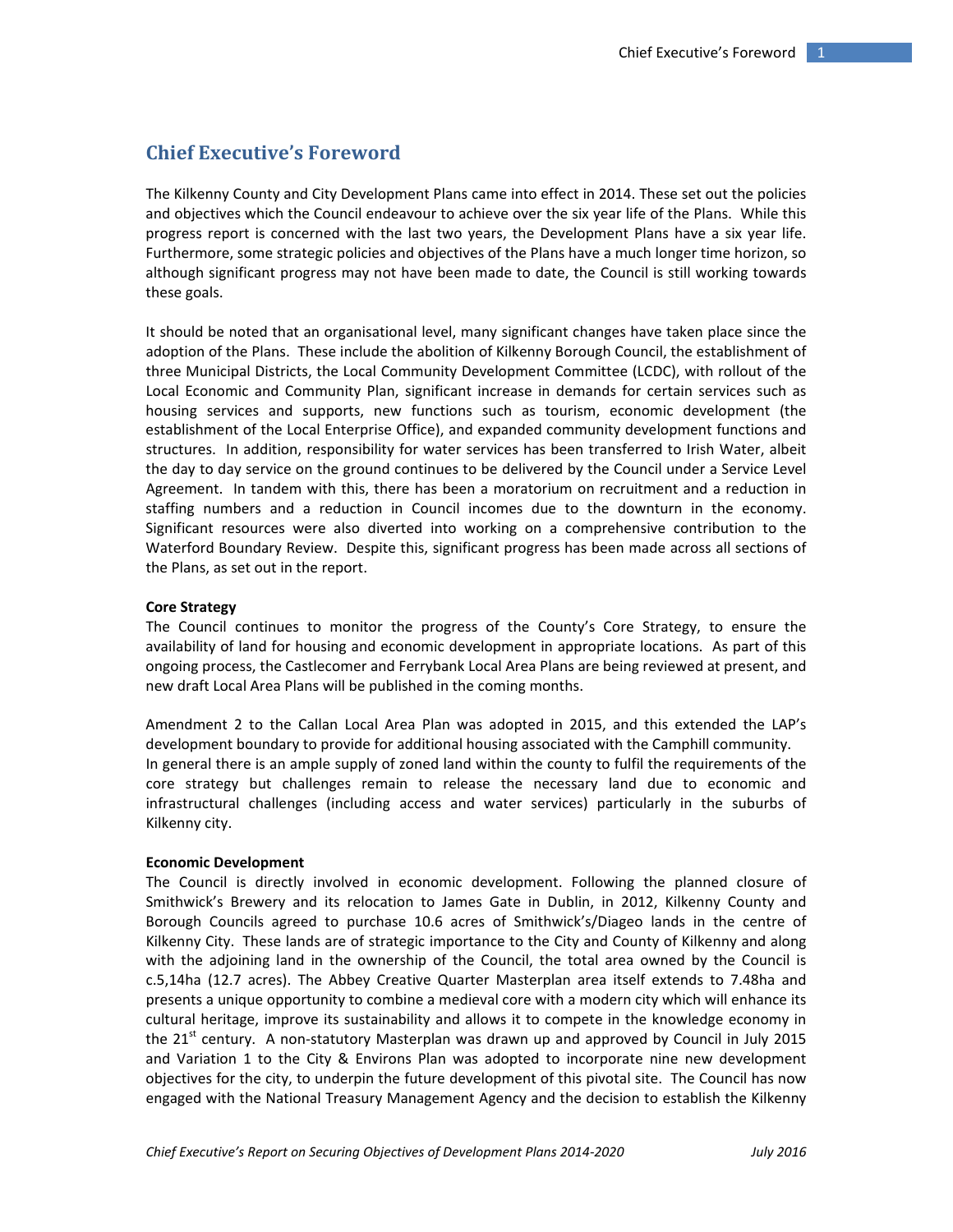Abbey Quarter Development Partnership was made in 2016. The Council is now progressing the implementation of the Masterplan through the JV partnership, further archaeological and architectural investigations and studies and delivery of specific project s such as the linear park and refurbishment of the Brewhouse through Part 8 processes. Sixty percent of the site acquired will remain in the ownership of KCC, where responsibility rests for the development of the public realm, parks and streets.

Significant economic projects that have been completed since 2014 include the Glanbia development in Belview, part of which included the construction of a gas pipeline to link the Great Island pipeline at Ballinlaw to Belview. The Local Area Plan for Ferrybank/Belview, including provision of improved access arrangements, is being progressed along with that for Castlecomer. In Castlecomer, the Creamery House opened as a meeting venue, and has greatly improved the vitality and vibrancy of the Square. In Thomastown, the School of Food was opened in 2015, and this provides a community kitchen to support and promote small food businesses.

In an innovative effort to combat the negative visual impact that vacant sites have on the streetscape and business sentiment of the community and visitors alike, the Council commenced a Small Business Vacant Premises Incentive Scheme in 2016 to support small businesses either in their start‐up phase or expansion.

The Council adopted its *Local Economic & Community Plan*<sup>1</sup> in 2016. The overarching objective of the economic dimension of the LECP is to create conditions to support business and job creation. The Council's SPC for Economic Development, Enterprise Support and Tourism will now work to provide the supports necessary for the implementation of the 63 economic actions contained in the plan over the next 6 years. The delivery of the economic actions will be critical to the overall success of the LECP. The successful implementation of the LECP will be dependent upon the support of local businesses, communities, organisations and statutory agencies working collectively to deliver on the actions. The Council has been assigned lead responsibility for many of the economic and enterprise actions contained in the plan.

#### **Housing**

We are all aware of the acute housing crisis facing the county and the general lack of housing supply and the numbers on the housing waiting lists. The Council have been combating these issues though the implementation of the Housing Strategy and increasing construction projects, leasing, and making the case for an increase in Government funding. Council housing construction projects are currently being progressed in Bolton, Callan, Donaguile, Castlecomer and at the Abbey Creative Quarter and the Butts in Kilkenny City.

The matter of addressing unfinished housing estates and their subsequent taking in charge is an issue for Kilkenny and all other local authorities. It is a complex area when the following considerations are taken into account: the financial status of developers, that many properties are with NAMA, the Council's legal obligations, potential financial exposure, planning law, residents & elected members' expectations. The Council is proactively engaged in this process.

#### **Community**

The role of Community Development has expanded since the passing of the Local Government Reform Act 2014. The Council adopted its *Local Economic & Community Plan*<sup>2</sup> in 2016. The overarching objective of the community dimension of the LECP is to promote local and community

<sup>1</sup> *Kilkenny Local Economic and Community Plan 2016‐2021*

<sup>2</sup> *Kilkenny Local Economic and Community Plan 2016‐2021*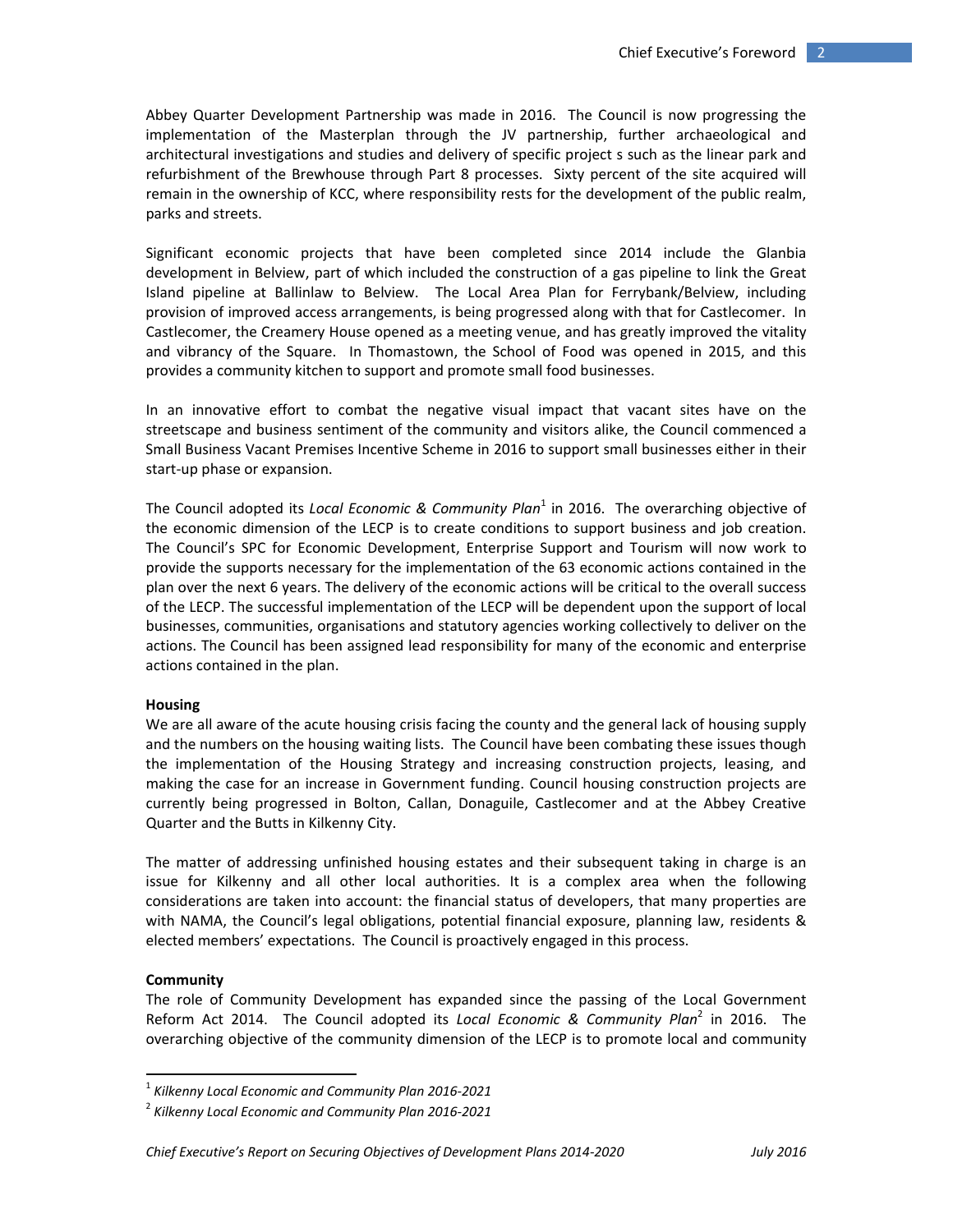development within the county and to ensure the co‐ordination of relevant public‐funded local and community development actions in a way that reduces duplication, targets available resources where they are most needed and maximises benefits for communities. The plan is overseen by the Kilkenny Local Community Development Committee which will be supported in its role by the Council.

In addition the Council will also be a support to the Kilkenny Public Participation Network in its ongoing work in supporting the participation of its many groups.

The community development role of the Council envisages the Council in a pro‐active manner seeking out communities at Municipal District level, engaging with them in both informal and formal ways, and assisting them with regards to participating in Council and other initiatives in both rural and urban areas. The Council will work with Kilkenny Leader Partnership to ensure the identified needs of the community are met by the Leader programme.

In terms of the schools programme, permission was granted for a two storey extension to Abbey Community College in Ferrybank in 2014, which will see an increase in capacity to 1,000 pupils. Permission was also granted for a three storey extension to St Brigid's Girls Secondary School, Callan in 2014. Two new secondary schools have been approved for the city to commence construction by 2018 on a zoned site in the western environs of the city.

#### **Recreation, Tourism & the Arts**

Tourism is one of Kilkenny's key economic drivers and the Council is involved in significant projects and promotion to further develop Kilkenny's tourist offering. The Council is implementing Phase 1 of the Medieval Mile project including the St Mary's Project/Medieval Mile Museum (due to open later this year), the river garden project and public realm enhancement works on High Street & Parliament Street, all supported by Fáilte Ireland. In 2016 the Council will seek to agree the next phase of details with Fáilte Ireland, to include a key role for Kilkenny City & County in Ireland's Ancient East branding, enhanced tourist information facilities & signage and enhanced access to the river to include development of a sport hub and to the protected structures on the former Diageo site along the linear park. Access to rivers in general is a focal point, as is working with Trail Kilkenny.

Proposals are also in hand to further develop & support the development of Woodstock gardens, Kells Priory, a Christmas Festival & other festival events, all of which will require marketing by the Council directly or in partnership with other agencies. The Council has invested in the Castlecomer Discovery Park with the opening of the new Zip Line and High Ropes Challenge in 2016. Permission was granted in 2015 to Mount Juliet estate for a redevelopment including an expansion of their hotel accommodation and leisure/conference facilities.

The Council is also partaking in a unique regional approach, whereby Counties Kilkenny, Waterford and Wexford have joined forces as the 'Three Sisters' to bid for the European Capital of Culture title in 2020. In November 2015, the Three Sisters successfully passed Phase 1 of this competition at Dublin Castle. We are now in Phase 2 which involves the preparation of a Bid Book which includes a Regional Cultural Strategy and a Cultural Programme. This has been an extremely fruitful collaboration, with joint marketing initiatives now firmly established with Wexford and Waterford.

#### **Heritage**

The Council has administered various schemes for grant funding for heritage projects, such as the Built Heritage Investment Scheme. Examples of Heritage Plan projects implemented over the period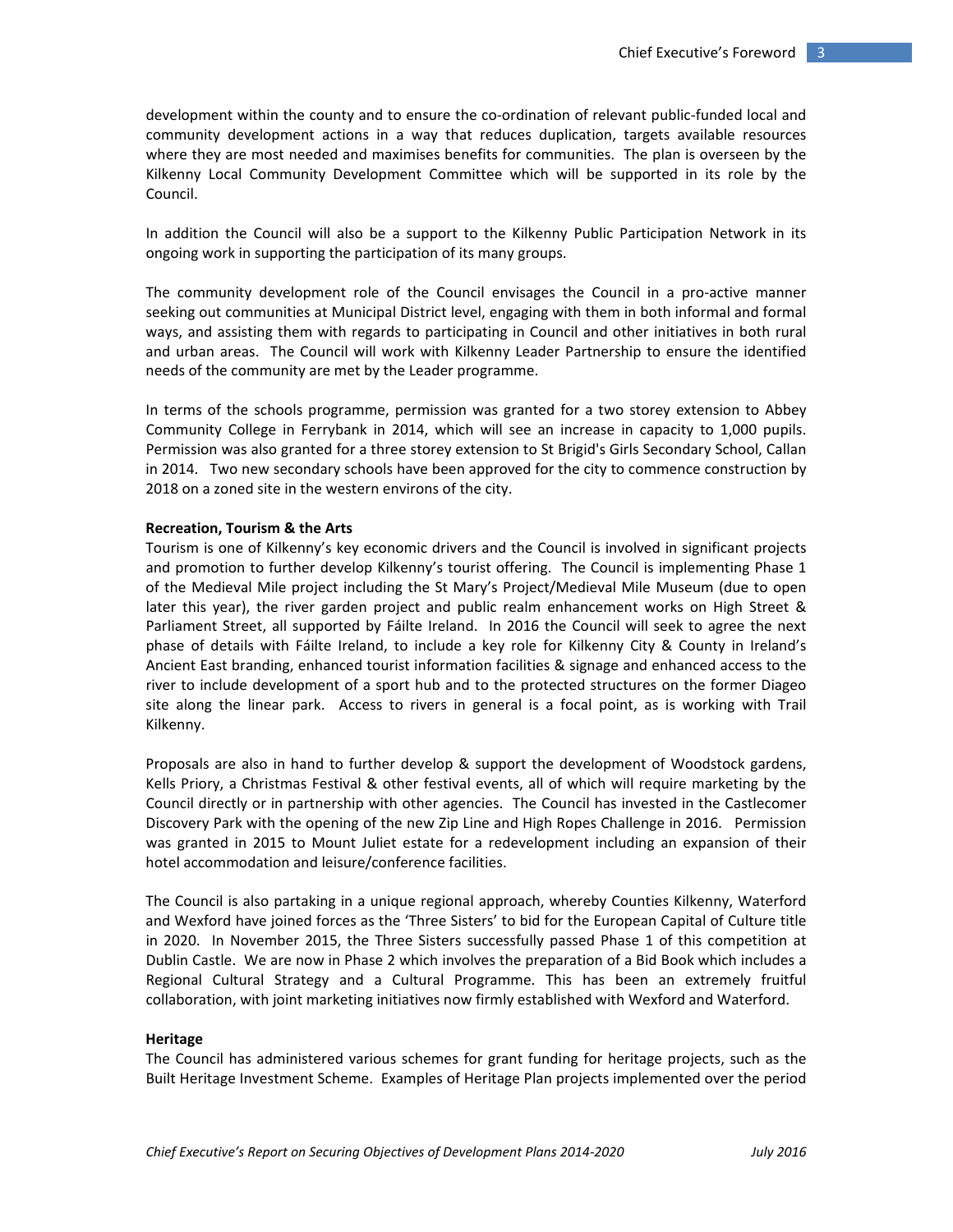2014‐2016 include the County Kilkenny Fieldnames Recording Project, the Traditional Kilkenny Fieldgates Project and Memorials & Plaques of County Kilkenny.

The Council also obtained funding for Bateman Quay Teahouse under the Structures at Risk Fund and works will begin later this year.

As part of the Planning Department's ongoing Heritage awareness campaign, an Information Meeting on Street Signage and Street Furniture was held for City centre traders on March 23 $^{\text{rd}}$  2016.

## **Infrastructure & Environment**

Water Services responsibilities were transferred to Irish Water in 2014, and the Council continues to work closely with Irish Water to ensure appropriate transfer of responsibilities. The new Waste Water Treatment Plant at Johnstown became operational in early 2016.

In 2015, Kilkenny County Council was successful in obtaining a grant of €1.1million in respect of the provision of a new Fire Station for Graiguenamanagh. The site for the new Fire Station is located along the Graiguenamanagh Relief Road and Elected Members have approved Part 8 proposals for its development.

In terms of flood prevention measures, consultants were appointed for the Pilot Community Flood Response Project for Graiguenamanagh and Thomastown, and this recently commenced. In addition, the Council recently made two applications to the OPW under the Minor Flood Mitigation Works Schemes for Fanningstown & Owning and for Knockhouse to Portnascully.

#### **Renewable Energy**

Permission was granted for the County's first solar farm in Goresbridge in May 2016. Planning applications have since been received for additional solar farms.

The Council is currently preparing its Sustainable Energy Action Plan in conjunction with private stakeholders. As part of the Workforce Plan, a new Climate Change and Energy role is envisaged for a Council staff member. Both these elements will aid in the Council's effort to combat climate change.

### **Transport**

Smarter Travel was a strong theme in the Development Plans, and one successful example of this is the Bohernatounish Road scheme which has been completed in the City.

Numerous road improvement projects which were cited as objectives in the Development Plan have begun, including:

- N77 Ballyragget to Ballynaslee completed and officially opened October 2015.
- N76 Callan Road Realignment CPO approved by ABP 2014, Land Acquisition ongoing, expected completion date is 2018.
- N24 Tower Road Overbridge and N78 Damerstown Realignment Project Appraisal Reports and recommendation submitted for both to TII.
- N29 Belview Port Access Road Study for improved access arrangements is currently underway, and will form part of the Ferrybank Belview Local Area Plan, to be published later this year.
- N25 New Ross bypass the contract for the  $\epsilon$ 230m New Ross Bypass and 900m river bridge was signed in early 2016, and is due to open to traffic in 2019.

#### **Monitoring and Review**

The Plans were subject to Strategic Environmental Assessment. The SEA Report for both plans set out the monitoring proposals for environmental categories. It was stated in the SEAs that the Two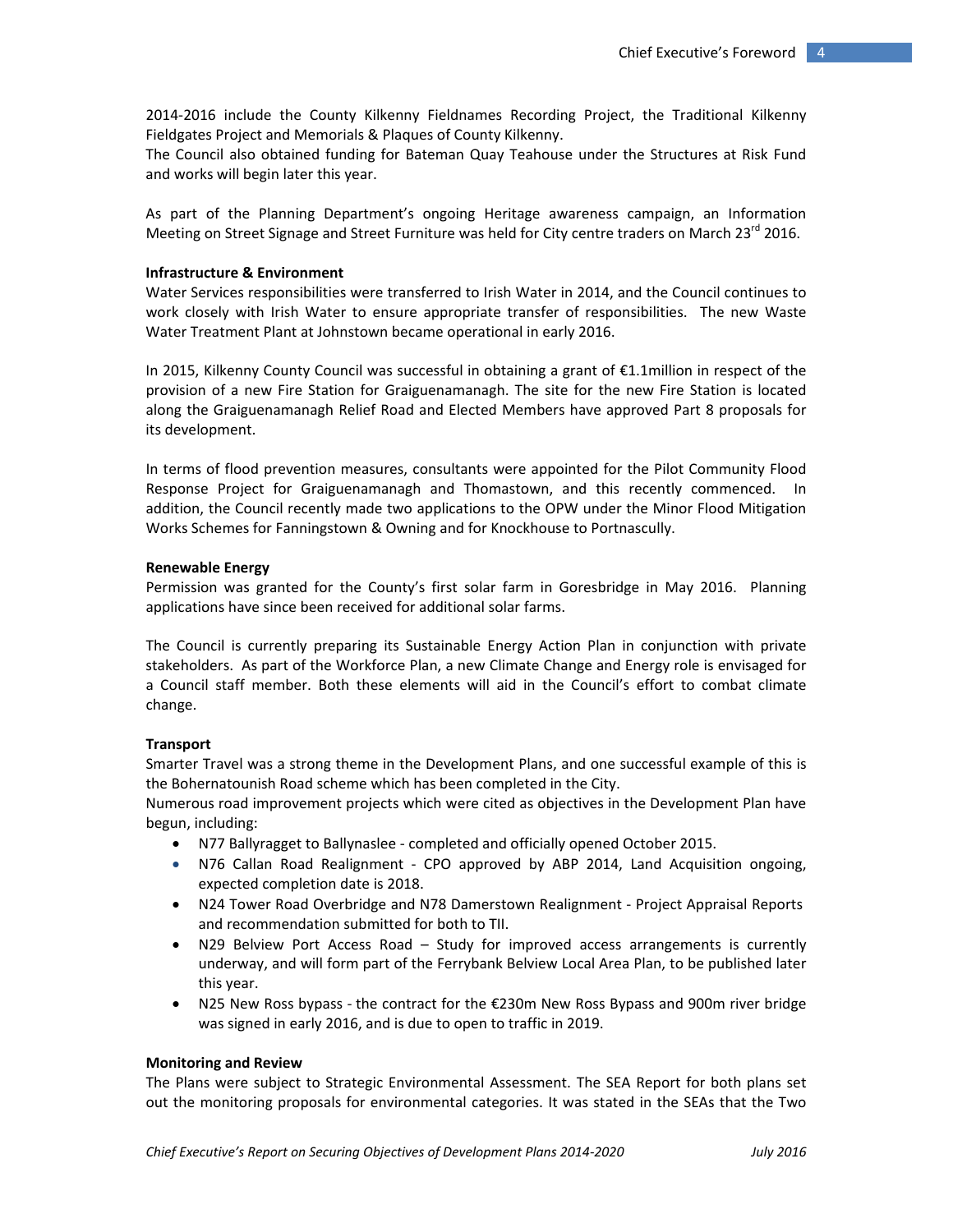Year Progress Report would include an evaluation of monitoring. Many of the indicators have shown no change since the Strategic Environmental Assessment was carried out in 2013.

Having evaluated the indicators above, there are no objectives having significant adverse impacts, therefore no variations are recommended.

## **Conclusion**

The Council has made significant progress in implementing some of the most strategic and far reaching objectives of the current Plans, and as this two year review comes at a relatively early stage in the life of the Development Plan, this progress only marks the beginning of what we hope to achieve over the full six years of the Plans.

**COLETTE BYRNE CHIEF EXECUTIVE Kilkenny County Council**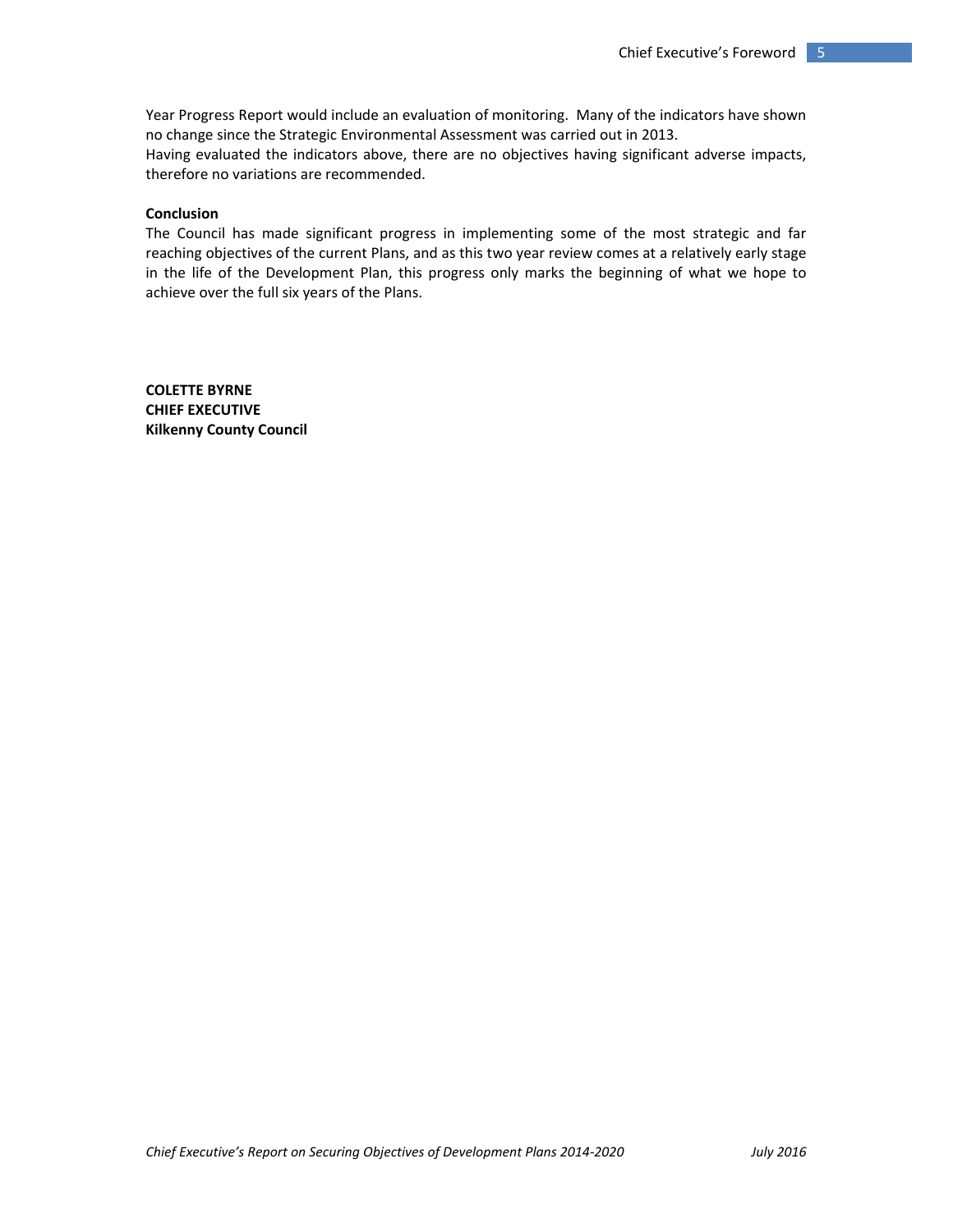# 1 **Introduction**

## **1.1 Statutory Background**

The Kilkenny County and City Development Plans  $2014 - 2020$  were formally made on the  $22^{nd}$  April and  $16<sup>th</sup>$  May 2014 respectively, and came into operation four weeks later. In accordance with the requirements of Section 15(2) of the Planning and Development Act 2000 (as amended), this Progress Report sets out the progress made in realising the objectives of the Development Plans since the Plans came into effect. Under Section 95(3)(a) of the Planning and Development Act, the Chief Executive is also required to include a review of the progress achieved in implementing the Housing Strategy in this Progress Report.

## **1.2 Structure**

This Report is in four parts. Part 1 is the introduction.

Part 2 assesses the objectives of the Development Plans under each chapter. Part 2.1 deals with the County Plan and Part 2.2 deals with the City Plan objectives. It should be noted that while this review is concerned with the last two years, the Development Plans have a six year life. Furthermore, some strategic policies and objectives of the Plans have a much longer time horizon. Many of the objectives are ongoing, but where possible, examples of progress to date have been included.

Part 3 comprises a review of the progress achieved in implementing the Housing Strategy.

Part 4 examines the environmental indicators as set out in Section 8, Development Plan Monitoring, of the Strategic Environmental Assessment of the Development Plans<sup>3</sup>.

<sup>&</sup>lt;sup>3</sup> Strategic Environmental Assessment (SEA) of Kilkenny County Development Plan 2014-2020 Strategic Environmental Assessment (SEA) of Kilkenny City Development Plan 2014‐2020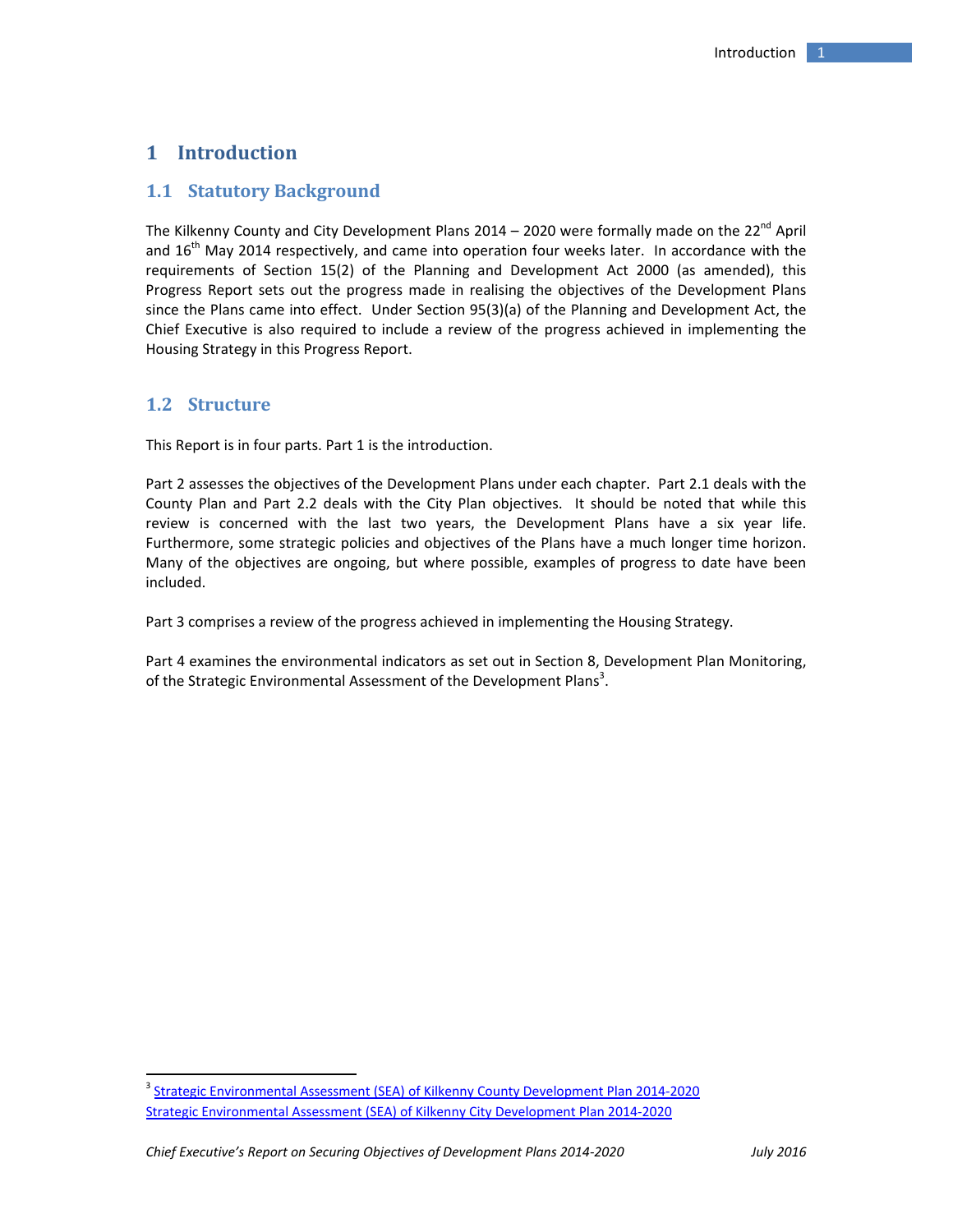# **2 Assessment of Objectives**

# **2.1 County Development Plan Objectives**

|                | Objective                                                                                                                                                                                                                                                                                                                                                                                                                                        | <b>Timeframe</b><br>for<br>Completion                | Progress to date                                                               |
|----------------|--------------------------------------------------------------------------------------------------------------------------------------------------------------------------------------------------------------------------------------------------------------------------------------------------------------------------------------------------------------------------------------------------------------------------------------------------|------------------------------------------------------|--------------------------------------------------------------------------------|
|                | <b>Chapter 1: Introduction</b>                                                                                                                                                                                                                                                                                                                                                                                                                   |                                                      |                                                                                |
| 1A             | To implement the provisions of Articles 6(3) and 6(4) of the EU Habitats Directive.                                                                                                                                                                                                                                                                                                                                                              | Ongoing                                              | Ongoing<br>implementation                                                      |
| 1B             | To ensure that any plan or project within the functional area of the Planning Authority is subject to<br>appropriate assessment in accordance with the Guidance Appropriate Assessment of Plans and<br>Projects in Ireland – Guidance for Planning Authorities, $20094$ and is assessed in accordance with<br>Article 6 of the Habitats Directive in order to avoid adverse impacts on the integrity and<br>conservation objectives of the site. | Continuous                                           | Ongoing<br>implementation<br>through Part 8's and<br>development<br>management |
| 1 <sup>C</sup> | To implement the Development Management Standards as set out in the Plan as appropriate.                                                                                                                                                                                                                                                                                                                                                         | Continuous                                           | Ongoing<br>implementation                                                      |
| 1D             | To prepare a Climate Change Adaptation plan following the adoption of the Development Plan.                                                                                                                                                                                                                                                                                                                                                      | 2018                                                 | To be commenced in<br>2017.                                                    |
|                | <b>Chapter 3: Core Strategy</b>                                                                                                                                                                                                                                                                                                                                                                                                                  |                                                      |                                                                                |
| 3A             | To promote the redevelopment and renewal of areas in need of regeneration.                                                                                                                                                                                                                                                                                                                                                                       | Ongoing                                              | Ongoing<br>implementation                                                      |
| 3B             | To implement the NSS and South East Regional Planning Guidelines by encouraging developments<br>into the designated Hub of Kilkenny and the environs of the Waterford Gateway.                                                                                                                                                                                                                                                                   | Ongoing                                              | Ongoing<br>implementation                                                      |
| 3C             | To review the County Development Plan in the light of any emerging replacement to the NSS and<br>South East Regional Planning Guidelines and vary the Development Plan accordingly if necessary.                                                                                                                                                                                                                                                 | replacement<br>No<br>Guidelines<br>published to date | N/A                                                                            |
| 3D             | To support the strengthening of critical mass within the catchment of the Waterford Gateway by<br>implementing a co-ordinated approach to the development of New Ross and its environs within<br>County Kilkenny between Kilkenny County Council, New Ross Town Council and Wexford County                                                                                                                                                       | Ongoing                                              | Ongoing<br>implementation                                                      |

 $^4$  ibid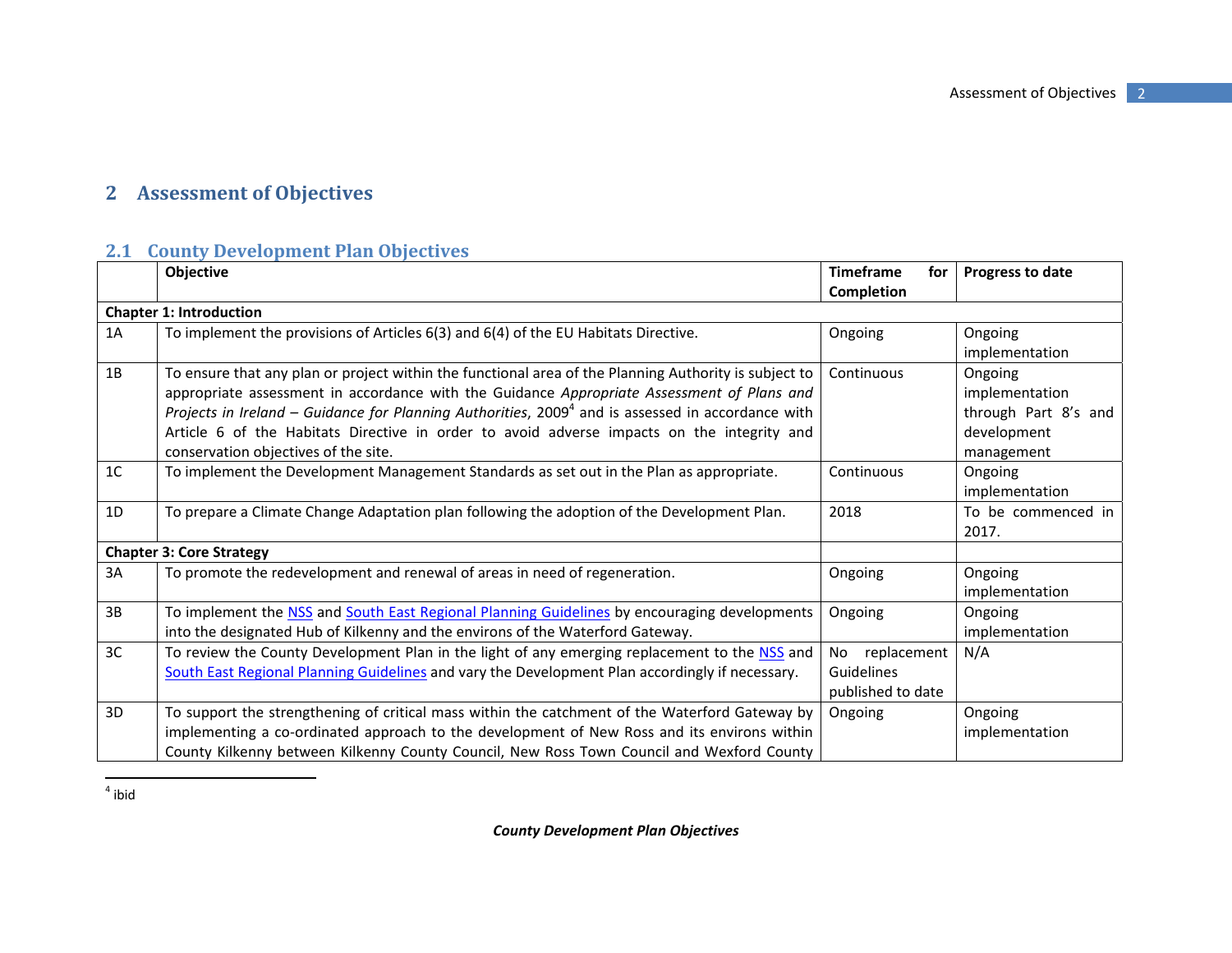|    | Council.                                                                                                                      |         |                                            |
|----|-------------------------------------------------------------------------------------------------------------------------------|---------|--------------------------------------------|
| 3E | To ensure that the District Towns will in so far as practical be self-sufficient incorporating                                | Ongoing | Ongoing                                    |
|    | employment activities, sufficient retail services and social and community facilities.                                        |         | implementation                             |
| 3F | Promote enterprise and economic development in Graiguenamanagh in line with the                                               | Ongoing | Ongoing                                    |
|    | Graiguenamanagh-Tinnahinch Development and Economic Study, 2006 <sup>5</sup>                                                  |         | implementation                             |
| 3G | To facilitate development of housing, economic development, services and infrastructure in the                                | Ongoing | Ongoing                                    |
|    | smaller towns and villages of the county at a scale and character which is appropriate in order to                            |         | implementation                             |
|    | sustain and renew populations and services in these areas.                                                                    |         |                                            |
| 3H | To monitor the trends in rural housing and population during the lifetime of the plan to ascertain if                         | Ongoing | Planning<br>dept.                          |
|    | further rural housing policy responses are required during the plan period.                                                   |         | continuously monitors                      |
|    |                                                                                                                               |         | trends in one<br>off                       |
|    |                                                                                                                               |         | permissions.<br>At                         |
|    |                                                                                                                               |         | present, no change in                      |
|    |                                                                                                                               |         | policy<br>response<br>is                   |
|    |                                                                                                                               |         | considered necessary.                      |
|    | <b>Economic Development</b>                                                                                                   |         |                                            |
| 4A | To increase co-operation between Kilkenny Local Authorities, existing third level institutions and                            | Ongoing |                                            |
|    | the proposed Technological University for the South East to support employment creation,<br>innovation and lifelong learning. |         |                                            |
| 4B | To ensure the highest standards of environmental protection in the assessment of planning                                     | Ongoing | Ongoing                                    |
|    | applications for all development proposals.                                                                                   |         | implementation                             |
| 4C | To ensure an adequate amount of employment land on a campus type environment is available                                     | Ongoing | Adequate<br>land                           |
|    | within the County for ICT and technology office based industry at the appropriate strategic                                   |         | provided<br>under                          |
|    | locations.                                                                                                                    |         | Development<br>Plans                       |
|    |                                                                                                                               |         | 2014                                       |
| 4D | To deliver and implement the 6 projects associated with the Medieval Mile proposals during the                                |         | Ongoing. Public realm improvements are     |
|    | lifetime of the Plan 2014 - 2020 for the city and county.                                                                     |         | underway from the Parade to Irishtown. St. |
|    |                                                                                                                               |         | Mary's is scheduled for completion in      |
|    |                                                                                                                               |         | 2016. The Part VIII for the Abbey Creative |
|    |                                                                                                                               |         | Quarter Riverside Garden Project was       |
|    |                                                                                                                               |         | approved at the February Council meeting.  |

<sup>5</sup> Carlow County Council and Kilkenny County Council, *Graiguenamanagh‐Tinnahinch Development and Economic Study,* 2006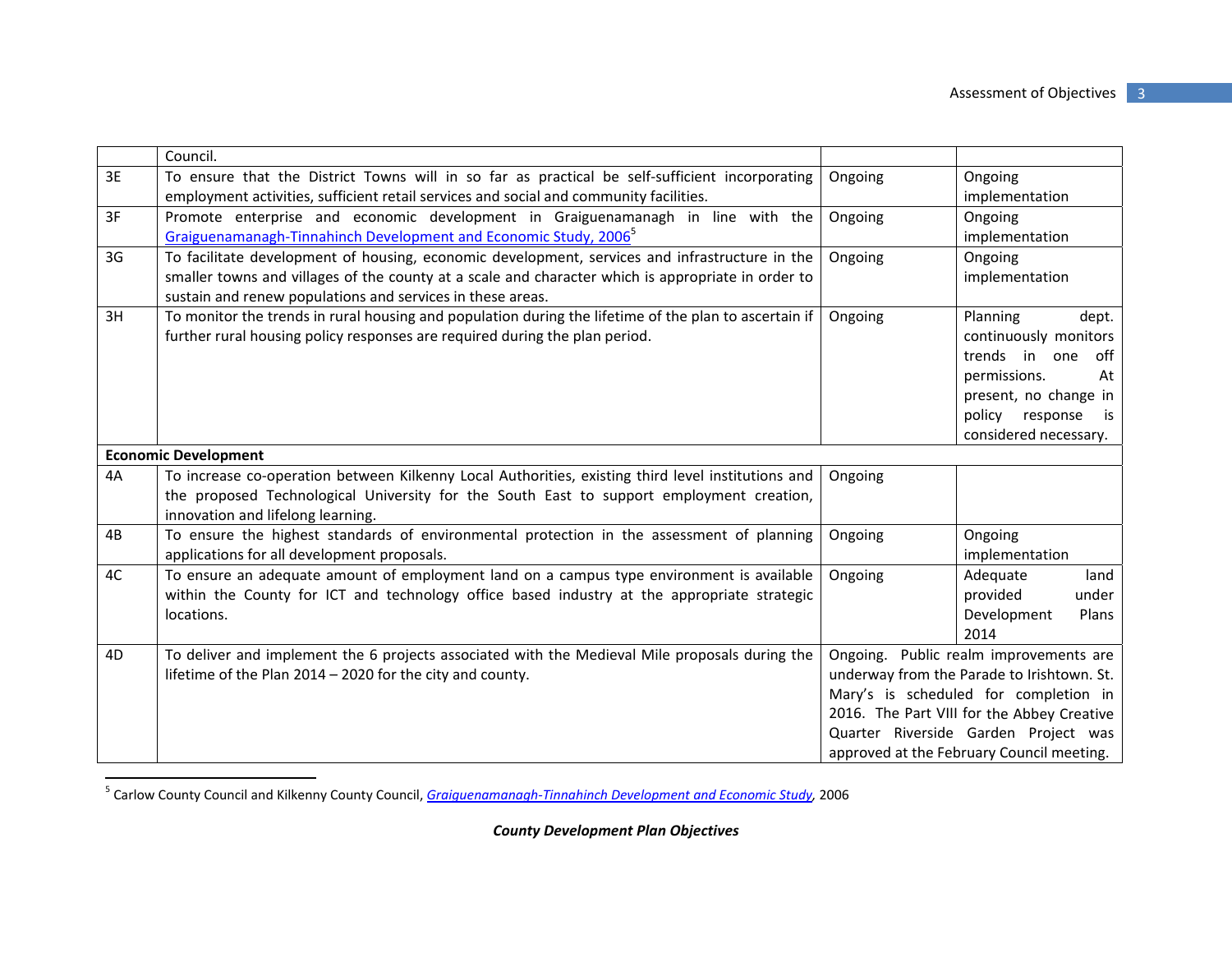| 4E             | To continue the development of major flagship tourism projects within the county to enhance the<br>tourism product for the county.                    | Ongoing.<br>and Inland Fisheries. | The Three Sisters bid is<br>underway. The Council has invested in the<br>Castlecomer Discovery Park with the<br>opening of the new Zip Line and High<br>Ropes Challenge in 2016. A Business Plan<br>is being drawn up for Woodstock Gardens<br>at present, and this will identify priority<br>projects and funding mechanisms.<br>The<br>Council is actively working on the<br>development of the River Barrow Blueway<br>and the Waterford to New Ross Greenway.<br>The Council is working with relevant<br>parties such as OPW, Coillte, Fáilte Ireland |
|----------------|-------------------------------------------------------------------------------------------------------------------------------------------------------|-----------------------------------|-----------------------------------------------------------------------------------------------------------------------------------------------------------------------------------------------------------------------------------------------------------------------------------------------------------------------------------------------------------------------------------------------------------------------------------------------------------------------------------------------------------------------------------------------------------|
| 4F             | To ensure that an adequate quantity and range of land is available for enterprise development and<br>that the appropriate infrastructure is provided. | Ongoing                           | Adequate<br>land<br>provided<br>under<br>Development<br>Plans<br>2014                                                                                                                                                                                                                                                                                                                                                                                                                                                                                     |
| 4G             | To deliver high speed broadband to the Belview port area within the lifetime of the Plan.                                                             | Ongoing                           | The Council will work<br>with the IDA,<br>and<br>other<br>relevant<br>organisations,<br>to<br>deliver<br>this<br>connection, subject to<br>the required funding<br>being available.                                                                                                                                                                                                                                                                                                                                                                       |
| 4H             | To assist in the provision of natural gas supply to the port area within the life time of the plan                                                    | Completed                         | A gas pipeline was<br>constructed to link the<br>Great Island pipeline<br>at Ballinlaw to Belview<br>as part of the recent<br>Glanbia development.                                                                                                                                                                                                                                                                                                                                                                                                        |
| 4 <sub>l</sub> | To review the Ferrybank Belview Local Area Plan in 2015 continuing with the policy of partnership                                                     | Commenced<br>in                   | Due for publication in                                                                                                                                                                                                                                                                                                                                                                                                                                                                                                                                    |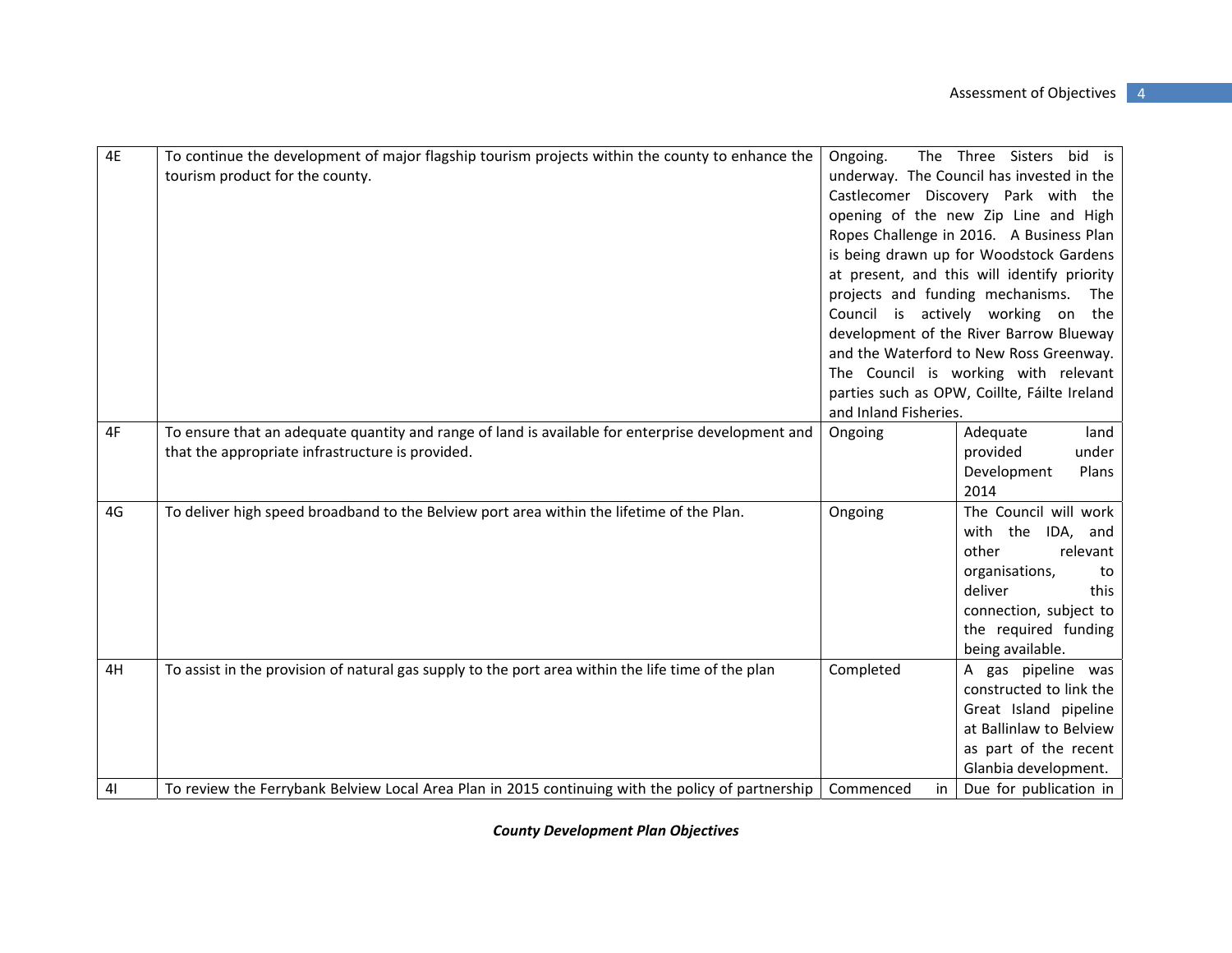|                | with the local community.                                                                               | 2015       | 2016                                         |
|----------------|---------------------------------------------------------------------------------------------------------|------------|----------------------------------------------|
| 4 <sub>J</sub> | To ensure the sustainable development of the District towns in the County to achieve their target       | Ongoing    | Ongoing                                      |
|                | populations and enhance their capacity to attract new investment in employment, services and            |            | implementation.                              |
|                | public transport for the benefit of their own populations and that of their rural hinterlands           |            | <b>Review of Castlecomer</b>                 |
|                |                                                                                                         |            | Local Area Plan to                           |
|                |                                                                                                         |            | commence in 2016                             |
| 4K             | To promote a diverse and sustainable local economy through the designation of sufficient lands for      | Ongoing    | Ongoing                                      |
|                | employment related uses, including facilities, to promote SME growth through the local area plans       |            | implementation.                              |
|                | for the District towns                                                                                  |            | Review of Castlecomer                        |
|                |                                                                                                         |            | Local Area Plan to                           |
|                |                                                                                                         |            | commence in 2016                             |
| 4L             | To review the local area plans for the District towns following the adoption of the county              | Ongoing    | Callan, Castlecomer to                       |
|                | development plan.                                                                                       |            | commence in 2016,                            |
|                |                                                                                                         |            | Thomastown<br>and                            |
|                |                                                                                                         |            | Graiguenamanagh in                           |
|                |                                                                                                         |            | 2017                                         |
| 4M             | The Local Authority will prepare an urban framework document to assist in the development of            | Ongoing    | Masterplan approved                          |
|                | the Smithwick's site and adjacent lands including lands along Bateman Quay.                             |            | by the Council (as non-                      |
|                |                                                                                                         |            | statutory document)                          |
|                |                                                                                                         |            | in July 2015                                 |
| 4N             | No further retail parks will be granted permission in and around the City and Environs over the         | Ongoing    | retail<br><b>No</b><br>parks                 |
|                | period 2014 - 2020. In this regard, a cautious approach will be taken regarding further such            |            | granted.                                     |
|                | developments over the period of the strategy.                                                           |            |                                              |
| 40             | To engage with the other relevant local authorities within the region in the preparation of a joint     |            | The Chief Executive engaged with WCCC in     |
|                | retail strategy for the greater Waterford City area.                                                    |            | early 2016 in relation to the preparation of |
|                |                                                                                                         |            | a joint retail strategy, and sought the      |
|                |                                                                                                         |            | reestablishment of the PLUTS Steering        |
|                |                                                                                                         | Committee. |                                              |
| 4P             | To sustain and enhance the vitality and viability of the role and potential of the four District Towns. | Ongoing    | Ongoing                                      |
|                |                                                                                                         |            | implementation                               |
| 4Q             | To improve convenience market share retained within the county to 80% post 2020                         | Ongoing    | The baseline data for                        |
| 4R             | To improve comparison market share retained within the county to 75% post 2020                          | Ongoing    | the retail strategy will                     |
| 4S             | To increase convenience trade draw from 8% to 15% post 2020                                             | Ongoing    | be updated following                         |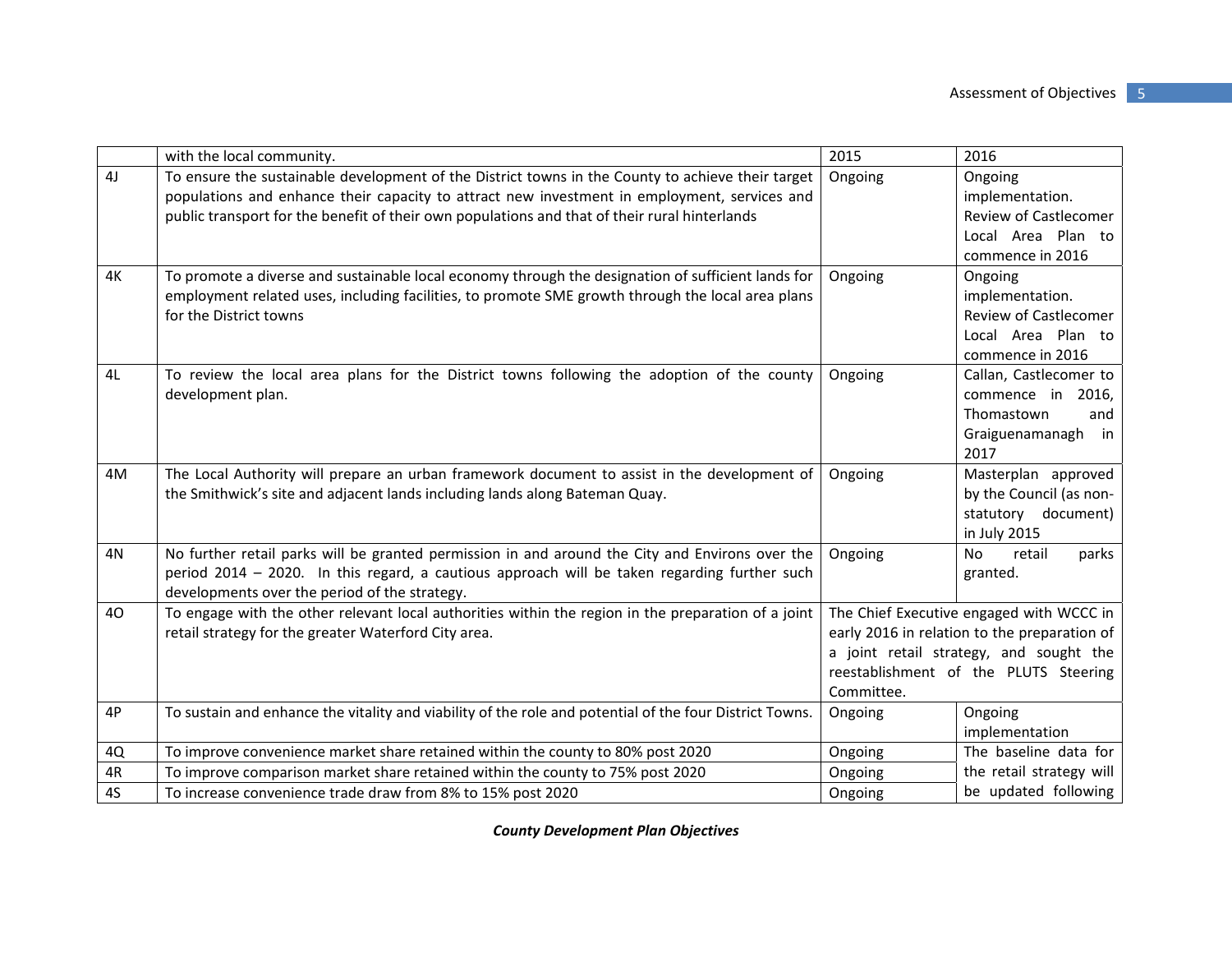| 4T             | To maintain comparison trade draw at 58% post 2020                                                                                                                                                                                                                                                            | Ongoing                                                                                                                                                                                                    | of <sub>1</sub><br>publication<br>the<br>Census 2016.                                                                                  |  |  |  |
|----------------|---------------------------------------------------------------------------------------------------------------------------------------------------------------------------------------------------------------------------------------------------------------------------------------------------------------|------------------------------------------------------------------------------------------------------------------------------------------------------------------------------------------------------------|----------------------------------------------------------------------------------------------------------------------------------------|--|--|--|
|                | <b>5 Housing and Community</b>                                                                                                                                                                                                                                                                                |                                                                                                                                                                                                            |                                                                                                                                        |  |  |  |
| 5A             | To implement the Housing Strategy contained in Appendix B.                                                                                                                                                                                                                                                    | Ongoing                                                                                                                                                                                                    | Ongoing<br>implementation                                                                                                              |  |  |  |
| 5B             | To require 20% of the land zoned for residential use, or for a mixture of residential and other uses,<br>be made available for the provision of social housing.                                                                                                                                               | Ongoing                                                                                                                                                                                                    | Superceded by Urban<br>Regeneration<br>and<br>Housing Act 2015. See<br>Section 3 below.                                                |  |  |  |
| 5C             | To require that a mixture of residential unit types and sizes are developed to reasonably match the<br>requirements of different categories of households within the city and county.                                                                                                                         | Ongoing                                                                                                                                                                                                    | See Section 3 below.                                                                                                                   |  |  |  |
| 5 <sub>D</sub> | Complete the review of the Traveller Accommodation programme.                                                                                                                                                                                                                                                 | 2016                                                                                                                                                                                                       | TAP 2014 -2018 will be<br>reviewed in Q3 2016.                                                                                         |  |  |  |
| <b>5E</b>      | To implement the Kilkenny Travellers Horse project                                                                                                                                                                                                                                                            | Land has been purchased at<br>Ongoing.<br>KCC continuing to work in<br>Hebron.<br>partnership with the Kilkenny Traveller<br>Community<br>Movement and<br>Kilkenny<br>Leader Partnership to progress this. |                                                                                                                                        |  |  |  |
| 5F             | To redevelop the Wetlands halting site as a group housing scheme.                                                                                                                                                                                                                                             | $\mathbf{3}$<br>Ongoing, in<br>phases                                                                                                                                                                      | Phase 1 complete (2<br>Phase<br>houses),<br>$\overline{2}$<br>commencing 2016 (4<br>houses) and Phase 3<br>to be completed by<br>2018. |  |  |  |
| 5G             | To implement the provisions of the Traveller Accommodation programme                                                                                                                                                                                                                                          | Completed                                                                                                                                                                                                  | 2014: 9 Offers of<br>accommodation made<br>-7 accepted.<br>2015: 20 Offers of<br>accommodation made<br>$-19$ accepted                  |  |  |  |
| 5H             | The Council will facilitate the provision of childcare and early childhood education facilities in a<br>sustainable manner in appropriate locations which include the following: larger new housing<br>estates, industrial estates and business parks, in the vicinity of schools, neighbourhood and district | Ongoing                                                                                                                                                                                                    | Ongoing<br>implementation                                                                                                              |  |  |  |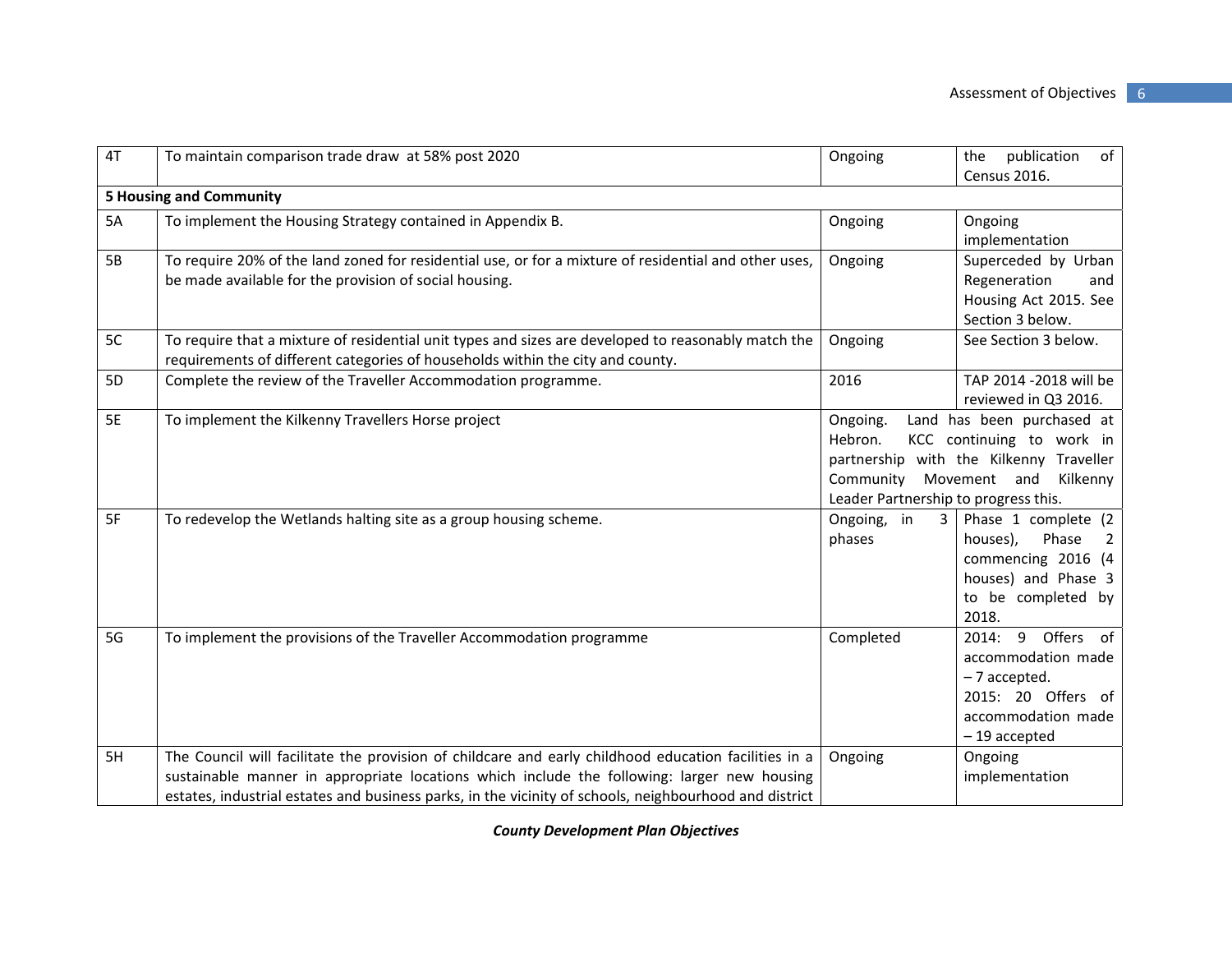|           | centres and adjacent to public transport facilities.                                                                                                                                                    |                                            |                                                                                      |
|-----------|---------------------------------------------------------------------------------------------------------------------------------------------------------------------------------------------------------|--------------------------------------------|--------------------------------------------------------------------------------------|
| 51        | The Council will liaise with the Department of Education and Skills, and all providers of education,<br>to assist where possible in the development of adequate education centres, and to identify and  |                                            | Ongoing: Two permissions granted in 2014<br>for extensions; Abbey Community College, |
|           | facilitate suitable sites for new educational facilities.                                                                                                                                               | Ferrybank and St. Brigid's School, Callan. |                                                                                      |
|           |                                                                                                                                                                                                         |                                            | Two new schools to be provided on                                                    |
|           |                                                                                                                                                                                                         | reserved site in Kilkenny city.            |                                                                                      |
| 5J        | To increase co-operation between Kilkenny Local Authorities and existing third level institutions                                                                                                       | Ongoing                                    |                                                                                      |
|           | and the proposed Technological University for the South East to support employment creation,<br>innovation and lifelong learning.                                                                       |                                            |                                                                                      |
| <b>5K</b> | To integrate the planning and sustainable development of the county with regard to the social,<br>community and cultural requirements of the county and its population.                                 | Ongoing                                    | Ongoing<br>implementation                                                            |
| 5L        | To progress and achieve the completion and opening of the new City Library at County Hall.                                                                                                              | brought to Council by end of 2016.         | Ongoing implementation, proposal to be                                               |
|           | 7 Recreation, Tourism & the Arts                                                                                                                                                                        |                                            |                                                                                      |
| <b>7A</b> | The Council shall seek the preservation and improvement of amenities and recreational amenity<br>facilities, and shall facilitate and provide for the extension of recreational amenities in the county | Ongoing                                    | Ongoing<br>implementation                                                            |
|           | where appropriate, subject to environmental and heritage considerations.                                                                                                                                |                                            |                                                                                      |
| <b>7B</b> | The Council will continue to assist with and support the development of the Nore Valley Walk and                                                                                                        | Ongoing,                                   | Completed from KK to                                                                 |
|           | protect its route from encroachment by unsympathetic development.                                                                                                                                       | completion                                 | Bennettsbridge<br>and                                                                |
|           |                                                                                                                                                                                                         | subject<br>to                              | from Thomastown to                                                                   |
|           |                                                                                                                                                                                                         | landowners'                                | Inistioge. Last phase is                                                             |
|           |                                                                                                                                                                                                         | consent.                                   | Bennettsbridge<br>to                                                                 |
|           |                                                                                                                                                                                                         |                                            | Work<br>Thomastown.                                                                  |
|           |                                                                                                                                                                                                         |                                            | ongoing to<br>secure<br>permissive access.                                           |
| 7C        | To develop a walking and cycling strategy within the life of this plan.                                                                                                                                 | Underway                                   | As part of the work for                                                              |
|           |                                                                                                                                                                                                         |                                            | the Waterford to New                                                                 |
|           |                                                                                                                                                                                                         |                                            | Greenway, a<br>Ross                                                                  |
|           |                                                                                                                                                                                                         |                                            | Regional                                                                             |
|           |                                                                                                                                                                                                         |                                            | Infrastructure report                                                                |
|           |                                                                                                                                                                                                         |                                            | completed<br>was<br>in                                                               |
|           |                                                                                                                                                                                                         |                                            | 2015. This forms the                                                                 |
|           |                                                                                                                                                                                                         |                                            | basis for any such                                                                   |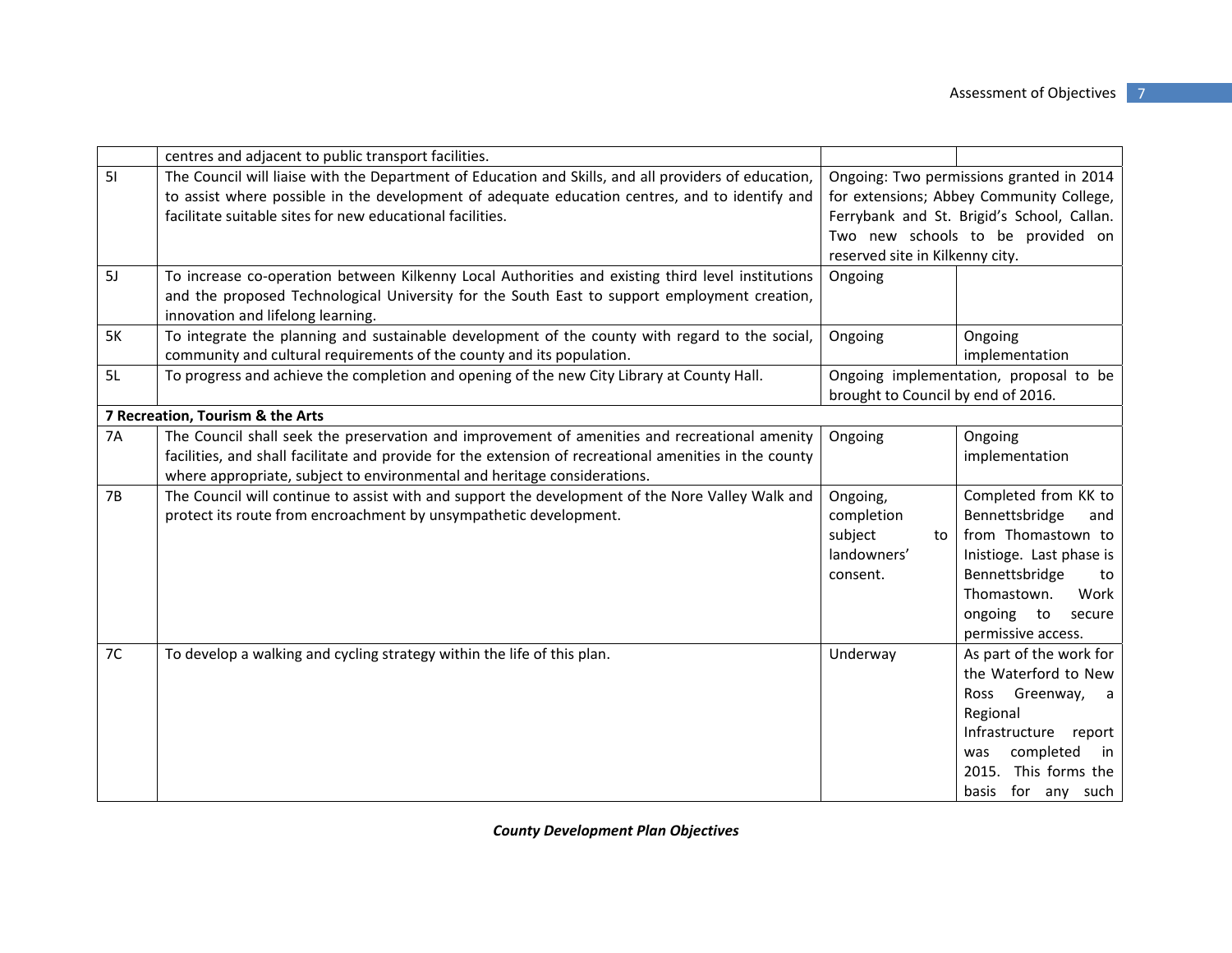|           |                                                                                                                                                                                                                                                                                                                         |                                                   | strategy.                                                                                                                                                        |
|-----------|-------------------------------------------------------------------------------------------------------------------------------------------------------------------------------------------------------------------------------------------------------------------------------------------------------------------------|---------------------------------------------------|------------------------------------------------------------------------------------------------------------------------------------------------------------------|
| 7D        | To protect the New Ross to Waterford railway line from encroachment by development and to<br>retain its continuity.                                                                                                                                                                                                     | Ongoing                                           | The<br>line<br>was<br>protected, and there is<br>a greenway now in<br>development.<br><b>The</b><br>track is cleared and a<br>Part 8 is likely later in<br>2016. |
| <b>7E</b> | To protect the Kilkenny to Portlaoise former railway line and spur line to Castlecomer from<br>encroachment by development and support the development of a trail if feasible.                                                                                                                                          | Ongoing                                           | A "Feasibility Study for<br>Abbeyleix<br>the<br>to<br>Kilkenny City<br>Trail"<br>Leisure<br>is<br>partially complete.                                            |
| 7F        | The Council shall preserve and protect existing public rights of way which give access to seashore,<br>uplands, riverbank or other places of natural beauty or recreational use (A list of existing known<br>rights of way in the county are included as on Appendix D to this plan and are shown on Figure<br>$7.1$ ). | Ongoing                                           | Ongoing<br>implementation                                                                                                                                        |
| 7G        | To undertake a survey to establish any additional existing public rights of way in the county and<br>establish a register within the life of the Plan.                                                                                                                                                                  | Ongoing                                           | Commence work on<br>register by 2017.                                                                                                                            |
| 7H        | Complete the development of the River Nore Linear Park within the lifetime of the Plan.                                                                                                                                                                                                                                 | Ongoing, subject<br>landowners'<br>to<br>consent. | Almost complete, one<br>remaining element of<br>land to be purchased<br>at Bleach Road.                                                                          |
| 71        | To establish an environmental management plan for the River Nore Linear Park.                                                                                                                                                                                                                                           | Ongoing                                           | Grassland<br>management plan is in<br>place which is updated<br>annually to maintain<br>biodiversity within the<br>meadows.                                      |
| 7J        | To develop an arts venue within the county to fulfil a multiplicity of artistic uses.                                                                                                                                                                                                                                   | stakeholders.                                     | Discussions are ongoing with relevant                                                                                                                            |
| <b>7K</b> | To implement the Kilkenny Local Authorities Arts Strategy                                                                                                                                                                                                                                                               | Ongoing                                           | Ongoing programmes<br>across all art forms,                                                                                                                      |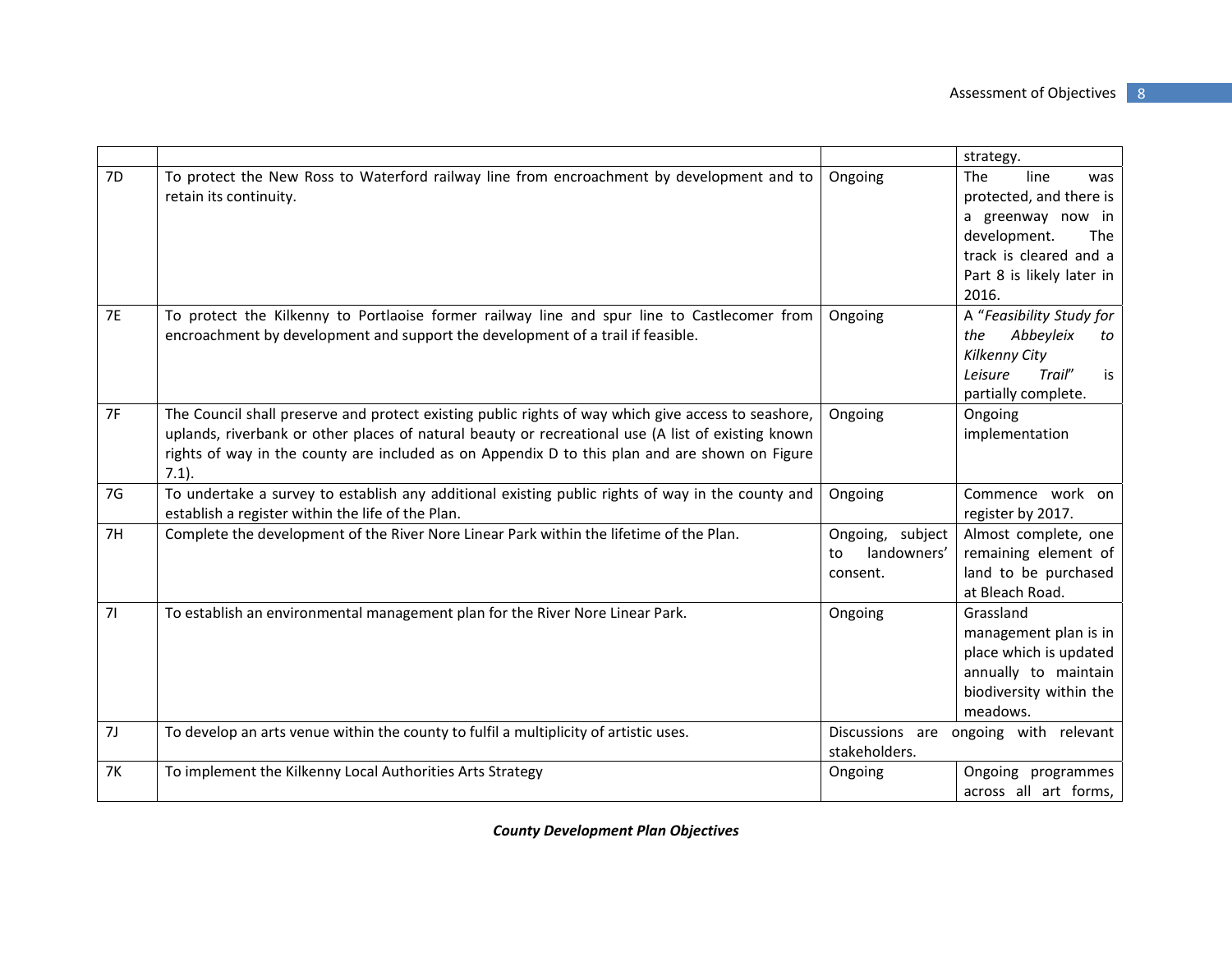|            |                                                                                                     |                            | community<br>and                  |
|------------|-----------------------------------------------------------------------------------------------------|----------------------------|-----------------------------------|
|            |                                                                                                     |                            | education                         |
|            |                                                                                                     |                            | programmes<br>and                 |
|            |                                                                                                     |                            | partnership                       |
|            |                                                                                                     |                            | developments.                     |
| 8 Heritage |                                                                                                     |                            |                                   |
| <b>8A</b>  | To prepare and implement, in partnership with the Kilkenny Heritage Forum and all relevant          | Ongoing.                   | Annual implementation             |
|            | stakeholders, a County Heritage Plan and County Biodiversity Plan.                                  |                            | of<br>Heritage<br>Plan            |
|            |                                                                                                     |                            | Projects, with co-funding<br>from |
|            |                                                                                                     |                            | the<br>Heritage<br>Council.       |
| <b>8B</b>  | To protect and, where possible, enhance the natural heritage sites designated under EU Legislation  | Ongoing                    | Ongoing                           |
|            | and National Legislation (Habitats Directive, Birds Directive, European Communities (Birds and      |                            | implementation                    |
|            | Natural Habitats) Regulations 2011 and Wildlife Acts). This protection will extend to any additions |                            |                                   |
|            | or alterations to sites that may arise during the lifetime of this plan.                            |                            |                                   |
| 8C         | To protect and, where possible, enhance the plant and animal species and their habitats that have   | Ongoing                    | Ongoing                           |
|            | been identified under European legislation (Habitats and Birds Directive) and protected under       |                            | implementation                    |
|            | national Legislation (European Communities (Birds and Natural Habitats) Regulations 2011 (SI 477    |                            |                                   |
|            | of 2011), Wildlife Acts 1976-2010 and the Flora Protection Order (SI94 of 1999).                    |                            |                                   |
| 8D         | To prepare and support the implementation of a Green Infrastructure Strategy for County             | Not commenced to date.     |                                   |
|            | Kilkenny.                                                                                           |                            |                                   |
| <b>8E</b>  | To protect and where possible enhance wildlife habitats and landscape features which act as         | Ongoing                    | Ongoing                           |
|            | ecological corridors/networks and stepping stones, such as river corridors, hedgerows and road      |                            | implementation                    |
|            | verges, and to minimise the loss of habitats and features of the wider countryside (such as ponds,  |                            |                                   |
|            | wetlands, trees) which are not within designated sites. Where the loss of habitats and features of  |                            |                                   |
|            | the wider countryside is unavoidable as part of a development, to ensure that appropriate           |                            |                                   |
|            | mitigation and/or compensation measures are put in place, to conserve and enhance biodiversity      |                            |                                   |
|            | and landscape character and green infrastructure networks.                                          |                            |                                   |
| 8F         | Kilkenny County Council will promote the planting of native tree and shrub species, by committing   | Ongoing                    | through<br>implementation         |
|            | to using native species (of local provenance wherever possible) in its landscaping work and on      | development management and | Council's                         |
|            | County Council property.                                                                            | own programme.             |                                   |
| 8G         | To protect and sustainably manage the landscape character of County Kilkenny, having regard to      | Ongoing                    | implementation<br>through         |
|            | the findings of the landscape character assessment and the development management standards         | development management.    |                                   |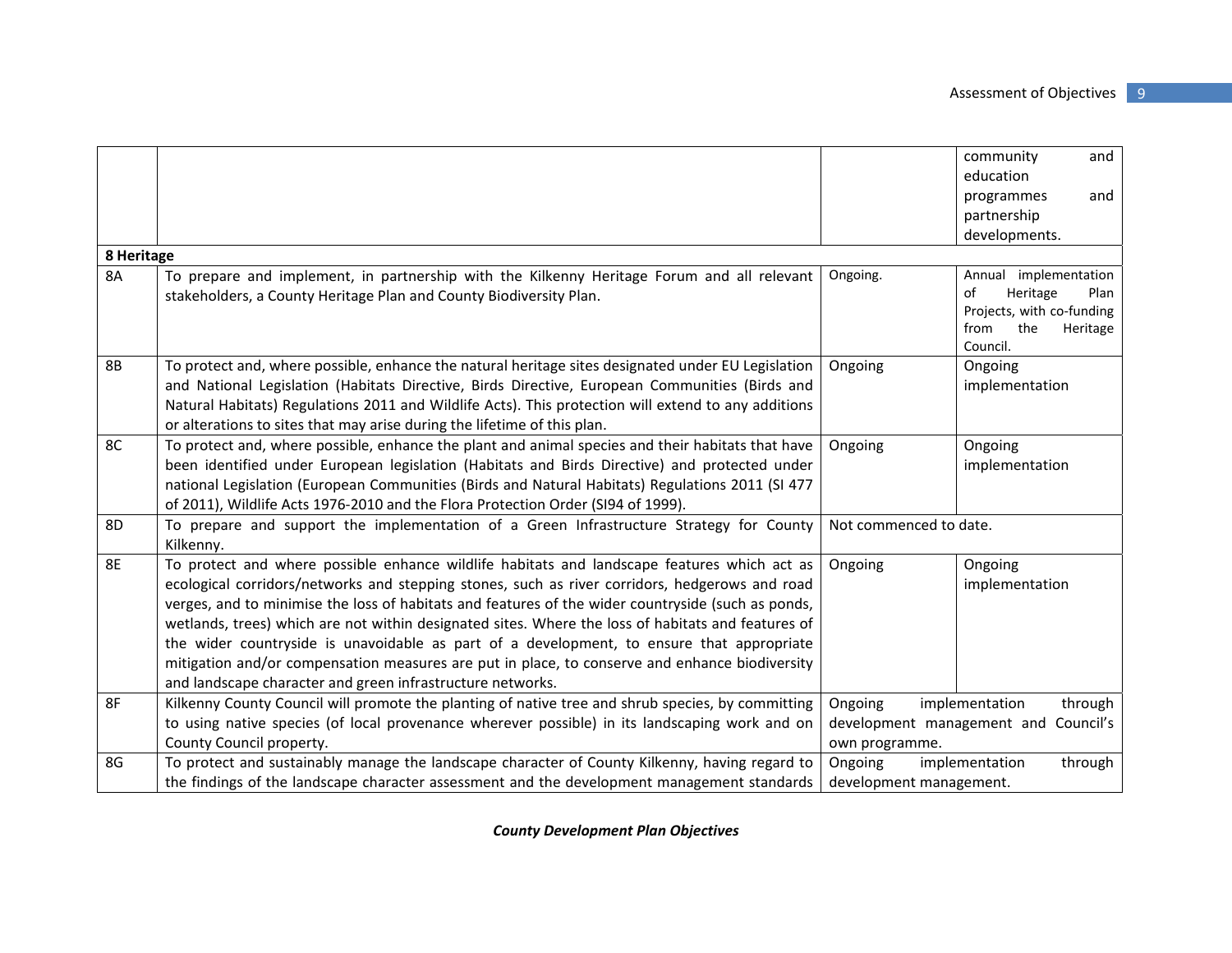|           | as set out in this chapter for the sustainable development of the county and appropriate               |                                           |                                               |
|-----------|--------------------------------------------------------------------------------------------------------|-------------------------------------------|-----------------------------------------------|
|           | conservation of its landscape character.                                                               |                                           |                                               |
| 8H        | To preserve and improve places or areas from which views or prospects of special amenity value         | Ongoing                                   | implementation<br>through                     |
|           | exist, as identified in Appendix H and on Figure 8.2.                                                  | development management.                   |                                               |
| 81        | Protect archaeological sites and monuments (including their setting), underwater archaeology, and      | Ongoing<br>through                        | development                                   |
|           | archaeological objects, including those that are listed in the Record of Monuments and Places, and     | management                                | Council's<br>and<br>own                       |
|           | in the Urban Archaeological Survey of County Kilkenny or newly discovered sub-surface and              | programme.                                |                                               |
|           | underwater archaeological remains.                                                                     |                                           |                                               |
| 8J        | To facilitate and support the implementation of existing (and any further) conservation plans, as      | Ongoing                                   | Ongoing                                       |
|           | resources allow.                                                                                       |                                           | implementation                                |
| <b>8K</b> | To ensure the protection of the architectural heritage of County Kilkenny by including all structures  | Ongoing                                   | Ongoing                                       |
|           | considered to be of special architectural, historical, archaeological, artistic, cultural, scientific, |                                           | implementation                                |
|           | social or technical interest in the Record of Protected Structures.                                    |                                           |                                               |
| 8L        | To carry out a review of the Record of Protected Structures.                                           | To be commenced in 2016, structures       |                                               |
|           |                                                                                                        |                                           | within the city will be prioritised. An audit |
|           |                                                                                                        | of KCC owned structures will be included. |                                               |
| 8M        | To complete digital mapping of the Record of Protected Structures.                                     | Completed                                 |                                               |
| <b>8N</b> | To promote principles of best practice in conservation and the use of appropriate materials and        | Ongoing                                   | <b>Built</b><br>Heritage                      |
|           | repair techniques through the administration of the Conservation Grants Scheme and the                 |                                           | Scheme<br>Investment                          |
|           | Structures at Risk Fund (SRF), funded by the Department of Arts, Heritage and the Gaeltacht.           |                                           | offers<br>grant<br>were                       |
|           |                                                                                                        |                                           | issued in Feb. 2016.                          |
|           |                                                                                                        |                                           | Funding obtained for                          |
|           |                                                                                                        |                                           | Bateman<br>Quay                               |
|           |                                                                                                        |                                           | Teahouse under SRF,                           |
|           |                                                                                                        |                                           | works due to take                             |
|           |                                                                                                        |                                           | place during 2016.                            |
| 80        | To provide assistance to owners of protected structures in undertaking essential repairs and           | Ongoing                                   | Ongoing through pre-                          |
|           | maintenance by the provision of relevant information.                                                  |                                           | planning<br>meetings,                         |
|           |                                                                                                        |                                           | responding to queries,                        |
|           |                                                                                                        |                                           | carrying out Section                          |
|           |                                                                                                        |                                           | 57<br>declarations,                           |
|           |                                                                                                        |                                           | disseminating<br><b>DAHG</b>                  |
|           |                                                                                                        |                                           | Advice Series docs.                           |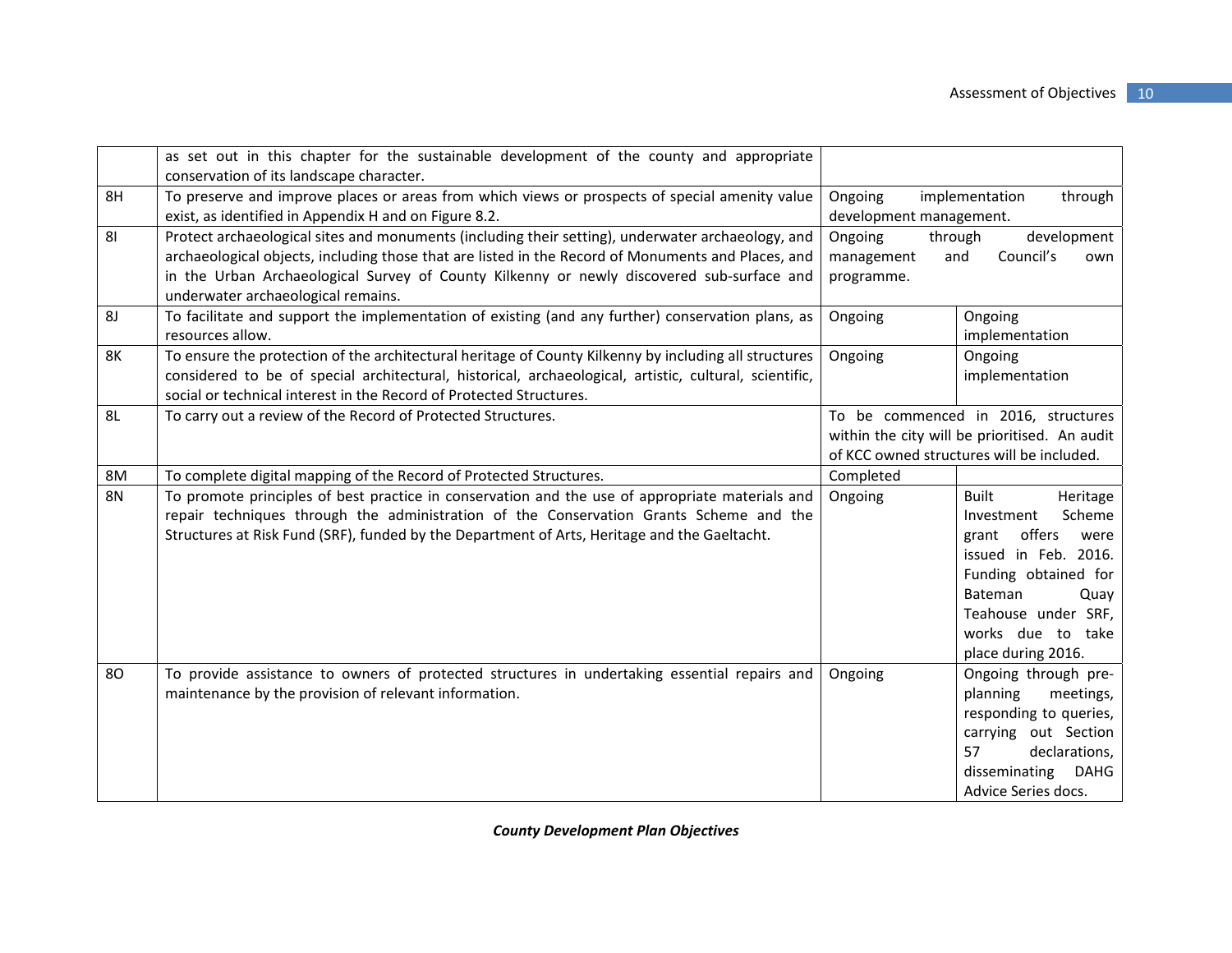| <b>8P</b> | To respond to the Ministerial recommendation to include in the Record of Protected Structures,<br>structures which have been identified as being of Regional, National or International significance in<br>the National Inventory of Architectural Heritage survey of the city and county published in 2006,<br>and to consider for inclusion those rated of local significance. | There<br>Ongoing.<br>are c.1200 NIAH<br>structures<br>recommended for<br>inclusion in the<br>RPS of which to<br>date c.400 have<br>been added. | A small number of<br>those considered were<br>not added due to loss<br>of character over the<br>intervening<br>years<br>There<br>(since 2006).<br>c.700-800<br>are<br>remaining<br>structures<br>to be considered for<br>addition<br>(City<br>and<br>County).<br>A target of<br>c.200<br>will<br>be<br>considered<br>for<br>addition in 2016-2017. |
|-----------|----------------------------------------------------------------------------------------------------------------------------------------------------------------------------------------------------------------------------------------------------------------------------------------------------------------------------------------------------------------------------------|------------------------------------------------------------------------------------------------------------------------------------------------|----------------------------------------------------------------------------------------------------------------------------------------------------------------------------------------------------------------------------------------------------------------------------------------------------------------------------------------------------|
| 8Q        | To ensure the preservation of the special character of each ACA within the county particularly with<br>regard to building scale, proportions, historical plot sizes, building lines, height, general land use,<br>building materials, historic street furniture and paving.                                                                                                      | Ongoing                                                                                                                                        | All<br>planning<br>applications<br>for<br>developments located<br><b>ACAs</b><br>within<br>are<br>referred to and dealt<br>with<br>the<br>by<br>Conservation<br>Officer<br>and recommendations<br>made<br>concerning<br>proposed works which<br>affect<br>the<br>may<br>character of the ACA.                                                      |
| 8R        | To designate ACAs where appropriate and provide a local policy framework for the preservation of                                                                                                                                                                                                                                                                                 | Ongoing                                                                                                                                        | None<br>proposed<br>at                                                                                                                                                                                                                                                                                                                             |
|           | the character of these areas.                                                                                                                                                                                                                                                                                                                                                    |                                                                                                                                                | present                                                                                                                                                                                                                                                                                                                                            |
|           | <b>9 Infrastructure and Environment</b>                                                                                                                                                                                                                                                                                                                                          |                                                                                                                                                |                                                                                                                                                                                                                                                                                                                                                    |
| <b>9A</b> | Implement the programme as outlined in the Water Services Investment Programme.                                                                                                                                                                                                                                                                                                  | Ongoing                                                                                                                                        | Ongoing<br>implementation                                                                                                                                                                                                                                                                                                                          |
| <b>9B</b> | Meet in full the requirements of the E.U. Urban Waste Water Treatment and Water Framework                                                                                                                                                                                                                                                                                        | Ongoing                                                                                                                                        | Ongoing                                                                                                                                                                                                                                                                                                                                            |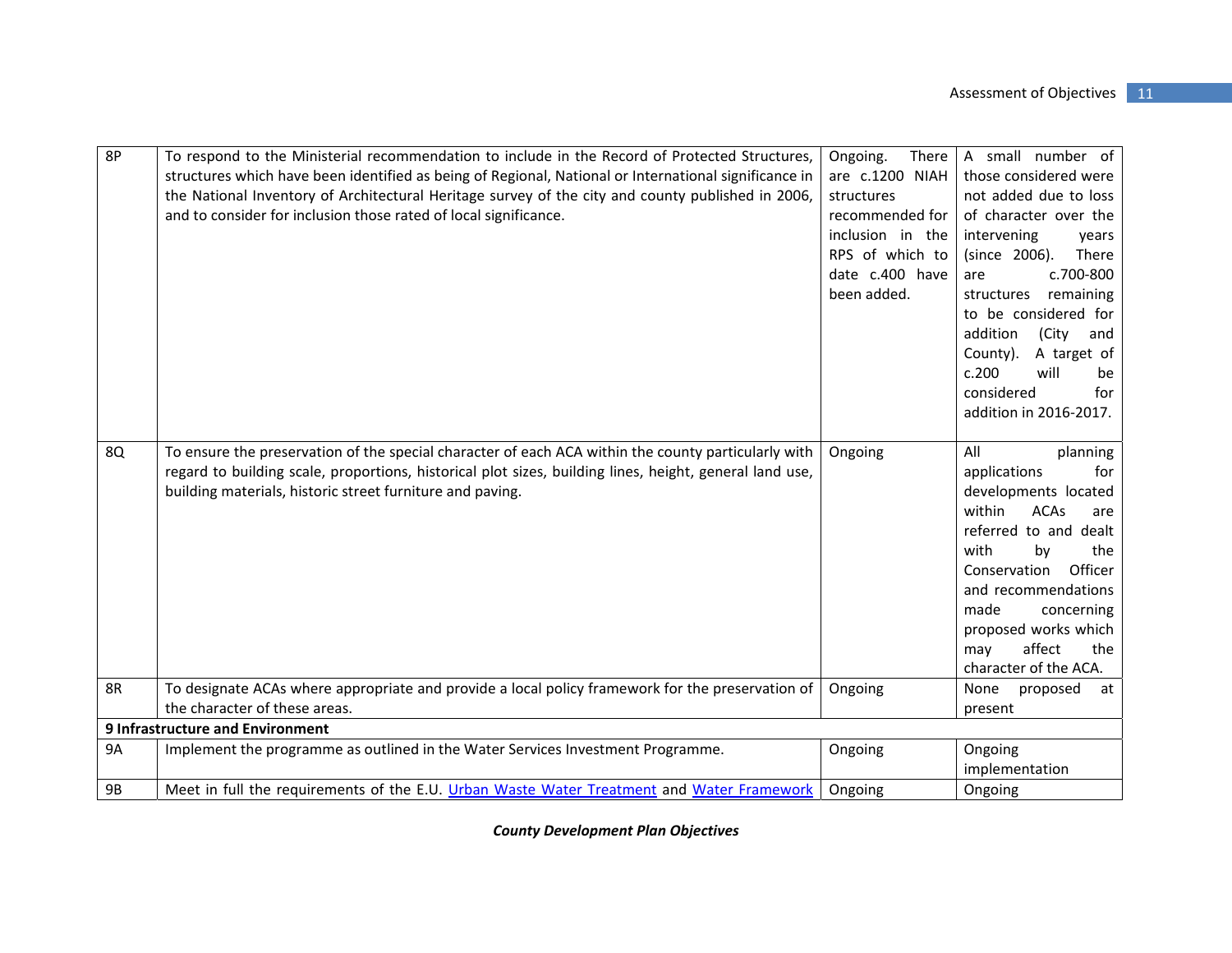|           | Directives and the <i>Drinking Water Regulations</i> .                                                                                                                                                                                                                                                                                                      |                                                                                                                                                                                                                                                                                                                                  | implementation                                                                                                                                                                                                                       |
|-----------|-------------------------------------------------------------------------------------------------------------------------------------------------------------------------------------------------------------------------------------------------------------------------------------------------------------------------------------------------------------|----------------------------------------------------------------------------------------------------------------------------------------------------------------------------------------------------------------------------------------------------------------------------------------------------------------------------------|--------------------------------------------------------------------------------------------------------------------------------------------------------------------------------------------------------------------------------------|
| 9C        | To update Noise Mapping in accordance with revised or updated thresholds for Noise Mapping.                                                                                                                                                                                                                                                                 | A <b>Noise Action Plan</b> was<br>Ongoing.<br>published for the period 2014-2018. A cost<br>benefit analysis is recommended to be<br>conducted to prioritise list of actionable<br>works for noise mitigation. A review<br>process to assess the impact of the<br>measures adopted shall be implemented at<br>regular intervals. |                                                                                                                                                                                                                                      |
| 9D        | To promote compliance with environmental standards and objectives established-<br>for bodies of surface water, by the European Communities (Surface Waters) Regulations 2009;<br>for groundwater, by the European Communities (Groundwater) Regulations 2010;<br>which standards and objectives are included in the South East River Basin Management Plan. | Ongoing                                                                                                                                                                                                                                                                                                                          | Ongoing<br>implementation                                                                                                                                                                                                            |
| <b>9E</b> | To complete the mapping of source protection areas and to map Source Protection Areas for any<br>new public water supply schemes as appropriate.                                                                                                                                                                                                            | Completed.                                                                                                                                                                                                                                                                                                                       | Source<br>protection<br>mapping<br>was<br>prepared for the well<br>field in Kilmacow by<br>RPS Consultants. Any<br>new water schemes<br>sourced<br>from<br>groundwater will also<br>have<br>source<br>protection<br>areas<br>mapped. |
| 9F        | To ensure that Source Protection Areas are identified for any multiple unit housing developments<br>with private water supplies.                                                                                                                                                                                                                            | Ongoing                                                                                                                                                                                                                                                                                                                          | Ongoing<br>implementation                                                                                                                                                                                                            |
| 9G        | To adopt a comprehensive risk-based planning approach to flood management to prevent or<br>minimise future flood risk. In accordance with the Planning System and Flood Risk Management -<br>Guidelines for Planning Authorities, the avoidance of development in areas where flood risk has<br>been identified shall be the primary response.              | Ongoing                                                                                                                                                                                                                                                                                                                          | Ongoing<br>implementation                                                                                                                                                                                                            |
| 9H        | To implement the Joint Waste Management Plan for the South East Region.                                                                                                                                                                                                                                                                                     | Ongoing                                                                                                                                                                                                                                                                                                                          | Ongoing<br>implementation                                                                                                                                                                                                            |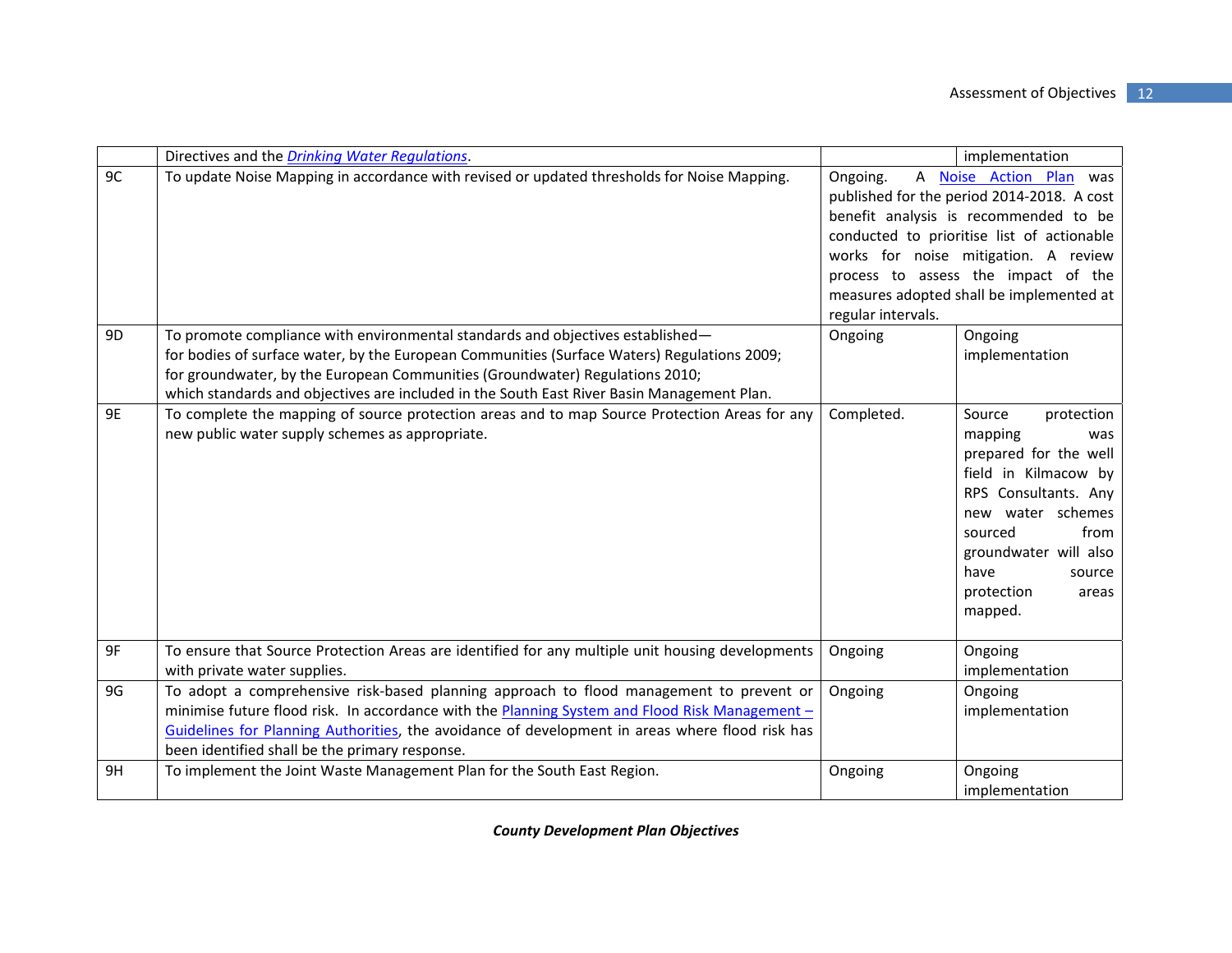| 91              | To control the following for the purposes of reducing the risk or limiting the consequences of a<br>major accident:<br>The siting of Major Accident Hazard sites<br>$\bullet$ | Ongoing                                         | Ongoing<br>implementation                                                                                                                                                     |
|-----------------|-------------------------------------------------------------------------------------------------------------------------------------------------------------------------------|-------------------------------------------------|-------------------------------------------------------------------------------------------------------------------------------------------------------------------------------|
|                 | The modification of an existing Major Accident Hazard site<br>$\bullet$                                                                                                       |                                                 |                                                                                                                                                                               |
|                 | Development in the vicinity of a Major Accident Hazard site                                                                                                                   |                                                 |                                                                                                                                                                               |
| 9J              | To facilitate the delivery of high quality broadband to the District Towns in the county.                                                                                     | Ongoing.<br>infrastructural<br>new<br>feasible. | The Council will facilitate<br>implementation of the National Broadband<br>Plan 2016, and is currently making<br>provision for high quality broadband in<br>where<br>projects |
| 9K              | To set up and maintain a register of approved telecommunications structures which will provide a                                                                              | Ongoing                                         | To be commenced in                                                                                                                                                            |
|                 | useful input to the assessment of future telecommunications developments and would also be                                                                                    |                                                 | 2016.                                                                                                                                                                         |
|                 | useful from the point of view of maximising the potential for future mast sharing and co-location.                                                                            |                                                 |                                                                                                                                                                               |
|                 | 10 Renewable Energy Strategy                                                                                                                                                  |                                                 |                                                                                                                                                                               |
| 10A             | Kilkenny County Council recognises the need to support the development of bioenergy resources.                                                                                | Ongoing                                         | Ongoing                                                                                                                                                                       |
|                 | It will support suitable projects and recommends that anyone considering a project should consult                                                                             |                                                 | implementation                                                                                                                                                                |
|                 | the South East Regional Authority of Ireland's current Bioenergy Implementation Plan.                                                                                         |                                                 |                                                                                                                                                                               |
| 10B             | Facilitate the development of projects that convert biomass to energy.                                                                                                        | Ongoing                                         | Ongoing<br>implementation                                                                                                                                                     |
| 10C             | In general, direct commercial bioenergy plants to locate on brownfield sites which are adjacent to                                                                            | Ongoing                                         | Ongoing                                                                                                                                                                       |
|                 | industrial areas or on lands which are reserved for industrial uses in any development plan.                                                                                  |                                                 | implementation                                                                                                                                                                |
|                 | Brownfield sites in rural areas may also be considered.                                                                                                                       |                                                 |                                                                                                                                                                               |
| 10 <sub>D</sub> | Ensure that any commercial bioenergy plant is close to the point of demand and is served by public                                                                            | Ongoing                                         | Ongoing                                                                                                                                                                       |
|                 | roads with sufficient capacity to absorb increased traffic flows and adjacent to transport corridors.                                                                         |                                                 | implementation                                                                                                                                                                |
| 10E             | Seek to respond positively to applications for waste to energy projects.                                                                                                      | Ongoing                                         | Ongoing                                                                                                                                                                       |
|                 |                                                                                                                                                                               |                                                 | implementation                                                                                                                                                                |
| 10F             | Facilitate the development of appropriate projects that convert hydro power to energy.                                                                                        | Ongoing                                         | Ongoing                                                                                                                                                                       |
|                 |                                                                                                                                                                               |                                                 | implementation                                                                                                                                                                |
| 10 <sub>G</sub> | Have regard to the provisions of the <b>Guidelines on the Planning</b> , Design, Construction and                                                                             | Ongoing                                         | Ongoing                                                                                                                                                                       |
|                 | <b>Operation of Small Scale Hydro-Electric Schemes and Fisheries</b>                                                                                                          |                                                 | implementation                                                                                                                                                                |
| 10H             | The Planning Authority will support and facilitate the development of passive solar design                                                                                    | Ongoing                                         | Ongoing                                                                                                                                                                       |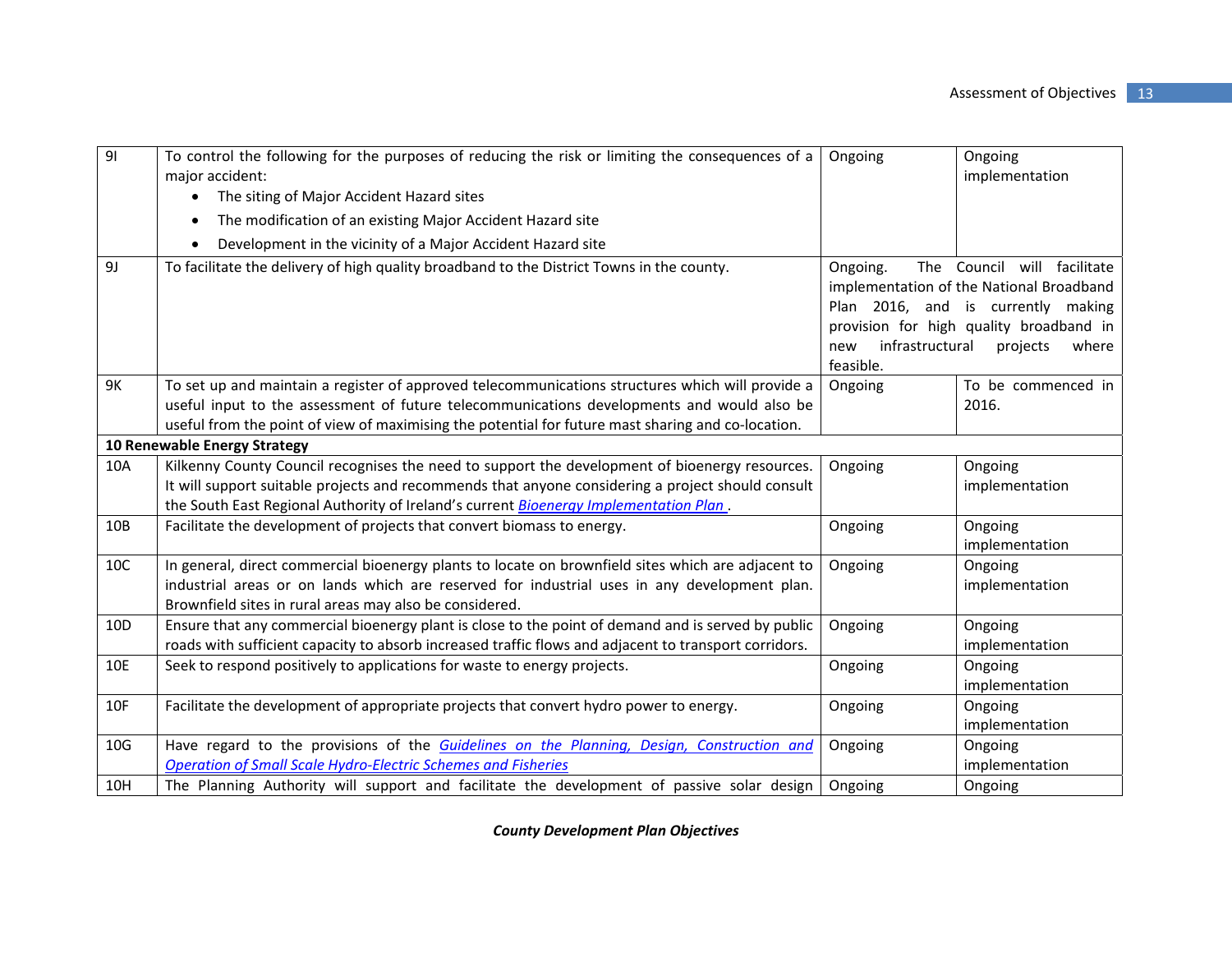|              | proposals for the development of houses in rural and urban areas, and will draw on the<br>recommendations of the Kilkenny Rural House Design Guide, and the Guidelines on Sustainable                                                                                                                                                                                                                                                                                                                        |                                                                                             | implementation                                                                    |
|--------------|--------------------------------------------------------------------------------------------------------------------------------------------------------------------------------------------------------------------------------------------------------------------------------------------------------------------------------------------------------------------------------------------------------------------------------------------------------------------------------------------------------------|---------------------------------------------------------------------------------------------|-----------------------------------------------------------------------------------|
|              | <b>Residential Development in Urban Areas.</b>                                                                                                                                                                                                                                                                                                                                                                                                                                                               |                                                                                             |                                                                                   |
| 101          | The Planning Authority will make available advice on Passive Solar Design in preplanning<br>consultations for domestic and commercial buildings.                                                                                                                                                                                                                                                                                                                                                             | Ongoing                                                                                     | Ongoing<br>implementation                                                         |
| 10J          | Consider impacts of overshadowing on the efficiency of existing solar technologies when assessing<br>planning applications.                                                                                                                                                                                                                                                                                                                                                                                  | Ongoing                                                                                     | Ongoing<br>implementation                                                         |
| 10K          | Support applications to install solar panels on public buildings and schools within the county<br>should the opportunity arise.                                                                                                                                                                                                                                                                                                                                                                              | Ongoing                                                                                     | Ongoing<br>implementation                                                         |
| 10L          | Support the development of geothermal energy and heat pumps                                                                                                                                                                                                                                                                                                                                                                                                                                                  | Ongoing                                                                                     | Ongoing<br>implementation                                                         |
| 10M          | To review the progress of the Climate Change Strategy, report on the progress to date, and<br>thereafter develop a new strategy and action plan in line with national policy.                                                                                                                                                                                                                                                                                                                                | 2018                                                                                        | To be commenced in<br>2017.                                                       |
| <b>10N</b>   | Encourage high standards of energy efficiency in all building developments and encourage<br>developers, owners and tenants to improve the environmental performance of the building stock,<br>including the deployment of renewable energy.                                                                                                                                                                                                                                                                  | Ongoing                                                                                     | Ongoing<br>implementation                                                         |
| 100          | Require a provisional BER certificate as part of any planning application, showing how the proposal<br>will comply with Part L of the Building Regulations                                                                                                                                                                                                                                                                                                                                                   | Ongoing                                                                                     | Ongoing<br>implementation                                                         |
| 10P          | To require that planning applications for large buildings, as defined by the Energy Performance of<br>Building Regulations, demonstrate that due consideration has been given to the technical,<br>environmental and economic feasibility of installing alternative energy systems in the proposed<br>building, and that the use of such systems has been taken into account, as far as practicable, in the<br>design of that building. This shall also apply to applications for ten or more housing units. | Ongoing                                                                                     | Ongoing<br>implementation                                                         |
| 11 Transport |                                                                                                                                                                                                                                                                                                                                                                                                                                                                                                              |                                                                                             |                                                                                   |
| 11A          | To investigate the establishment of a Transport Forum to oversee Transport policy of the county.                                                                                                                                                                                                                                                                                                                                                                                                             |                                                                                             | To be raised at the<br>Transport<br>Strategic<br>Policy Committee.                |
| 11B          | The Council will implement the provisions of the National Cycle Policy Framework where possible.                                                                                                                                                                                                                                                                                                                                                                                                             | Ongoing                                                                                     | Ongoing<br>implementation                                                         |
| 11C          | To facilitate the provision of bus shelters as appropriate.                                                                                                                                                                                                                                                                                                                                                                                                                                                  | Phase<br>$\mathbf{1}$<br>completed<br><sub>in</sub><br>2013<br>which<br>provided<br>for $5$ | Five locations under<br>Phase 2 identified as<br>follows:<br>Glenmore Hill (under |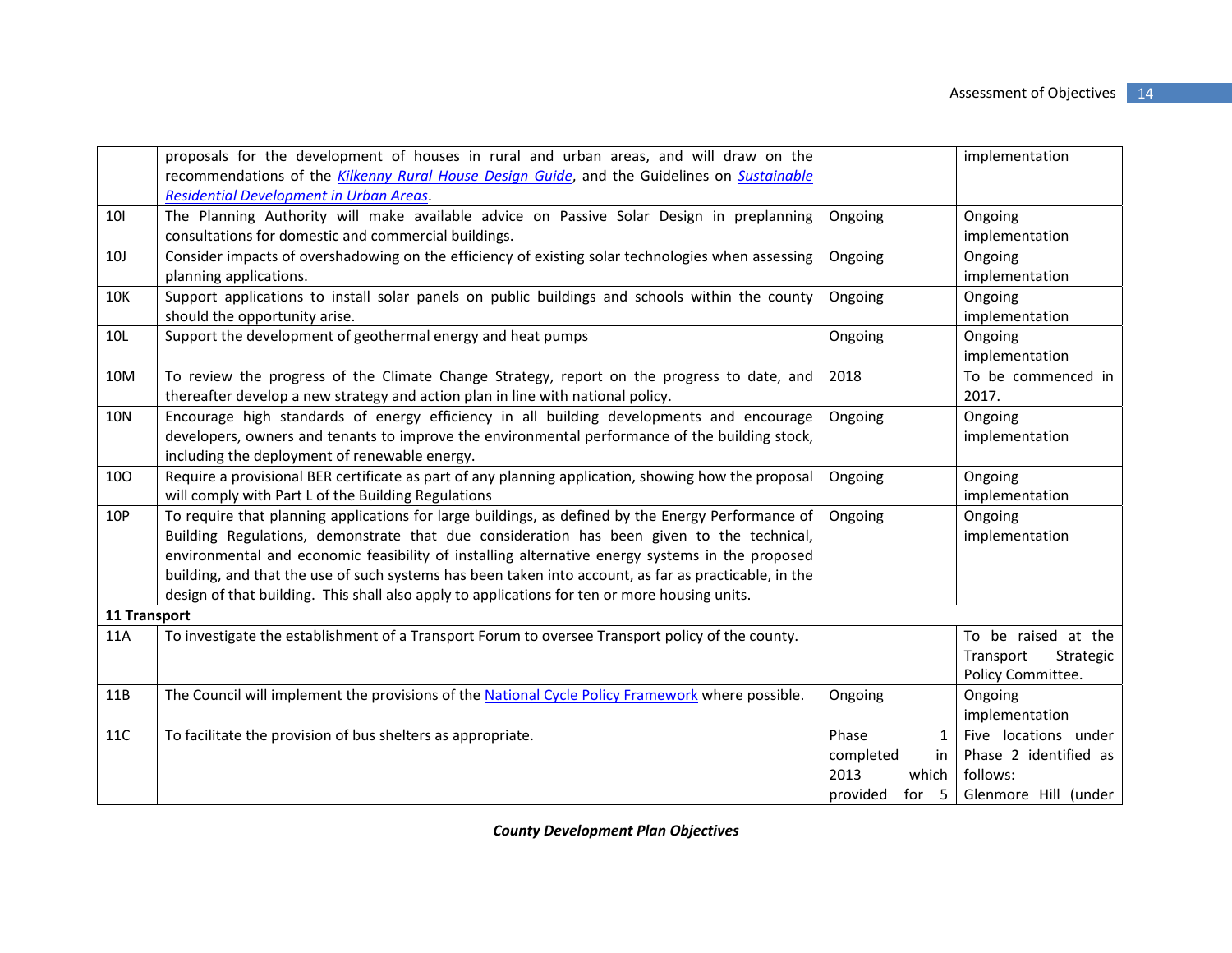|     |                                                                                                                                                                                                   | shelters<br>in <sub>1</sub><br>Moocoin,<br>Castlecomer                                                                                                                                                                                                                                                                                                         | construction), Piltown,<br>Mullinavat,<br>Castlecomer<br>& |
|-----|---------------------------------------------------------------------------------------------------------------------------------------------------------------------------------------------------|----------------------------------------------------------------------------------------------------------------------------------------------------------------------------------------------------------------------------------------------------------------------------------------------------------------------------------------------------------------|------------------------------------------------------------|
|     |                                                                                                                                                                                                   | Road,<br>Kilkenny,<br>Gowran,<br>&<br>Paulstown (2)                                                                                                                                                                                                                                                                                                            | Slieverue.                                                 |
| 11D | To facilitate parking provision for tourist buses in towns and villages and at tourist attractions.                                                                                               | Ongoing                                                                                                                                                                                                                                                                                                                                                        | Ongoing<br>implementation<br>as<br>opportunities arise.    |
| 11E | To develop and agree an appropriately planned policy response to access for Glanbia and the<br>Leggetsrath roundabout in conjunction with the National Roads Authority.                           | KCC continue to engage with TII in relation<br>to all national routes.<br>Glanbia<br>off<br>Regarding<br>access<br>N77<br>Ballyconra, Ballyragget - KCC made an<br>application to the TII in 2015, for funding<br>under the Minor Works Programme. The<br>application includes road widening and<br>strengthening<br>Ballyragget<br>from<br>to<br>Ballynaslee. |                                                            |
| 11F | To develop and agree an appropriately planned policy response to access from the N29 Port road<br>to industrial zoned lands in the Belview area in conjunction with the National Roads Authority. | TBC by 2017                                                                                                                                                                                                                                                                                                                                                    | Being examined as<br>part of the Ferrybank<br>Belview LAP. |
| 11G | To support the implementation of the NRA projects as outlined above.                                                                                                                              | Ongoing implementation.<br>N77 Ballynaslee completed and officially<br>opened October 2015.<br>N76 Callan Road<br>Realignment<br><b>CPO</b><br>approved by ABP 2014, Land Acquisition<br>ongoing, Construction tenders to be<br>advertised Qtr. 3 2016 and expected<br>completion date Q1 2018.<br>N24 Tower Road Overbridge and N78                           |                                                            |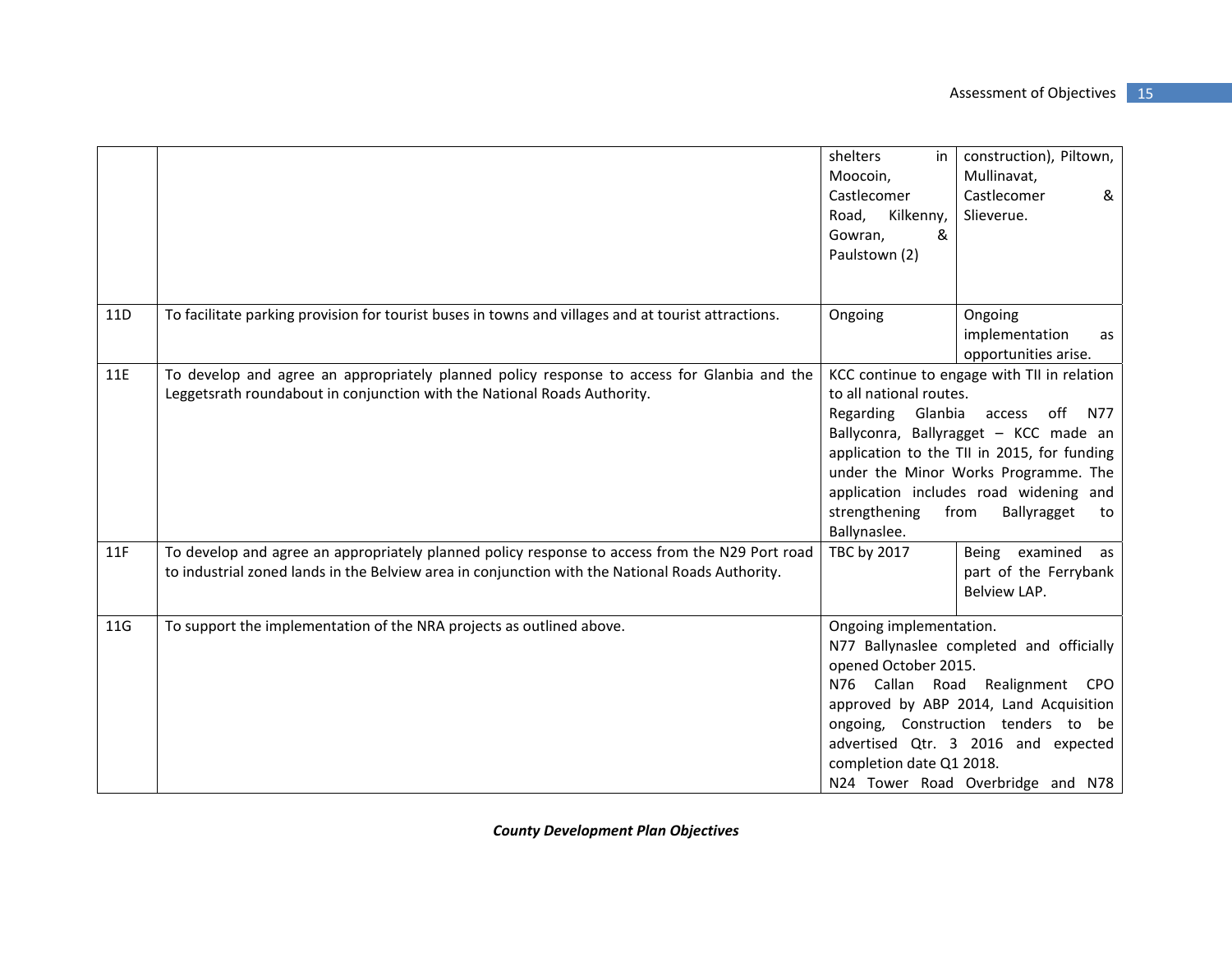|     |                                                                                                                                              | Realignment -<br>Project<br>Damerstown |                                           |
|-----|----------------------------------------------------------------------------------------------------------------------------------------------|----------------------------------------|-------------------------------------------|
|     |                                                                                                                                              | submitted for both to TII.             | Appraisal Reports and recommendation      |
| 11H |                                                                                                                                              |                                        |                                           |
|     | To preserve free from development proposed road realignment/improvement lines and associated                                                 | Ongoing                                | Ongoing                                   |
|     | corridors where such development would prejudice the implementation of National Roads<br>Authority or County Council plans (See Figure 11.1) |                                        | implementation                            |
| 111 | To seek an upgrade of the R700 between New Ross and Kilkenny to National Secondary status and                                                | Ongoing.                               | Thomastown Relief Road -                  |
|     | to provide a relief road for Thomastown.                                                                                                     |                                        | Design substantially complete and land    |
|     |                                                                                                                                              |                                        | acquired for Phase $1$ - Dublin Rd to     |
|     |                                                                                                                                              |                                        | Inistioge Rd in 2008 - progress dependant |
|     |                                                                                                                                              |                                        | on DTTAS funding. Upgrade continues to    |
|     |                                                                                                                                              | be raised with DTTAS.                  |                                           |
| 11J | To seek an upgrade of the Kilkenny to Urlingford Road (R693) to National Secondary status and to                                             | Ongoing. Submission to be prepared for |                                           |
|     | improve the road realignment in its entirety.                                                                                                | DTTAS and TII by end of 2016.          |                                           |
| 11K | To seek an upgrade of the New Ross to Mullinavat Regional Road (R704).                                                                       | Ongoing                                | No progress to date.                      |
| 11L | Reserve the proposed line of the western bypass for the city from the Castlecomer Road to the                                                | Ongoing                                | Reserved within the                       |
|     | Waterford Road free from development.                                                                                                        |                                        | Development<br>Plan.                      |
|     |                                                                                                                                              |                                        | staff<br>Subject<br>to                    |
|     |                                                                                                                                              |                                        | it<br>resources<br>is                     |
|     |                                                                                                                                              |                                        | proposed<br>to                            |
|     |                                                                                                                                              |                                        | undertake<br>route<br>a                   |
|     |                                                                                                                                              |                                        | selection review Q4                       |
|     |                                                                                                                                              |                                        | 2016.                                     |
| 11M | Complete the R697 Kells Road Improvement Scheme.                                                                                             | Completed                              | Completed                                 |
| 11N | To improve substandard sections of regional roads throughout the County, in particular those                                                 | Ongoing                                | Ongoing                                   |
|     | most heavily trafficked, and those providing access to existing or proposed industrial, residential or                                       |                                        | implementation                            |
|     | commercial developments.                                                                                                                     |                                        |                                           |
|     |                                                                                                                                              |                                        |                                           |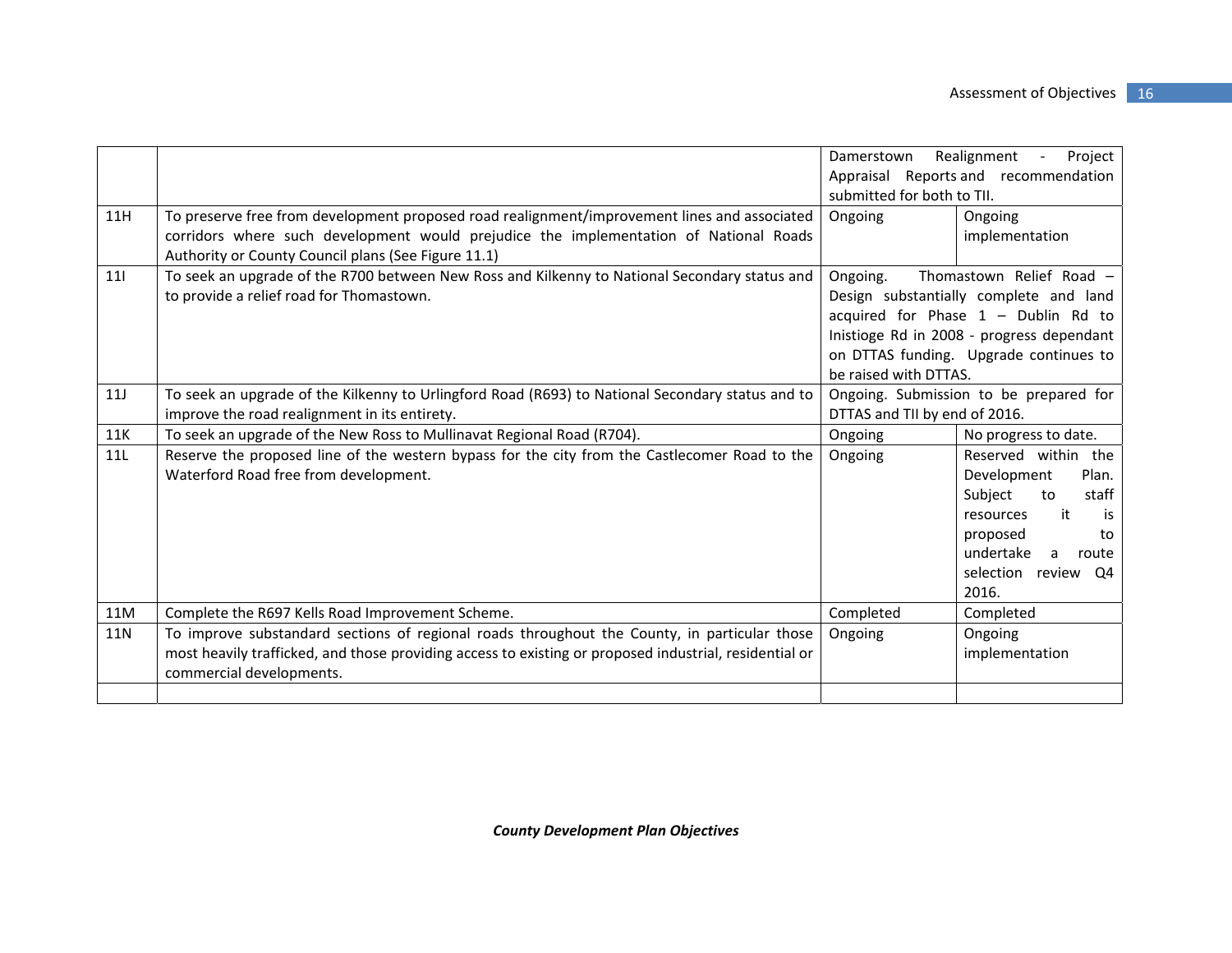|                | Objective                                                                                                                                                                                                                                                                                                                                                                                                                                         | <b>Timeframe</b><br>for<br><b>Completion</b> | Progress to date                                                                                                                                                                                               |
|----------------|---------------------------------------------------------------------------------------------------------------------------------------------------------------------------------------------------------------------------------------------------------------------------------------------------------------------------------------------------------------------------------------------------------------------------------------------------|----------------------------------------------|----------------------------------------------------------------------------------------------------------------------------------------------------------------------------------------------------------------|
|                | <b>Chapter 1: Introduction</b>                                                                                                                                                                                                                                                                                                                                                                                                                    |                                              |                                                                                                                                                                                                                |
| 1A             | To implement the provisions of Articles 6(3) and 6(4) of the EU Habitats Directive.                                                                                                                                                                                                                                                                                                                                                               | Ongoing                                      | Ongoing<br>implementation                                                                                                                                                                                      |
| 1B             | To ensure that any plan or project within the functional area of the Planning Authority is subject to<br>appropriate assessment in accordance with the Guidance Appropriate Assessment of Plans and<br>Projects in Ireland – Guidance for Planning Authorities, $2009^6$ and is assessed in accordance with<br>Article 6 of the Habitats Directive in order to avoid adverse impacts on the integrity and<br>conservation objectives of the site. | Ongoing                                      | Ongoing<br>implementation                                                                                                                                                                                      |
| 1 <sup>C</sup> | To implement the Development Management Standards as set out in the Plan as appropriate.                                                                                                                                                                                                                                                                                                                                                          | Ongoing                                      | Ongoing<br>implementation                                                                                                                                                                                      |
| 1D             | To prepare a Climate Change Adaptation plan following the adoption of the Development Plan.                                                                                                                                                                                                                                                                                                                                                       | 2018                                         | To be commenced in<br>2017.                                                                                                                                                                                    |
| 1E             | To develop a consultation process for plans and projects proposed by the local authority.                                                                                                                                                                                                                                                                                                                                                         | Completed by 2 <sup>nd</sup><br>quarter 2016 | Revised<br>Part<br>8<br>procedure is now in<br>place. New Consult<br>website<br>https://consult.kilkenn<br>y.ie/en<br>and<br>consultation processes<br>are continuously being<br>developed<br>and<br>improved. |
| 1F             | To restore and conserve St. Mary's Church using eco restoration practices and methodologies.                                                                                                                                                                                                                                                                                                                                                      | 2016                                         | Project well advanced<br>and will be open to<br>public by end of 2016.                                                                                                                                         |
|                | <b>Chapter 3: Core Strategy &amp; Zoning</b>                                                                                                                                                                                                                                                                                                                                                                                                      |                                              |                                                                                                                                                                                                                |
| 3A             | To promote the redevelopment and renewal of areas in need of regeneration.                                                                                                                                                                                                                                                                                                                                                                        | Ongoing                                      | Ongoing                                                                                                                                                                                                        |

<sup>6</sup> ibid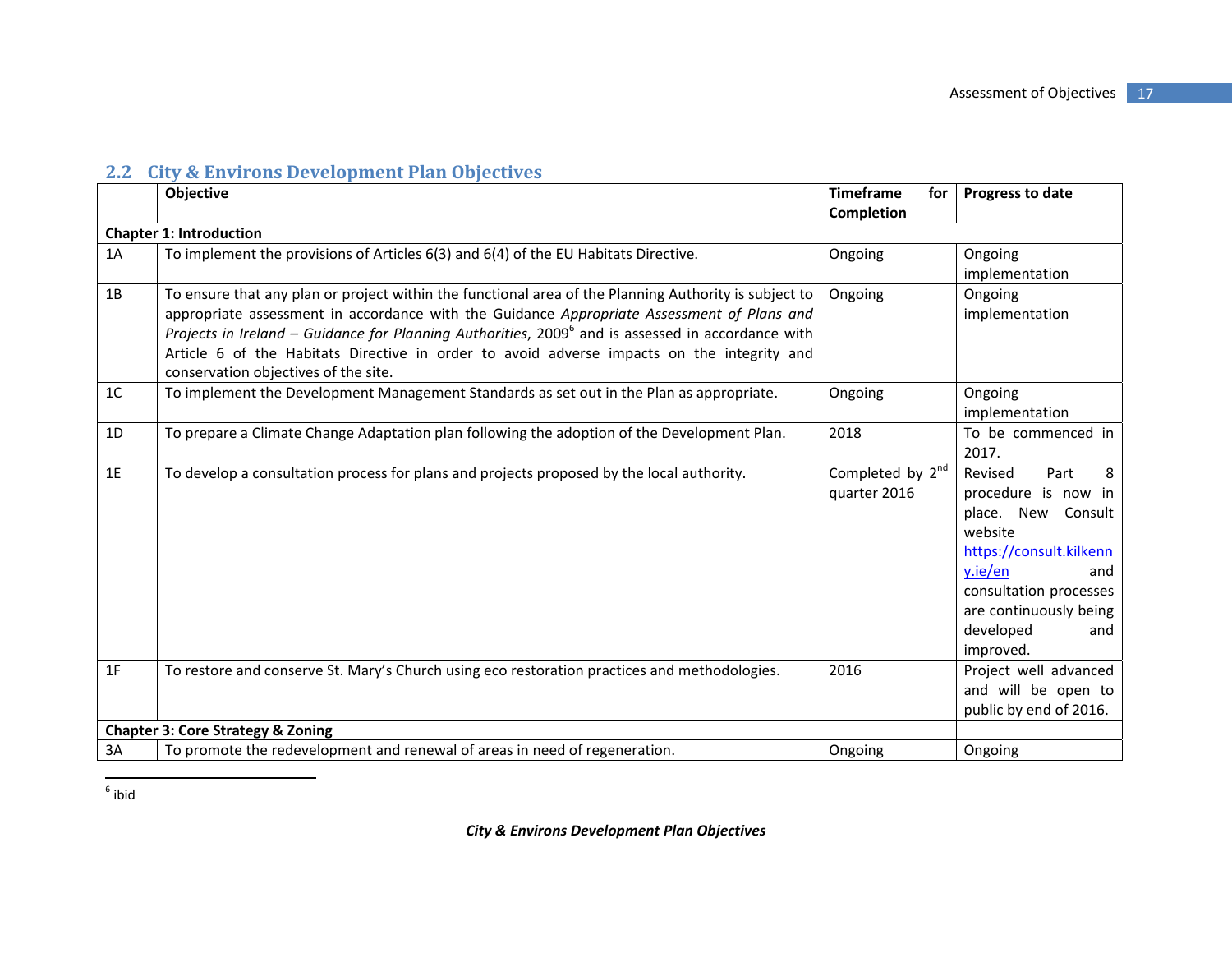|    |                                                                                                      |                                            | implementation                             |
|----|------------------------------------------------------------------------------------------------------|--------------------------------------------|--------------------------------------------|
| 3B | To implement the vision, policy and objectives of the Western Environs Local Area Plan 2004 for      | Ongoing                                    | Ongoing                                    |
|    | the development of the area.                                                                         |                                            | implementation                             |
| 3C | To prepare a master plan and urban design framework for the Smithwick's site and Bateman Quay        | Ongoing                                    | Masterplan approved                        |
|    | during the lifetime of the development plan.                                                         |                                            | (as<br>non-statutory                       |
|    |                                                                                                      |                                            | document)<br>in<br>July                    |
|    |                                                                                                      |                                            | 2015                                       |
| 3D | To take a fresh analysis of the development strategy for the City & Environs immediately following   | be<br>commenced<br>To                      | following<br>the                           |
|    | the agreed masterplan for the Smithwick's lands and taking account of the current and projected      | publication of Census 2016.                |                                            |
|    | economic performance of the City and County.                                                         |                                            |                                            |
| 3E | To implement the provisions of sections 2 of the City Centre LAP relating to transport, car parking, | Ongoing                                    | Ongoing                                    |
|    | urban design and land uses.                                                                          |                                            | implementation                             |
| 3F | To implement the provisions of Section 3 of the City Centre LAP relating to the urban design         | Ongoing                                    | Ongoing                                    |
|    | frameworks and land uses for specific sites.                                                         |                                            | implementation                             |
| 3G | To develop and implement a Living Over the Shop Scheme.                                              | Targeted commencement date 2017.           |                                            |
|    | <b>Chapter 4: Economic Development</b>                                                               |                                            |                                            |
| 4A | To increase co-operation between Kilkenny Local Authorities, existing third level institutions and   | Ongoing                                    |                                            |
|    | the proposed Technological University for the South East to support employment creation,             |                                            |                                            |
|    | innovation and lifelong learning.                                                                    |                                            |                                            |
| 4B | To ensure the highest standards of environmental protection in the assessment of planning            | Ongoing                                    | Ongoing                                    |
|    | applications for all development proposals.                                                          |                                            | implementation                             |
| 4C | To ensure an adequate amount of employment land on a campus type environment is available            | Ongoing                                    | Adequate<br>land                           |
|    | within the City for ICT and technology office based industry at the appropriate strategic locations. |                                            | provided<br>under                          |
|    |                                                                                                      |                                            | Development<br>Plans                       |
|    |                                                                                                      |                                            | 2014                                       |
| 4D | To deliver and implement the 6 projects associated with the Medieval Mile proposals during the       |                                            | Ongoing. Public realm improvements are     |
|    | lifetime of the Plan 2014 - 2020 for the city and county.                                            |                                            | underway from the Parade to Irishtown. St. |
|    |                                                                                                      |                                            | Mary's is scheduled for completion in      |
|    |                                                                                                      | 2016. The Part VIII for the Abbey Creative |                                            |
|    |                                                                                                      | Quarter Riverside Garden Project was       |                                            |
|    |                                                                                                      | approved at the February Council meeting,  |                                            |
|    |                                                                                                      |                                            | Plans for the remaining projects are now   |
|    |                                                                                                      | being progressed.                          |                                            |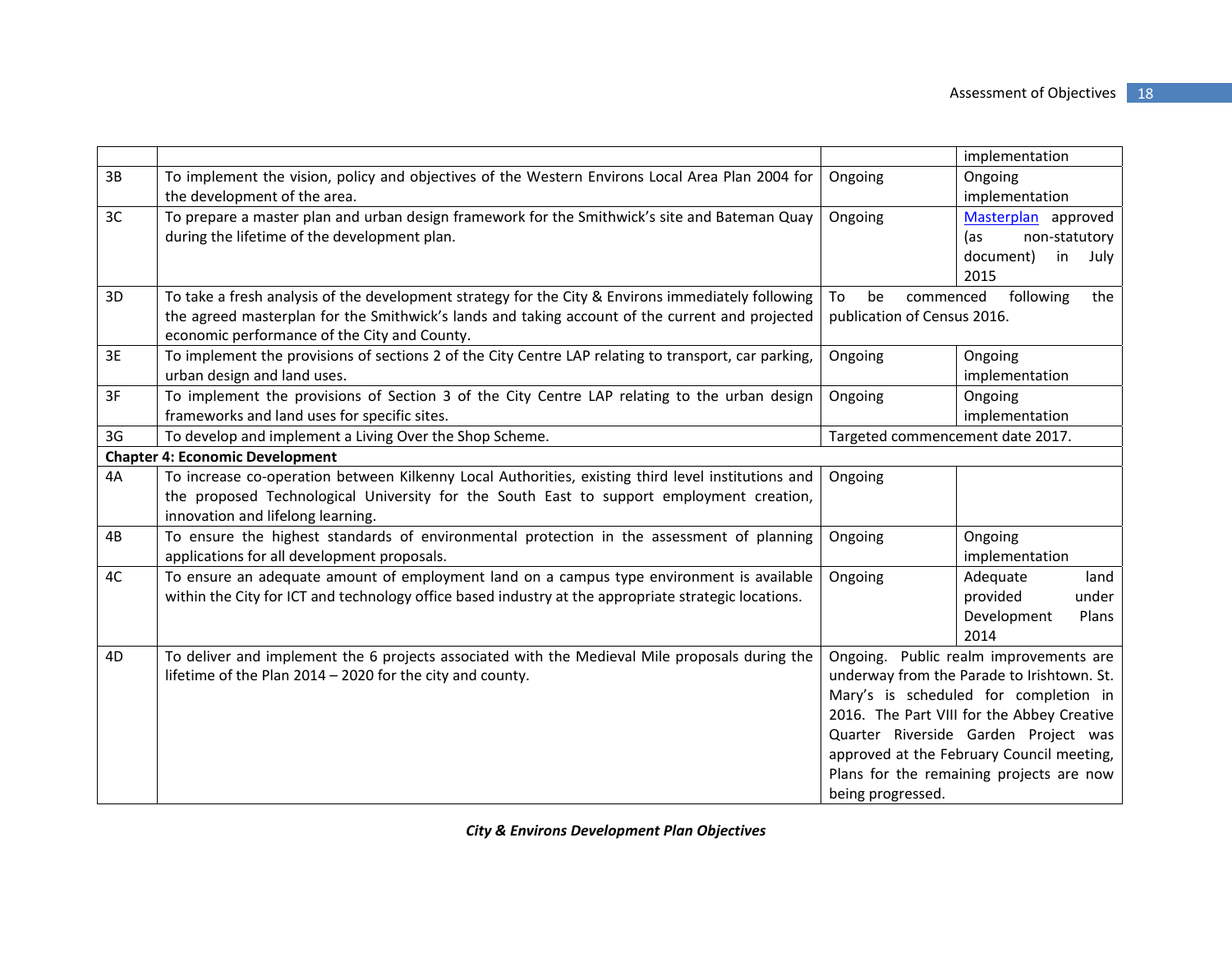| 4E             | To continue the development of major flagship tourism projects within the county to enhance the<br>tourism product for the county. | Ongoing.                         | bid is<br>The Three Sisters<br>underway. The Council has invested in the |
|----------------|------------------------------------------------------------------------------------------------------------------------------------|----------------------------------|--------------------------------------------------------------------------|
|                |                                                                                                                                    |                                  | Castlecomer Discovery Park with the                                      |
|                |                                                                                                                                    |                                  |                                                                          |
|                |                                                                                                                                    |                                  | opening of the new Zip Line and High                                     |
|                |                                                                                                                                    |                                  | Ropes Challenge in 2016. A Business Plan                                 |
|                |                                                                                                                                    |                                  | is being drawn up for Woodstock Gardens                                  |
|                |                                                                                                                                    |                                  | at present, and this will identify priority                              |
|                |                                                                                                                                    | projects and funding mechanisms. | The                                                                      |
|                |                                                                                                                                    |                                  | Council is actively working on the                                       |
|                |                                                                                                                                    |                                  | development of the River Barrow Blueway                                  |
|                |                                                                                                                                    |                                  | and the Waterford to New Ross Greenway.                                  |
|                |                                                                                                                                    |                                  | The Council is working with relevant                                     |
|                |                                                                                                                                    |                                  | parties such as OPW, Coillte, Fáilte Ireland                             |
|                |                                                                                                                                    | and Inland Fisheries.            |                                                                          |
| 4F             | The Smithwick lands the subject of the masterplan referred to in Section 3.4.3 will be the focus for                               | Masterplan                       | Retail is provided for                                                   |
|                | major new retail expansion (convenience and comparison retailing) in the City & Environs over the                                  | completed<br>July                | in the <b>Masterplan</b>                                                 |
|                | plan period.                                                                                                                       | 2015                             |                                                                          |
| 4G             | No further retail parks will be granted permission in and around the City and Environs over the                                    | Ongoing                          | No<br>retail<br>parks                                                    |
|                | period 2014 - 2020.                                                                                                                |                                  | granted.                                                                 |
| 4H             | To engage with the other relevant local authorities within the region in the preparation of a joint                                |                                  | The Chief Executive engaged with WCCC in                                 |
|                | retail strategy for the greater Waterford City area.                                                                               |                                  | early 2016 in relation to the preparation of                             |
|                |                                                                                                                                    |                                  | a joint retail strategy, and sought the                                  |
|                |                                                                                                                                    |                                  | reestablishment of the PLUTS Steering                                    |
|                |                                                                                                                                    | Committee.                       |                                                                          |
| 4 <sub>l</sub> | To sustain and enhance the vitality and viability of the role and potential of the four District Towns.                            | Ongoing                          | Ongoing                                                                  |
|                |                                                                                                                                    |                                  | implementation                                                           |
| 4 <sub>J</sub> | To improve convenience market share retained within the county to 80% post 2020 <sup>7</sup>                                       | Ongoing                          | The baseline data for                                                    |
| 4K             | To improve comparison market share retained within the county to 75% post 2020                                                     | Ongoing                          | the retail strategy will                                                 |
| 4L             | To increase convenience trade draw from 8% to 15% post 2020                                                                        | Ongoing                          | be updated following                                                     |
| 4M             | To maintain comparison trade draw at 58% post 2020                                                                                 | Ongoing                          | publication of<br>the                                                    |

 $^7$  Not taken into account in the capacity assessment. These are targets to be achieved should proposals come forward for significant retail development that would affect inflow and outflow patterns.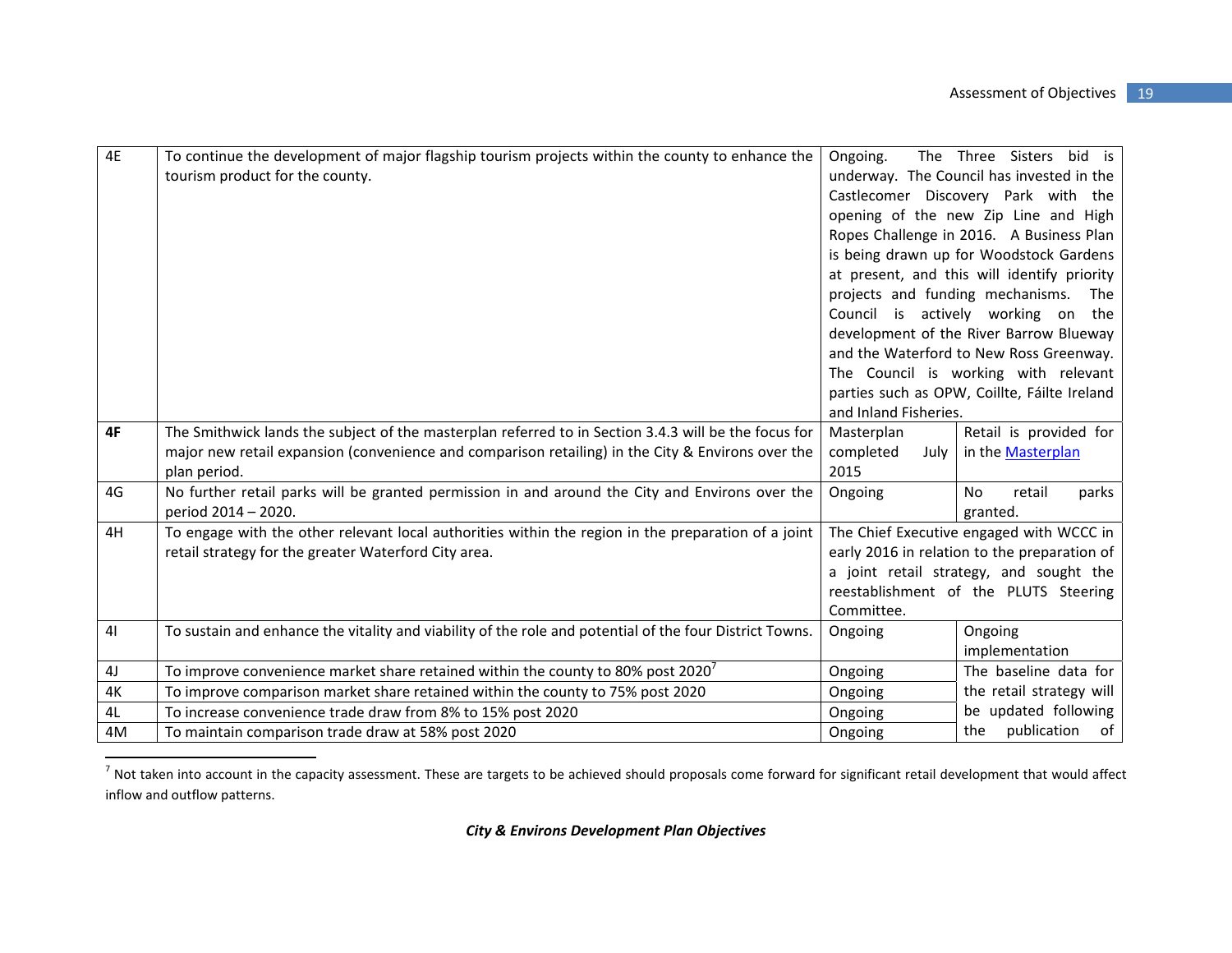|           |                                                                                                                                                                                       |                                                                                                                                                                                                                                                                   | Census 2016.                                                                                                                                                                                                                          |  |  |
|-----------|---------------------------------------------------------------------------------------------------------------------------------------------------------------------------------------|-------------------------------------------------------------------------------------------------------------------------------------------------------------------------------------------------------------------------------------------------------------------|---------------------------------------------------------------------------------------------------------------------------------------------------------------------------------------------------------------------------------------|--|--|
|           | <b>Chapter 5: Housing and Community</b>                                                                                                                                               |                                                                                                                                                                                                                                                                   |                                                                                                                                                                                                                                       |  |  |
| 5A        | To implement the Housing Strategy contained in Appendix B.                                                                                                                            | Ongoing                                                                                                                                                                                                                                                           | Ongoing<br>implementation                                                                                                                                                                                                             |  |  |
| 5B        | To require 20% of the land zoned for residential use, or for a mixture of residential and other uses,<br>be made available for the provision of social housing.                       | Ongoing                                                                                                                                                                                                                                                           | Superceded by Urban<br>Regeneration<br>and<br>Housing Act 2015. See<br>Section 3 below.                                                                                                                                               |  |  |
| 5C        | To require that a mixture of residential unit types and sizes are developed to reasonably match the<br>requirements of different categories of households within the city and county. | Ongoing                                                                                                                                                                                                                                                           | See Section 3 below.                                                                                                                                                                                                                  |  |  |
| 5D        | Complete the review of the Traveller Accommodation programme.                                                                                                                         | 2016                                                                                                                                                                                                                                                              | TAP 2014 -2018 will be<br>reviewed in Q3 2016.                                                                                                                                                                                        |  |  |
| <b>5E</b> | To implement the Kilkenny Travellers Horse project                                                                                                                                    | Ongoing.<br>Land<br>has<br>been<br>purchased<br>at<br>Hebron.<br><b>KCC</b><br>continuing<br>to<br>work<br>in<br>partnership<br>with<br>the<br>Kilkenny<br>Traveller<br>Community<br>Movement<br>and<br>Kilkenny<br>Leader<br>Partnership<br>to<br>progress this. | Ongoing.<br>Land has<br>been purchased<br>at<br>Hebron.<br>KCC<br>continuing to work in<br>partnership with the<br>Kilkenny<br>Traveller<br>Community<br>Movement<br>and<br>Leader<br>Kilkenny<br>Partnership<br>to<br>progress this. |  |  |
| 5F        | To redevelop the Wetlands halting site as a group housing scheme.                                                                                                                     | 3<br>Ongoing, in<br>phases                                                                                                                                                                                                                                        | Phase 1 complete (2<br>Phase<br>houses),<br>$\overline{2}$<br>commencing 2016 (4<br>houses) and Phase 3<br>to be completed by<br>2018.                                                                                                |  |  |
| 5G        | To implement the provisions of the Traveller Accommodation programme                                                                                                                  | Completed                                                                                                                                                                                                                                                         | 9<br>Offers of<br>2014:                                                                                                                                                                                                               |  |  |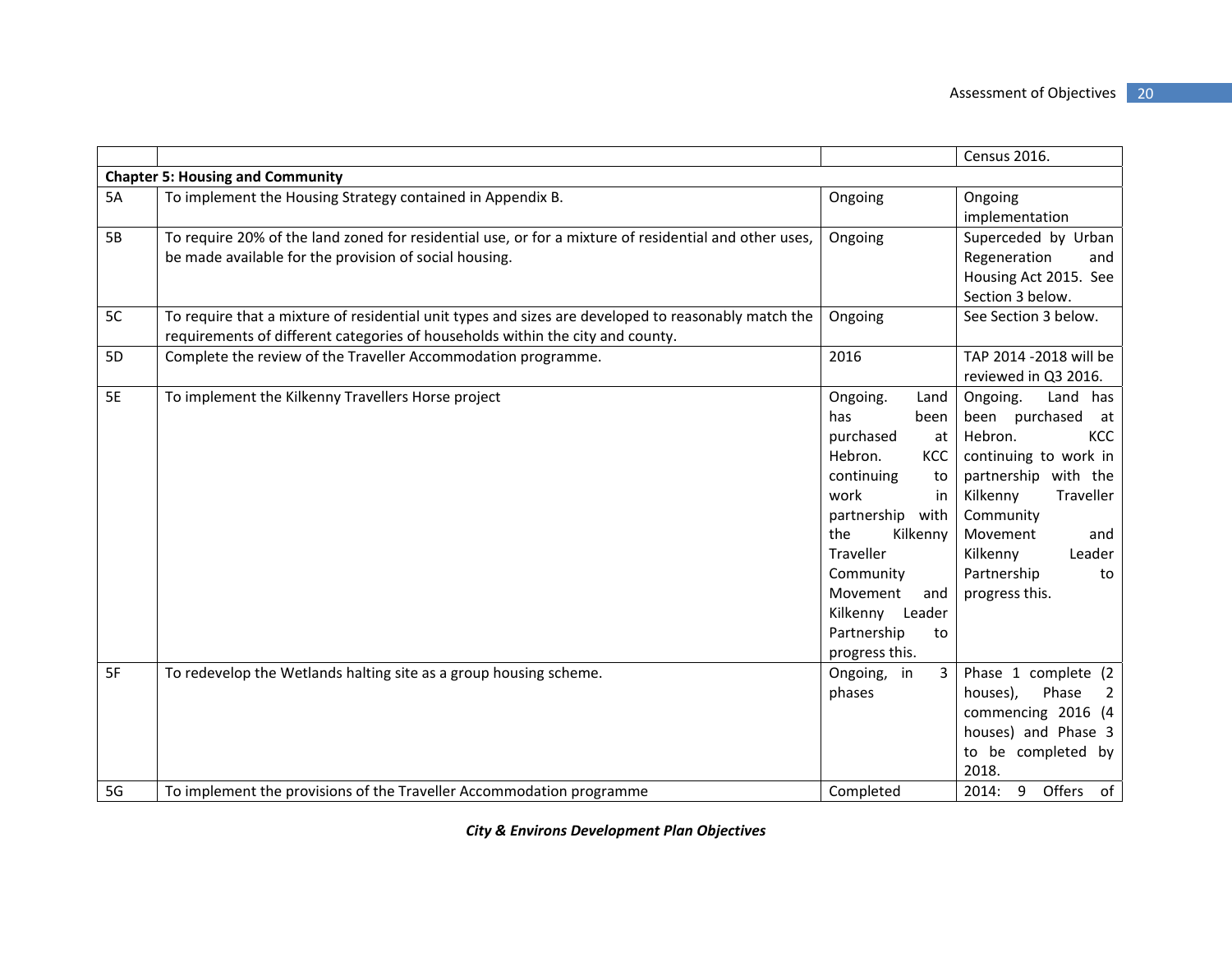|    |                                                                                                        |                                        | accommodation made                         |
|----|--------------------------------------------------------------------------------------------------------|----------------------------------------|--------------------------------------------|
|    |                                                                                                        |                                        | - 7 accepted.                              |
|    |                                                                                                        |                                        | 2015: 20 Offers of                         |
|    |                                                                                                        |                                        | accommodation made                         |
|    |                                                                                                        |                                        | -19 accepted                               |
| 5H | The Council will facilitate the provision of childcare and early childhood education facilities in a   | Ongoing                                | Ongoing                                    |
|    | sustainable manner in appropriate locations which include the following: larger new housing            |                                        | implementation                             |
|    | estates, industrial estates and business parks, in the vicinity of schools, neighbourhood and district |                                        |                                            |
|    | centres and adjacent to public transport facilities.                                                   |                                        |                                            |
| 51 | The Council will liaise with the Department of Education and Skills, and all providers of education,   |                                        | Ongoing: Two permissions granted in 2014   |
|    | to assist where possible in the development of adequate education centres, and to identify and         |                                        | for extensions; Abbey Community College,   |
|    | facilitate suitable sites for new educational facilities.                                              |                                        | Ferrybank and St. Brigid's School, Callan. |
|    |                                                                                                        |                                        | Two new schools to be provided on          |
|    |                                                                                                        | reserved site in Kilkenny city.        |                                            |
| 5J | To integrate the planning and sustainable development of the county with regard to the social,         | Ongoing                                | Ongoing                                    |
|    | community and cultural requirements of the county and its population.                                  |                                        | implementation                             |
| 5K | To progress and achieve the completion and opening of the new City Library at County Hall.             | Ongoing implementation; proposal to be |                                            |
|    |                                                                                                        | brought to Council by end of 2016.     |                                            |
|    | Chapter 6: Recreation, Tourism & the Arts                                                              |                                        |                                            |
| 6A | The Council shall seek the preservation and improvement of amenities and recreational amenity          | Ongoing                                | Ongoing                                    |
|    | facilities, and shall facilitate and provide for the extension of recreational amenities in the county |                                        | implementation                             |
|    | where appropriate, subject to environmental and heritage considerations.                               |                                        |                                            |
| 6B | Complete the development of the River Nore Linear Park within the lifetime of the Plan.                | Ongoing, subject                       | Almost complete, one                       |
|    |                                                                                                        | landowners'<br>to                      | remaining element of                       |
|    |                                                                                                        | consent.                               | land to be purchased                       |
|    |                                                                                                        |                                        | at Bleach Road.                            |
| 6C | To establish an environmental management plan for the River Nore Linear Park.                          | Ongoing                                | Grassland                                  |
|    |                                                                                                        |                                        | management plan is in                      |
|    |                                                                                                        |                                        | place which is updated                     |
|    |                                                                                                        |                                        | annually to maintain                       |
|    |                                                                                                        |                                        | biodiversity within the                    |
|    |                                                                                                        |                                        | meadows.                                   |
| 6D | The Council shall preserve and protect existing public rights of way which give access to seashore,    | Ongoing                                | Ongoing                                    |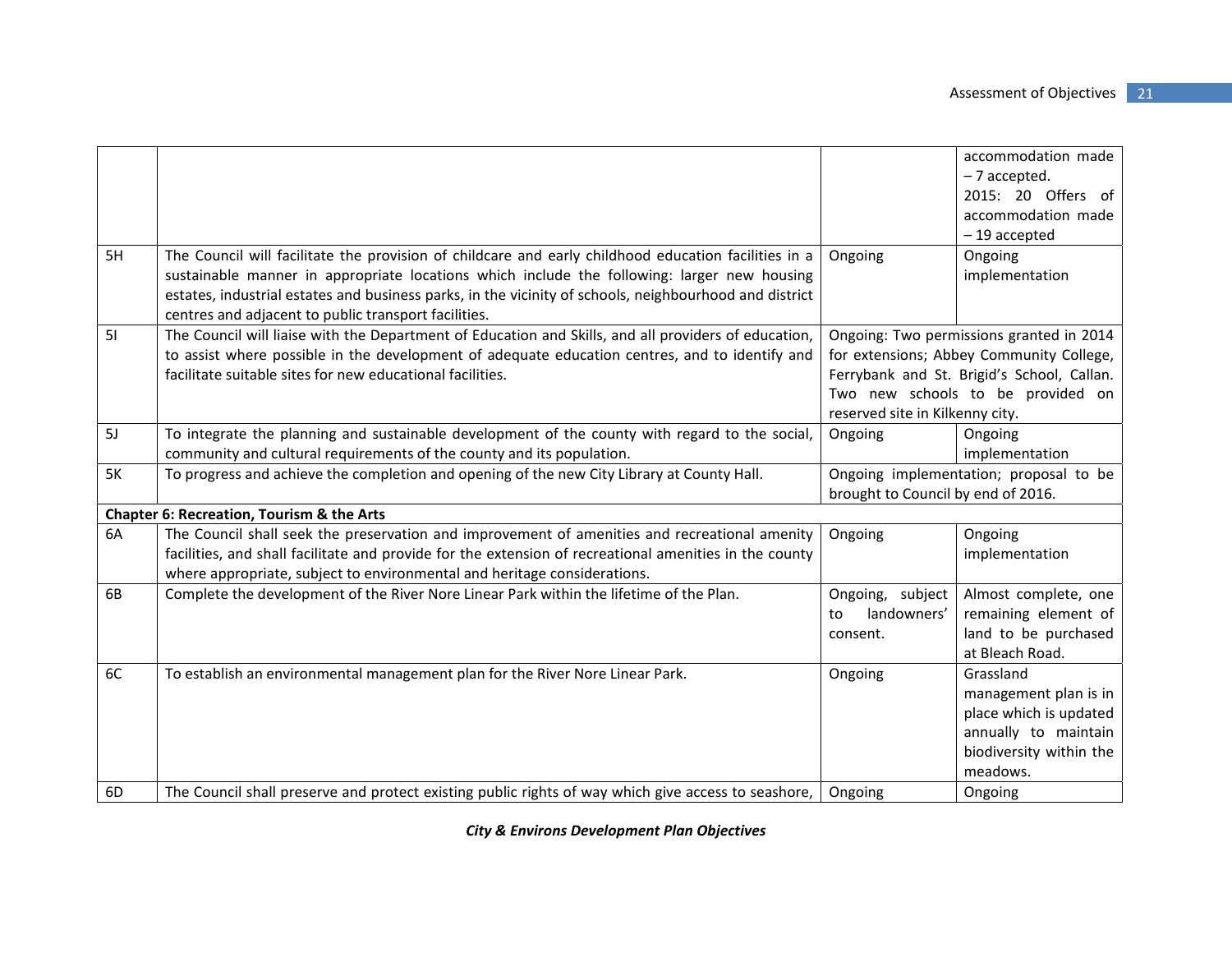|           | uplands, riverbank or other places of natural beauty or recreational use                                                                                         |                                                                                                                           | implementation                                                                                                                                                                                                                                                                     |
|-----------|------------------------------------------------------------------------------------------------------------------------------------------------------------------|---------------------------------------------------------------------------------------------------------------------------|------------------------------------------------------------------------------------------------------------------------------------------------------------------------------------------------------------------------------------------------------------------------------------|
| 6E        | To undertake a survey of existing rights of way in the City and establish a register within the life of<br>the Plan.                                             | Ongoing                                                                                                                   | Commence work<br>on<br>register by end of                                                                                                                                                                                                                                          |
|           |                                                                                                                                                                  |                                                                                                                           | 2016                                                                                                                                                                                                                                                                               |
| 6F        | To provide a skate park within the City & Environs during the lifetime of the Plan                                                                               | Ongoing                                                                                                                   | Urban<br><b>The</b><br>Design<br>Framework<br>Masterplan for Abbey<br>Creative Quarter (July<br>2015)<br>includes<br>provision for a skate<br>park.                                                                                                                                |
| 6G        | To develop an arts venue within the county to fulfil a multiplicity artistic uses.                                                                               | Discussions are<br>stakeholders.                                                                                          | ongoing with relevant                                                                                                                                                                                                                                                              |
| 6H        | To implement the Kilkenny Local Authorities Arts Strategy                                                                                                        | Ongoing                                                                                                                   | Ongoing programmes<br>across all art forms,<br>community<br>and<br>education<br>programmes<br>and<br>partnership<br>developments.                                                                                                                                                  |
|           | <b>Chapter 7: Heritage</b>                                                                                                                                       |                                                                                                                           |                                                                                                                                                                                                                                                                                    |
| <b>7A</b> | To prepare and implement, in partnership with the Kilkenny Heritage Forum and all relevant<br>stakeholders, a County Heritage Plan and County Biodiversity Plan. | Ongoing.<br>Annual<br>implementation of<br>Heritage<br>Plan<br>Projects, with co-<br>funding from the<br>Heritage Council | <b>Examples of Heritage</b><br>Plan projects<br>implemented over the<br>period 2014-2016<br>include Fieldnames<br>Recording Project,<br><b>Traditional Kilkenny</b><br>Fieldgates Project, and<br>"My Heritage" poetry<br>competition, book,<br>calendar and radio<br>programming. |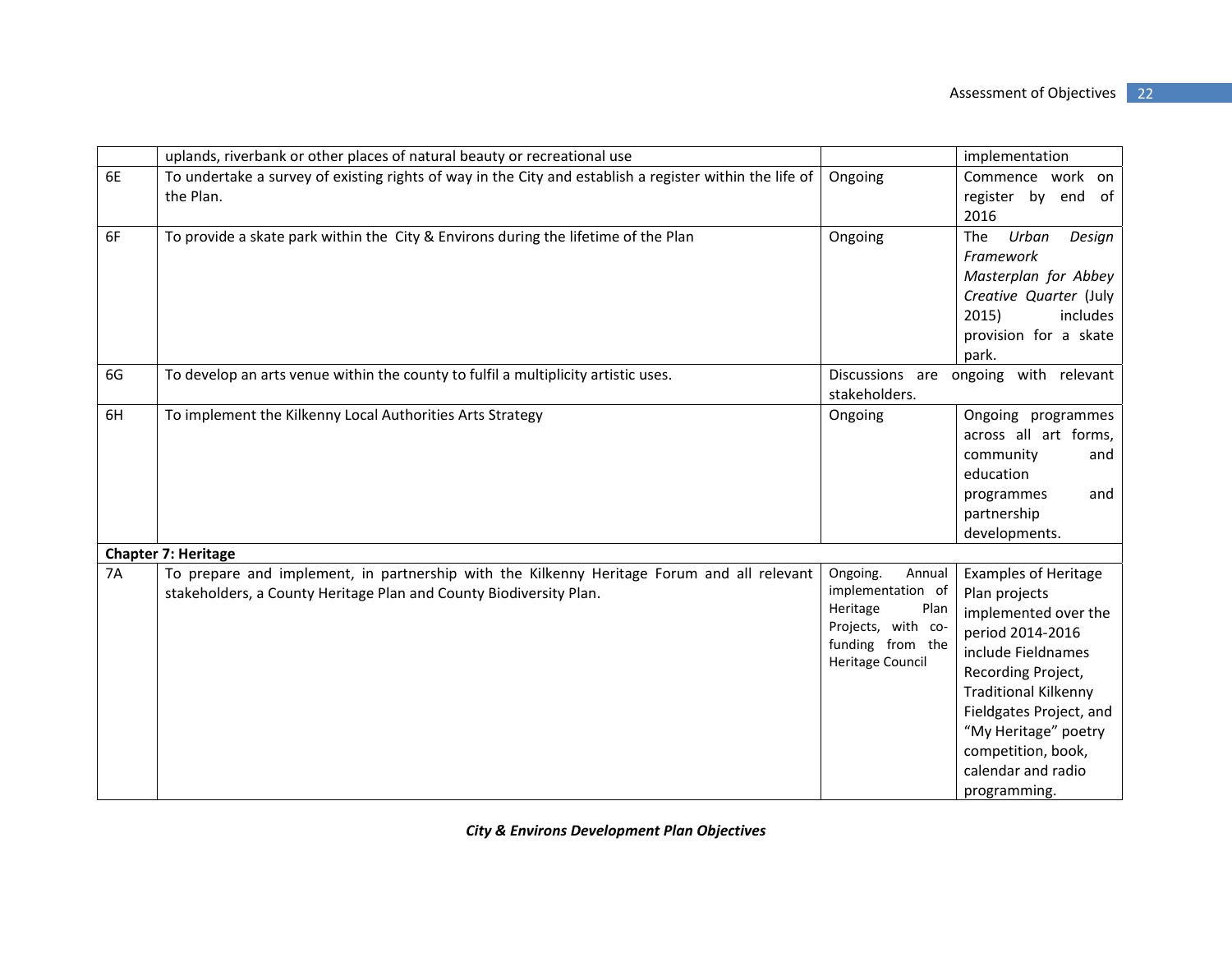| 7B        | To protect and, where possible, enhance the natural heritage sites designated under EU Legislation     | Ongoing                                | Ongoing                |
|-----------|--------------------------------------------------------------------------------------------------------|----------------------------------------|------------------------|
|           | and National Legislation (Habitats Directive, Birds Directive, European Communities (Birds and         |                                        | implementation         |
|           | Natural Habitats) Regulations 2011 and Wildlife Acts). This protection will extend to any additions    |                                        |                        |
|           | or alterations to sites that may arise during the lifetime of this plan.                               |                                        |                        |
| 7C        | To protect and, where possible, enhance the plant and animal species and their habitats that have      | Ongoing                                | Ongoing                |
|           | been identified under European legislation (Habitats and Birds Directive) and protected under          |                                        | implementation         |
|           | national Legislation (European Communities (Birds and Natural Habitats) Regulations 2011 (SI 477       |                                        |                        |
|           | of 2011), Wildlife Acts 1976-2010 and the Flora Protection Order (SI94 of 1999).                       |                                        |                        |
| 7D        | To prepare and support the implementation of a Green Infrastructure Strategy for Kilkenny City &       | Not commenced to date.                 |                        |
|           | Environs, to include for a tree planting programme.                                                    |                                        |                        |
| <b>7E</b> | To protect and where possible enhance wildlife habitats and landscape features which act as            | Ongoing                                | Ongoing                |
|           | ecological corridors/networks and stepping stones, such as river corridors, hedgerows and road         |                                        | implementation         |
|           | verges, and to minimise the loss of habitats and features of the wider countryside (such as ponds,     |                                        |                        |
|           | wetlands, trees) which are not within designated sites. Where the loss of habitats and features of     |                                        |                        |
|           | the wider countryside is unavoidable as part of a development, to ensure that appropriate              |                                        |                        |
|           | mitigation and/or compensation measures are put in place, to conserve and enhance biodiversity         |                                        |                        |
|           | and landscape character and green infrastructure networks.                                             |                                        |                        |
| 7F        | Kilkenny County Council will promote the planting of native tree and shrub species, by committing      | Ongoing                                | Ongoing                |
|           | to using native species (of local provenance wherever possible) in its landscaping work and on         |                                        | implementation         |
|           | County Council property.                                                                               |                                        |                        |
| 7G        | To carry out a TPO for lands identified around the former Ayresfield House on the Granges Road.        | Proposed for commencement in 2016 with |                        |
|           |                                                                                                        | a Tree Survey.                         |                        |
| 7H        | Protect archaeological sites and monuments (including their setting), underwater archaeology, and      | Ongoing                                | Ongoing                |
|           | archaeological objects, including those that are listed in the Record of Monuments and Places, and     |                                        | implementation         |
|           | in the Urban Archaeological Survey of County Kilkenny or newly discovered sub-surface and              |                                        |                        |
|           | underwater archaeological remains.                                                                     |                                        |                        |
| 71        | To facilitate and support the implementation of existing (and any further) conservation plans, as      | Ongoing                                | Ongoing                |
|           | resources allow.                                                                                       |                                        | implementation         |
| 7J        | To ensure the protection of the architectural heritage of County Kilkenny by including all structures  | Ongoing                                | Ongoing                |
|           | considered to be of special architectural, historical, archaeological, artistic, cultural, scientific, |                                        | implementation         |
|           | social or technical interest in the Record of Protected Structures.                                    |                                        |                        |
| <b>7K</b> | To respond to the Ministerial recommendation to include in the Record of Protected Structures,         | There are c.1200                       | Most of the structures |
|           | structures which have been identified as being of Regional, National or International significance in  | NIAH<br>structures                     | recommended<br>for     |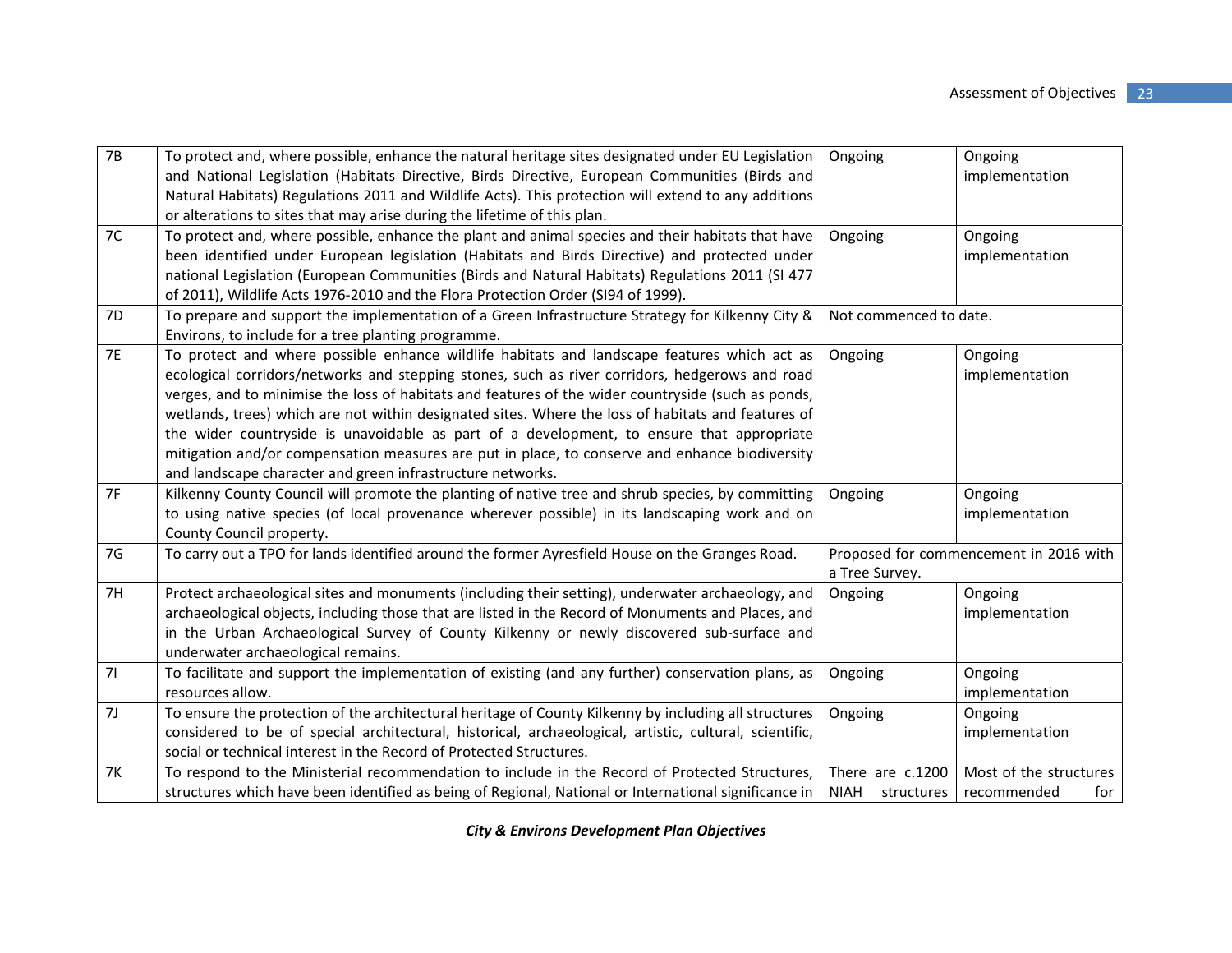|    | the National Inventory of Architectural Heritage survey of the city and county published in 2006,        | recommended for    | addition in the 2010                          |
|----|----------------------------------------------------------------------------------------------------------|--------------------|-----------------------------------------------|
|    | and to consider for inclusion those rated of local significance.                                         | inclusion in the   | and 2014 rounds of                            |
|    |                                                                                                          | RPS of which to    | addition are located                          |
|    |                                                                                                          | date c.400 have    | outside<br>the<br>city.                       |
|    |                                                                                                          | been added.<br>A   | Attention needs to be                         |
|    |                                                                                                          | small number of    | focused on the city in                        |
|    |                                                                                                          | those considered   | any future rounds of                          |
|    |                                                                                                          | for addition were  | additions to the RPS.                         |
|    |                                                                                                          | not added due to   |                                               |
|    |                                                                                                          | loss of character  |                                               |
|    |                                                                                                          | the<br>over        |                                               |
|    |                                                                                                          | intervening years  |                                               |
|    |                                                                                                          | (since publication |                                               |
|    |                                                                                                          | of the survey in   |                                               |
|    |                                                                                                          | 2006). There are   |                                               |
|    |                                                                                                          | c.700-800          |                                               |
|    |                                                                                                          | structures         |                                               |
|    |                                                                                                          | therefore          |                                               |
|    |                                                                                                          | remaining to be    |                                               |
|    |                                                                                                          | considered<br>for  |                                               |
|    |                                                                                                          | addition (City and |                                               |
|    |                                                                                                          | County). A target  |                                               |
|    |                                                                                                          | of c.200 should    |                                               |
|    |                                                                                                          | be considered for  |                                               |
|    |                                                                                                          | addition in 2016-  |                                               |
|    |                                                                                                          | 2017.              |                                               |
|    |                                                                                                          |                    |                                               |
| 7L | To carry out a review of the Record of Protected Structures for the functional area of Kilkenny City     |                    | To be commenced in 2016, structures           |
|    | and Environs.                                                                                            |                    | within the city will be prioritised. An audit |
|    |                                                                                                          |                    | of KCC owned structures will be included.     |
| 7M | To ensure the preservation of the special character of each ACA particularly with regard to building     | Ongoing            | Ongoing. All planning                         |
|    | scale, proportions, historical plot sizes, building lines, height, general land use, building materials, |                    | applications<br>for                           |
|    | historic street furniture and paving.                                                                    |                    | developments located                          |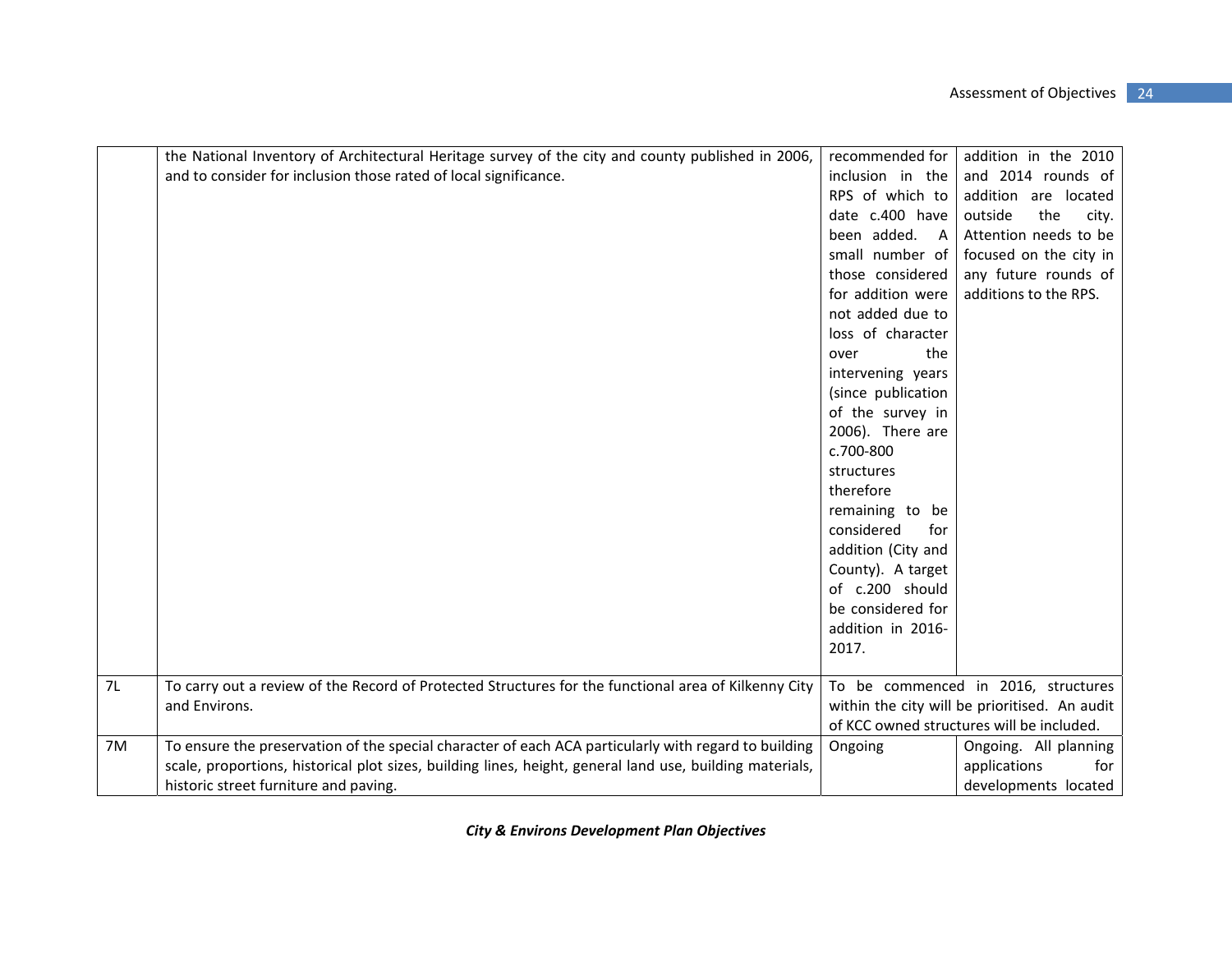|                |                                                                                                                                                                                                                                                                                                                                                             |                                                | within<br><b>ACAs</b><br>are<br>referred to and dealt<br>with by the ACO and<br>recommendations<br>made<br>concerning<br>proposed works which<br>affect<br>the<br>may<br>character of the ACA.                                                                                          |
|----------------|-------------------------------------------------------------------------------------------------------------------------------------------------------------------------------------------------------------------------------------------------------------------------------------------------------------------------------------------------------------|------------------------------------------------|-----------------------------------------------------------------------------------------------------------------------------------------------------------------------------------------------------------------------------------------------------------------------------------------|
| <b>7N</b>      | To designate ACAs where appropriate and provide a local policy framework for the preservation of<br>the character of these areas.                                                                                                                                                                                                                           | None proposed at<br>present                    | The city currently has<br>9 ACAs.                                                                                                                                                                                                                                                       |
|                | <b>Chapter 8: Infrastructure and Environment</b>                                                                                                                                                                                                                                                                                                            |                                                |                                                                                                                                                                                                                                                                                         |
| <b>8A</b>      | Implement the programme as outlined in the Water Services Investment Programme.                                                                                                                                                                                                                                                                             | Ongoing                                        | Ongoing<br>implementation                                                                                                                                                                                                                                                               |
| 8B             | Prioritise the upgrading of the Purcellsinch wastewater treatment plant.                                                                                                                                                                                                                                                                                    | review<br>Full<br>carried out later this year. | of site<br>operations<br>at<br>Purcellsinch, to reflect IW policy, to be                                                                                                                                                                                                                |
| 8C             | Meet in full the requirements of the E.U. Urban Waste Water Treatment and Water Framework<br>Directives and the Drinking Water Regulations.                                                                                                                                                                                                                 | Ongoing                                        | Ongoing<br>implementation                                                                                                                                                                                                                                                               |
| 8 <sub>D</sub> | To update Noise Mapping in accordance with revised or updated thresholds for Noise Mapping.                                                                                                                                                                                                                                                                 | Ongoing.<br>regular intervals.                 | A Noise Action Plan was<br>published for the period 2014-2018. A cost<br>benefit analysis is recommended to be<br>conducted to prioritise list of actionable<br>works for noise mitigation. A review<br>process to assess the impact of the<br>measures adopted shall be implemented at |
| <b>8E</b>      | To promote compliance with environmental standards and objectives established-<br>for bodies of surface water, by the European Communities (Surface Waters) Regulations 2009;<br>for groundwater, by the European Communities (Groundwater) Regulations 2010;<br>which standards and objectives are included in the South East River Basin Management Plan. | Ongoing                                        | Ongoing<br>implementation                                                                                                                                                                                                                                                               |
| 8F             | To complete the mapping of source protection areas and to map Source Protection Areas for any<br>new public water supply schemes as appropriate.                                                                                                                                                                                                            | Completed                                      | Any<br>water<br>new<br>schemes sourced from                                                                                                                                                                                                                                             |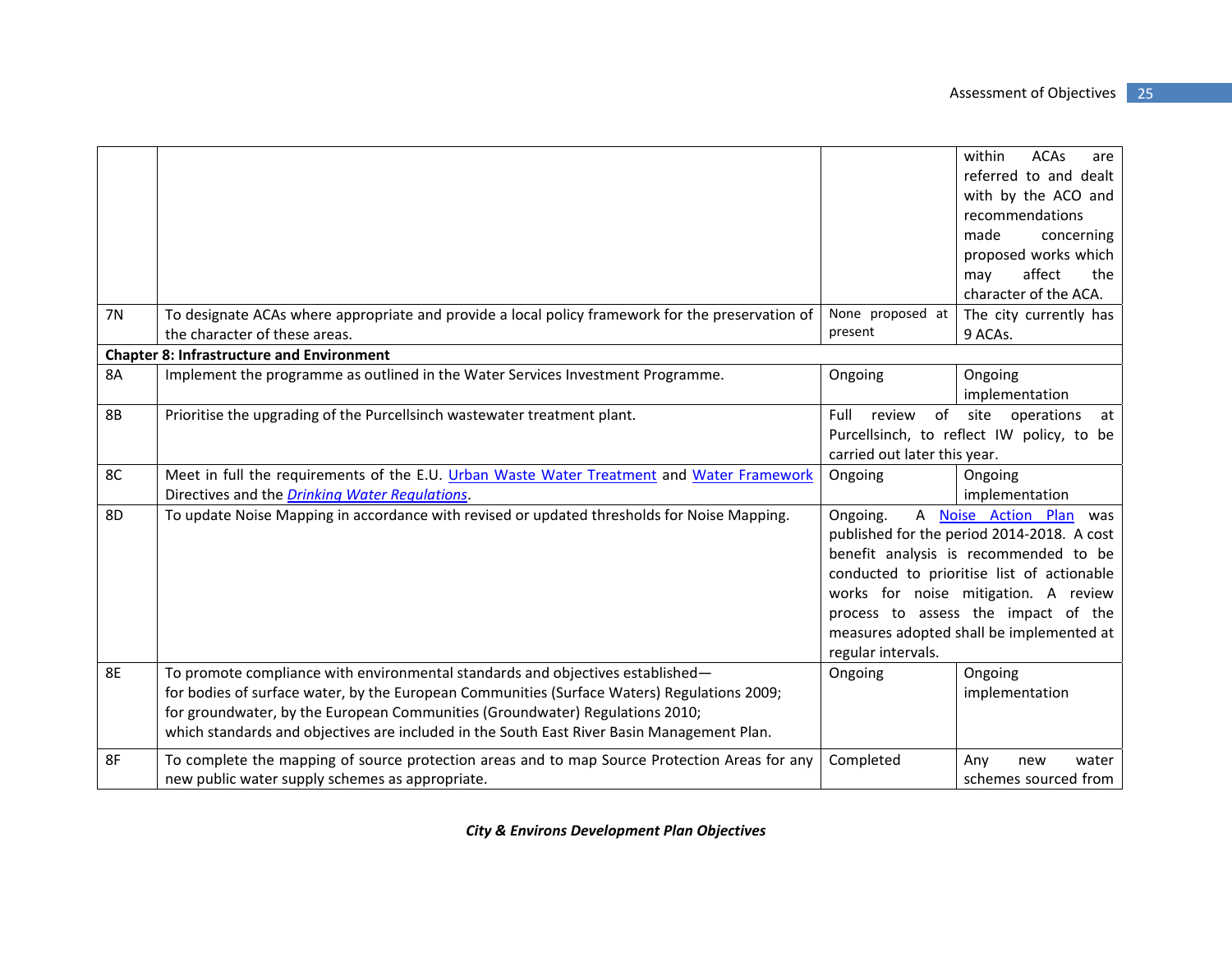|           |                                                                                                                                                                                                                                                                                                                                                |                                                                | groundwater will have<br>protection<br>source                          |
|-----------|------------------------------------------------------------------------------------------------------------------------------------------------------------------------------------------------------------------------------------------------------------------------------------------------------------------------------------------------|----------------------------------------------------------------|------------------------------------------------------------------------|
|           |                                                                                                                                                                                                                                                                                                                                                |                                                                | areas mapped.                                                          |
| 8G        | To ensure that Source Protection Areas are identified for any multiple unit housing developments<br>with private water supplies.                                                                                                                                                                                                               | Ongoing                                                        | Ongoing<br>implementation                                              |
| 8H        | To adopt a comprehensive risk-based planning approach to flood management to prevent or<br>minimise future flood risk. In accordance with the Planning System and Flood Risk Management -<br>Guidelines for Planning Authorities, the avoidance of development in areas where flood risk has<br>been identified shall be the primary response. | Ongoing                                                        | Ongoing<br>implementation                                              |
| 81        | To implement the Joint Waste Management Plan for the South East Region.                                                                                                                                                                                                                                                                        | Ongoing                                                        | Ongoing<br>implementation                                              |
| 8J        | To control the following for the purposes of reducing the risk or limiting the consequences of a<br>major accident:<br>The siting of Major Accident Hazard sites<br>$\bullet$                                                                                                                                                                  | Ongoing                                                        | Ongoing<br>implementation                                              |
|           | The modification of an existing Major Accident Hazard site<br>$\bullet$                                                                                                                                                                                                                                                                        |                                                                |                                                                        |
|           | Development in the vicinity of a Major Accident Hazard site<br>$\bullet$                                                                                                                                                                                                                                                                       |                                                                |                                                                        |
| 8K        | To set up and maintain a register of approved telecommunications structures which will provide a<br>useful input to the assessment of future telecommunications developments and would also be<br>useful from the point of view of maximising the potential for future mast sharing and co-location.                                           | Ongoing                                                        | To be commenced in<br>2016.                                            |
|           | <b>Chapter 9: Renewable Energy Strategy</b>                                                                                                                                                                                                                                                                                                    |                                                                |                                                                        |
| <b>9A</b> | Investigate the feasibility of installing anaerobic digestion facilities at the Purcellsinch wastewater<br>treatment plant.                                                                                                                                                                                                                    | Feasibility<br>Kilkenny<br>Energy<br>Submitted to Irish Water. | study completed<br>Carlow<br>by<br>2015.<br>Agency<br>in               |
| 9B        | The Planning Authority will make available advice on Passive Solar Design in preplanning<br>consultations for domestic and commercial buildings.                                                                                                                                                                                               | Ongoing                                                        | Ongoing<br>implementation                                              |
| 9C        | To review the progress of the Climate Change Strategy, report on the progress to date, and<br>thereafter develop a new strategy and action plan in line with national policy.                                                                                                                                                                  | 2018                                                           | To be commenced in<br>2017.                                            |
|           | <b>Chapter 10: Transport</b>                                                                                                                                                                                                                                                                                                                   |                                                                |                                                                        |
| 10A       | To review the Mobility Management Plan (2009) and adopt a new MMP for the period 2015-2020.                                                                                                                                                                                                                                                    | Ongoing                                                        | Current MMP remains<br>will<br>valid<br>and<br>be<br>reviewed by 2017. |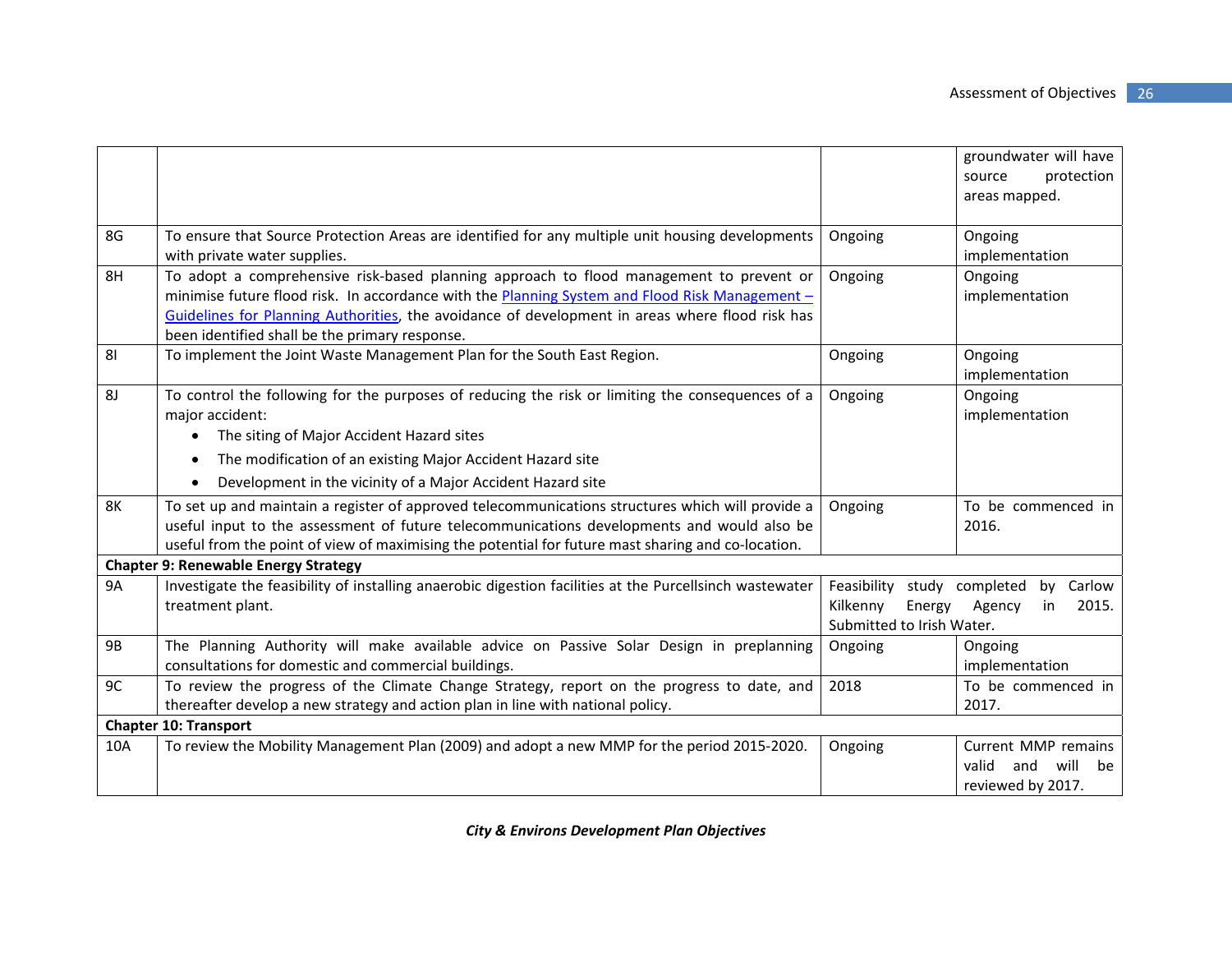| 10B             | Complete the demarcation of the Gateways as depicted on Figure 10.1 and prioritise pedestrian<br>and cyclist movement within the Gateways. | Ongoing. Gateway demarcation complete<br>at 4 locations (Patrick St at The Ormonde<br>Rd, John St at the Dublin Rd<br>Junction, James St at James Green, The<br>Parade at the Castle Ped Crossing). One<br>more to be erected at Parliament st/<br>Irishtown presently. Two pedestrian<br>portals in place (Irishtown and John St) and<br>4 more to be erected this year (High St (3<br>locations) and at the Parade at the Design<br>Centre. |                                                                                                                                                                                                                            |  |
|-----------------|--------------------------------------------------------------------------------------------------------------------------------------------|-----------------------------------------------------------------------------------------------------------------------------------------------------------------------------------------------------------------------------------------------------------------------------------------------------------------------------------------------------------------------------------------------------------------------------------------------|----------------------------------------------------------------------------------------------------------------------------------------------------------------------------------------------------------------------------|--|
| 10C             | To re-examine options for pedestrian prioritisation in the city centre following implementation of<br>the Central Access Scheme.           |                                                                                                                                                                                                                                                                                                                                                                                                                                               | Will take place following completion of CAS                                                                                                                                                                                |  |
| 10 <sub>D</sub> | Complete the improvements to the back lanes, including the lane from Fr. Murphy Square to<br>Robertshill.                                  | Completed.                                                                                                                                                                                                                                                                                                                                                                                                                                    |                                                                                                                                                                                                                            |  |
| 10E             | Plan for the provision of the Greensbridge Way and the Ossory Bridge connection.                                                           | Ossory Bridge is<br>completed.                                                                                                                                                                                                                                                                                                                                                                                                                | Greensbridge Way to<br>reviewed<br>after<br>be<br>completion of CAS.                                                                                                                                                       |  |
| 10F             | Facilitate the provision of approved bus stops and shelters within the City and Environs as the<br>need arises.                            | Ongoing                                                                                                                                                                                                                                                                                                                                                                                                                                       | Number of bus stops<br>including<br>at<br>McDonagh<br>Shopping<br>centre,<br>the<br>Watershed, St. Luke's<br>& Bateman Quay. Bus<br>shelters in place at<br>Ormonde<br>Road<br>&<br>Castlecomer Road.                      |  |
| 10 <sub>G</sub> | To facilitate parking provision for tourist buses within the city.                                                                         | by Smithwick's and St. Canice's.                                                                                                                                                                                                                                                                                                                                                                                                              | Tourist buses are currently accommodated<br>on Castle Road. Provision is required in<br>Irishtown to cater for demand generated<br>In<br>accordance with Variation 1 objective 3N,<br>parking options will be examined and |  |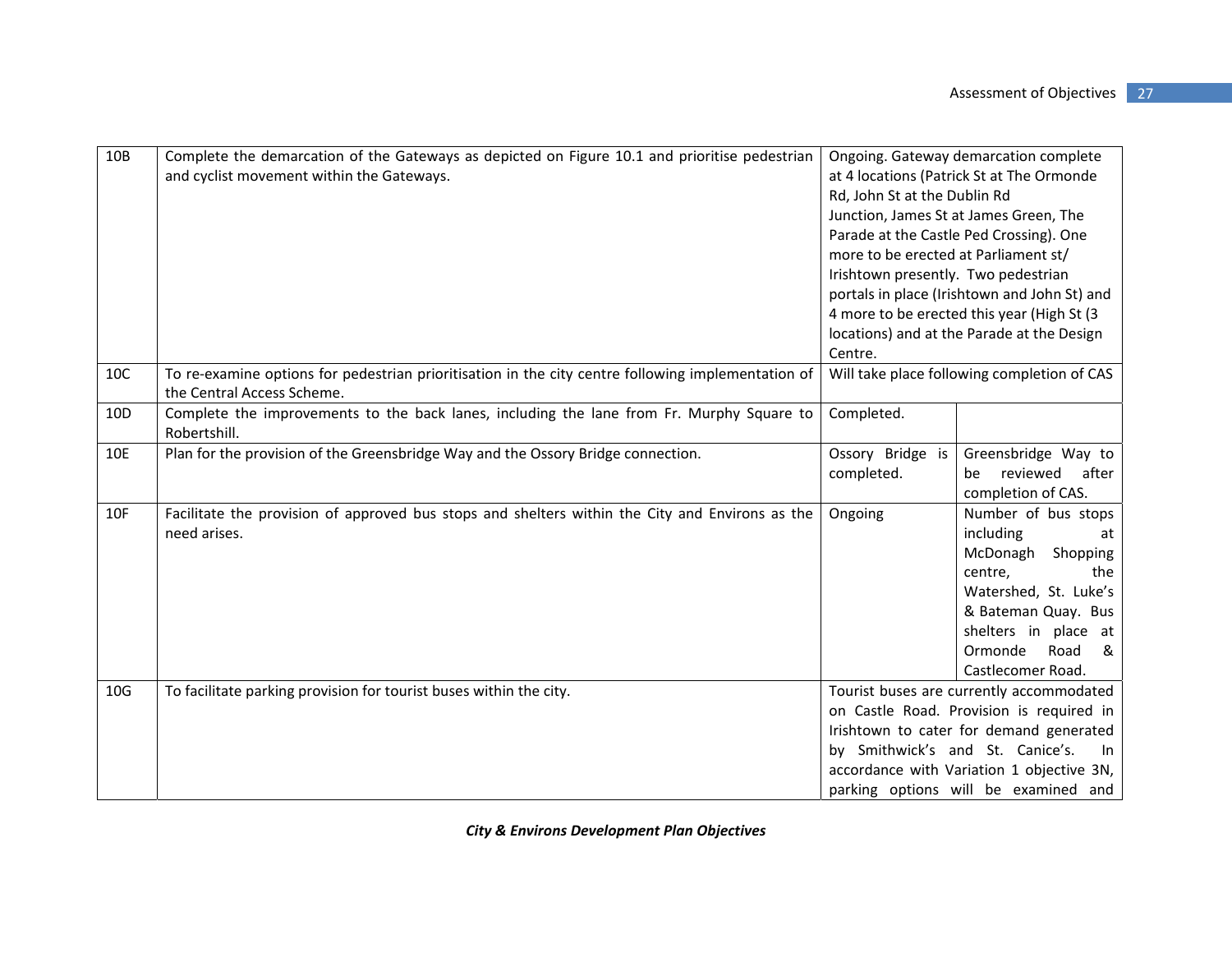|            |                                                                                                                                                                                                                                                                            | proposals will be brought forward to<br>Council in due course.                                                                   |                                                                                                                                                                                                                                                                                   |  |
|------------|----------------------------------------------------------------------------------------------------------------------------------------------------------------------------------------------------------------------------------------------------------------------------|----------------------------------------------------------------------------------------------------------------------------------|-----------------------------------------------------------------------------------------------------------------------------------------------------------------------------------------------------------------------------------------------------------------------------------|--|
| 10H        | To carry out a Traffic Management Scheme at Loughboy Shopping Centre to include a stop for the<br>City bus service.                                                                                                                                                        | Completed                                                                                                                        | Bus stop provided at<br>Watershed<br>on<br>Bohernatounish Road.                                                                                                                                                                                                                   |  |
| 101        | To develop and agree an appropriately planned policy response for access to Leggetsrath<br>roundabout on the N10 in conjunction with the National Roads Authority.                                                                                                         | KCC continue to engage with TII in relation<br>to all national routes.                                                           |                                                                                                                                                                                                                                                                                   |  |
| 10J        | To preserve free from development proposed road realignment/improvement lines and associated<br>corridors where such development would prejudice the implementation of National Roads<br>Authority or Council plans (See Figure 10.2 Road hierarchy).                      | Ongoing                                                                                                                          | Ongoing<br>implementation                                                                                                                                                                                                                                                         |  |
| 10K        | Reserve the line of Phase 2 and Phase 3 of proposed Central Access Scheme free from<br>development and to complete Phase 1 of the Central Access Scheme within the plan period. (See<br>Figure 3.3, R1).                                                                   | Phase<br>$\mathbf{1}$<br>underway                                                                                                | Ongoing<br>implementation,<br>Phase<br>to<br>1<br>be<br>completed in 2017                                                                                                                                                                                                         |  |
| 10L        | To widen the Castlecomer Road to provide for two lanes south bound and one lane north bound<br>carriageway (See Figure 3.3, R2).                                                                                                                                           | Underway                                                                                                                         | Tender awarded and<br>works commenced in<br>2016.                                                                                                                                                                                                                                 |  |
| 10M        | Reserve the proposed line of the western by-pass for the city from the Castlecomer Road to the<br>Callan Road free from development, including for a river crossing (See Figure 3.3, R3).                                                                                  | Long term project                                                                                                                | Reserved<br>in<br>the<br>Development Plan                                                                                                                                                                                                                                         |  |
| <b>10N</b> | Reserve the proposed line of a new road link from the Callan Road to the Waterford Road<br>roundabout free from development and seek approval from An Bord Pleanála for Phase 1 of the<br>Western By-pass, the Kilkenny Northern Ring Road Extension (See Figure 3.3, R4). | The<br>Environmental<br>Impact Statement<br>and the CPO for<br>this scheme was<br>approved by<br>An<br>Bord Pleanála in<br>2014. | A Judicial Review of<br>that decision has been<br>sought<br>by<br>local<br>landowners and KCC<br>awaits the outcome of<br>that process.<br>The Western By-pass<br>remains an objective<br>and subject to staff<br>it<br>resources<br>is<br>proposed<br>to<br>undertake<br>a route |  |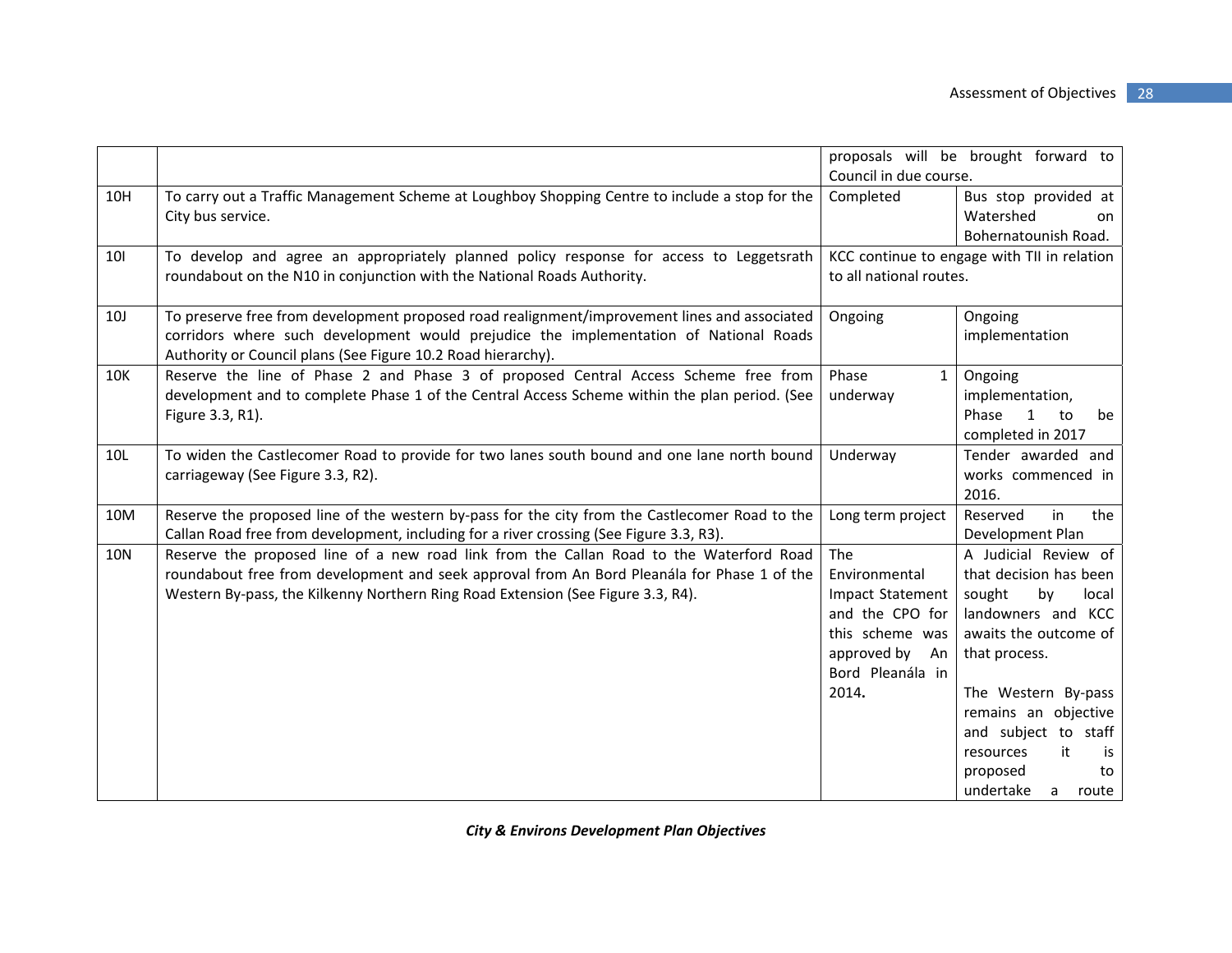|                 |                                                                                                                                                                                        |                                             | selection review Q4<br>2016.                                                                           |
|-----------------|----------------------------------------------------------------------------------------------------------------------------------------------------------------------------------------|---------------------------------------------|--------------------------------------------------------------------------------------------------------|
| 100             | Provide a second entrance to the Hebron Industrial Estate from the Hebron Road (See Figure 3.3,<br>R5).                                                                                | Ongoing                                     | Objective 100 shown<br>on Zoning map                                                                   |
| 10P             | Complete the R697 Kells Road Improvement Scheme from Upper Patrick St. to the Kells Road<br>Roundabout (R6)                                                                            | Completed                                   | Completed                                                                                              |
| 10Q             | Complete the N10 Road Improvement Scheme from the Dublin Road Roundabout to the<br>Leggettsrath Roundabout (R7)                                                                        | Completed                                   | Completed                                                                                              |
| 10R             | The development of the lands located on the Waterford Road (known as the Murphy Machinery<br>lands, see Figure 3.3, R8) to be dependent on an alternative access to the national route | Objective<br>10R<br>shown on Zoning<br>map. | No<br>development<br>proposal to date.                                                                 |
| 10 <sub>S</sub> | Prepare and implement traffic management and calming schemes for the City & Environs in line<br>with the 3 year Roads Programmes.                                                      | Ongoing                                     | Schemes have<br>been<br>completed<br>for<br>Kennyswell Road, Fr.<br>Murphy Square and<br>Bateman Quay. |
| 10T             | Complete the Bohernatounish Road Traffic Management Scheme                                                                                                                             | Ongoing                                     | To be completed in<br>2016                                                                             |
| 10 <sub>U</sub> | Complete the Outrath Road Improvement Scheme                                                                                                                                           | Ongoing                                     | To be completed in<br>2016                                                                             |
| <b>10V</b>      | Complete improvement works from the Parade Plaza to Dean Street under the Medieval Mile<br>Project.                                                                                    | Ongoing                                     | completed<br>Will<br>be<br>from the Parade to the<br>Courthouse by 2016.                               |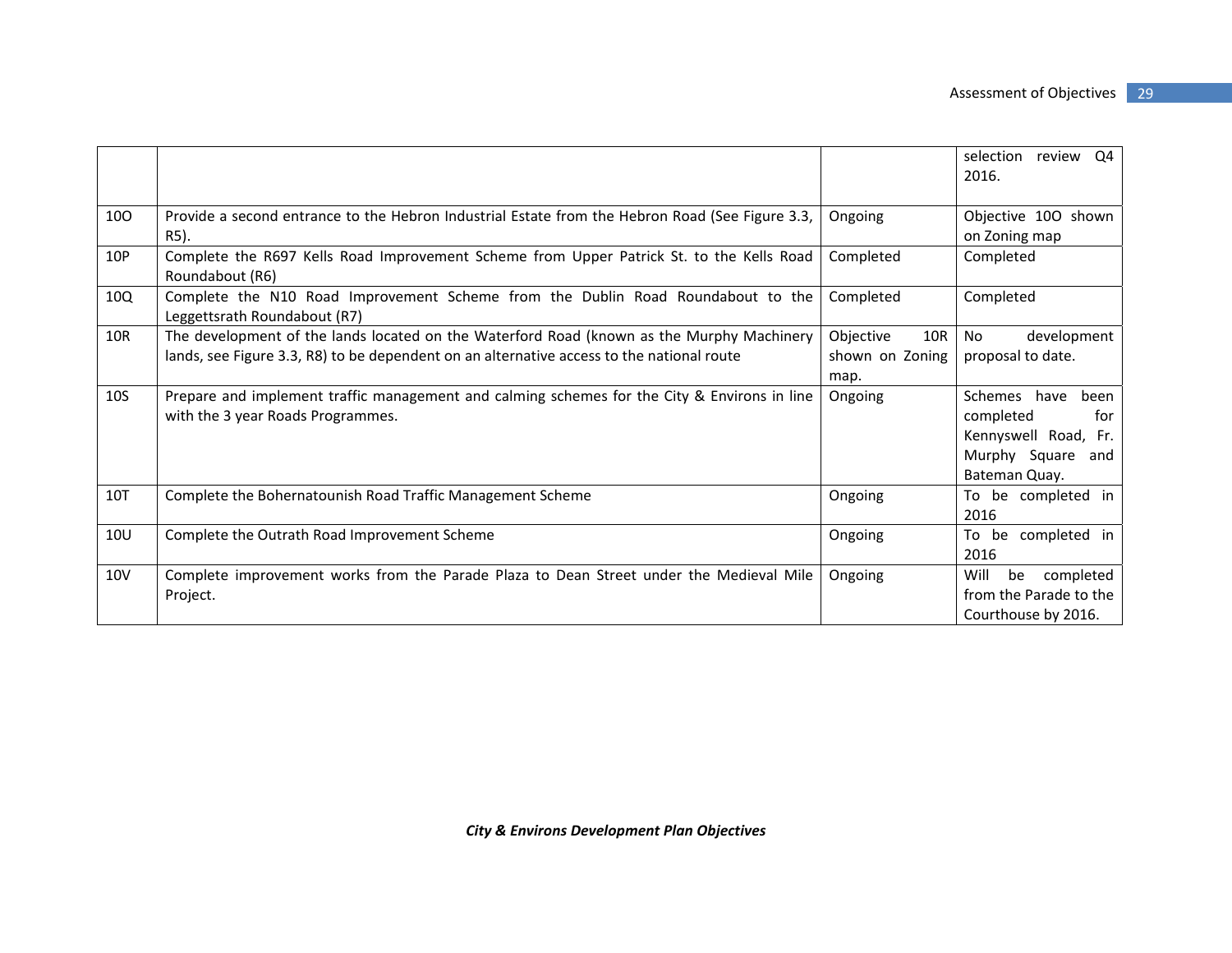# **3 Progress on Implementing the Housing Strategy**

## **3.1 Introduction**

The Housing Strategy for the period 2014‐2020 was included in the Development Plans. Under Section 95(3)(a) of the Planning and Development Act, the Chief Executive is required to include a review of the progress achieved in implementing the Housing Strategy in the two year progress report on the Development Plan.

One key point of the 2014 Strategy was that 20% of the land zoned for residential, or a mix of residential and other uses would be reserved for social and affordable housing. Since the Development Plans were adopted, the Urban Regeneration and Housing Act 2015 came into force. This Act amended Part V of the Planning and Development Acts, and housing strategies now cannot require more than 10% of the land zoned for residential, or a mix of residential and other uses to be reserved for social and affordable housing. In addition, local authorities can no longer accept a monetary contribution to satisfy Part V.

Another key point was that the 2014 Strategy predicted that a total of 3,570 new units would be required in the period 2014-2020<sup>8</sup>. This works out at 595 units per year over the 6 years.

There are three elements to be examined here; the availability of sufficient zoned land, the supply of houses generally, and the provision of social and affordable housing, and housing supports, by the Council.

## **3.2 Zoning**

The 2014 Development Plans zoned a total of 179 hectares of land throughout the county. There are a total of twelve zoned settlements at present; Kilkenny city, Ferrybank/Belview, Callan, Castlecomer, Graiguenamanagh, Thomastown, Bennettsbridge, Kilmacow and New Ross Environs. There are also three other LAPs that will expire shortly; Fiddown, Gowran and Piltown. Applying the average housing densities as set out in the Core Strategy table of the Development Plan<sup>9</sup>, the total zoned land has a capacity of 4,384 units. This is sufficient to cater for the projected demand as set out in the Housing Strategy.

Zoning in the county has for the most part not changed since 2014 (other than a small scale change in Callan, see Amendment No. 2 to the Callan LAP), and there has not been a significant uptake in zoned land. There are a number of Local Area Plans due for review shortly; the Ferrybank, Callan, Castlecomer, Graiguenamanagh and Thomastown Plans. The review of these plans will incorporate an examination of the Core Strategy to ensure zoning in the LAP areas is compatible with the County Core Strategy, and that it continues to meet the Housing Strategy.

## **3.3 Housing Completions**

The Department of the Environment publishes Annual Housing Statistics which presents data on house completions from three separate sources. The first is house completions by area based on the number of new dwellings connected by the ESB to the electricity supply. The second is new house guarantee registrations from Homebond registrations. The third is commencement notices. A

<sup>8</sup> Section 3.2 of Appendix B Housing Strategy, Kilkenny City & Environs Development Plan 2014‐2020

<sup>&</sup>lt;sup>9</sup> See Table 3.4 Core Strategy 2014‐2020, Chapter 3, Kilkenny County Development Plan 2014‐2020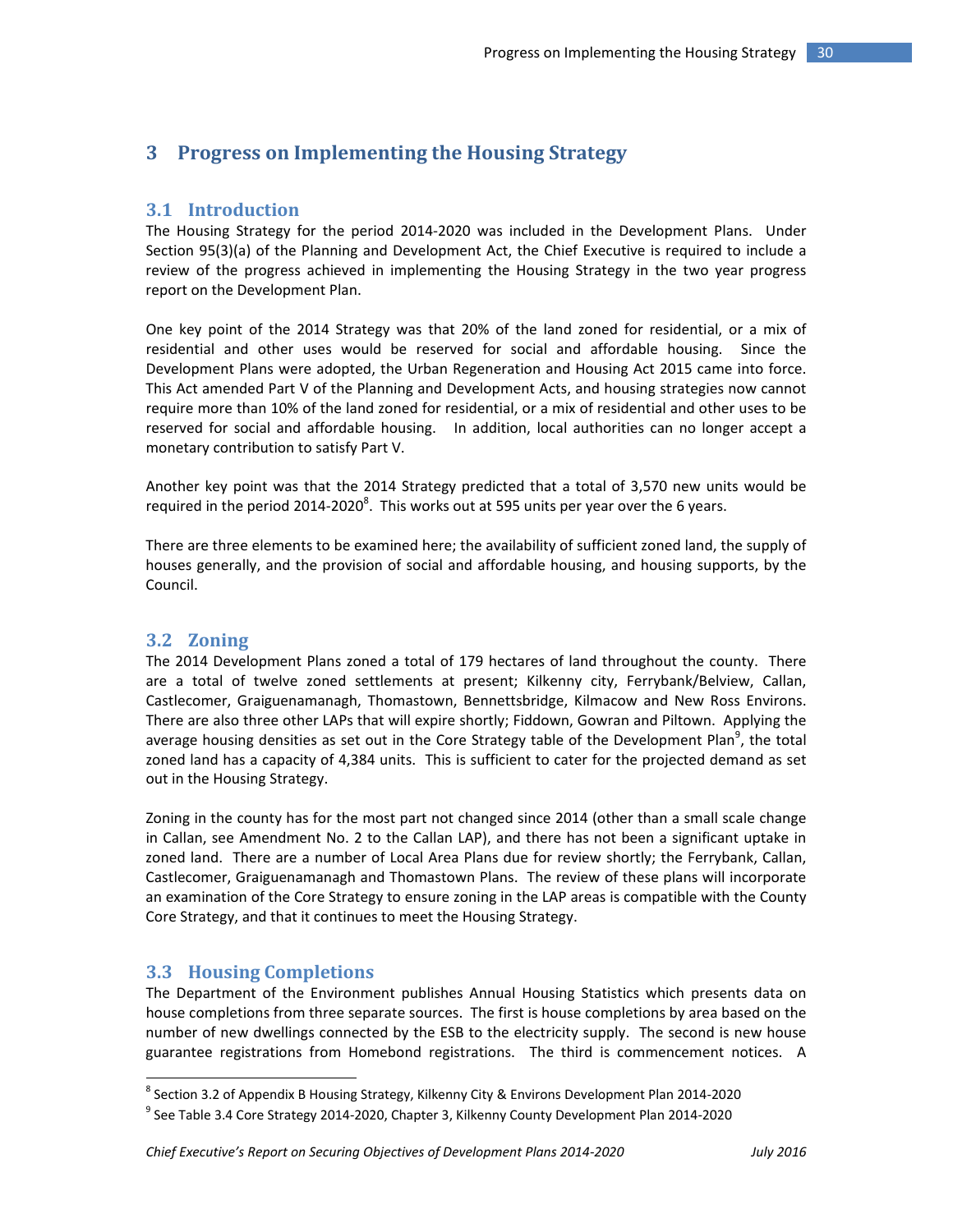Commencement Notice (CN) is a notification to a Building Control Authority (BCA) that a person intends to carry out either works or a Material Change of Use to which the Building Regulations apply.

Table 3.1 sets out the annual house completions for the three year period 2013‐2015 according to the Department of the Environment.

| Year         |     | <b>House completions New house guarantee registrations Commencement Notices</b> |     |
|--------------|-----|---------------------------------------------------------------------------------|-----|
| 2013         | 179 |                                                                                 | 78  |
| 2014         | 179 | b                                                                               | 92  |
| 2015         | 196 | 16                                                                              | 100 |
| <b>Total</b> | 554 | 30                                                                              | 270 |

## **Table 3.1: House completions in Co. Kilkenny 2013‐2015**

Sources: DoEHLG website<sup>10</sup>

As is evident, regardless of which dataset is examined, the numbers of completions are falling short of the projected demand as set out in the 2014 Strategy. The Housing Agency have identified that there is a persistent mismatch between the supply and demand for housing nationally and that this is a consistent challenge. In their *National Statement of Housing Supply and Demand 2014 and Outlook for 2015‐2017,* they state that "*Nationally, there was an undersupply of the required housing* in 2014"<sup>11</sup>. However, the Report noted the increase in activity for the first three months of 2015, which is in line with the increased numbers for Kilkenny in 2015 as illustrated above. The Housing Agency has identified that "*Access to finance and land for development, affordable construction and reasonable development profits are key drivers in unlocking future supply*" 12. The zoning of land has been addressed previously above, but the issue of **access** to land for development could be examined further. This will be possible within the upcoming review of the LAPs, and also an upcoming review of the development strategy for the City and Environs.

## **3.4 Provision of Social and Affordable Housing**

As at 2013, the housing waiting list was  $2,852^{13}$ . The Development Plan stated that the Council would seek to meet this demand, through:

- The sale of sites scheme
- The Voluntary housing sector and the Rental subsidy scheme
- The capital assistance scheme
- The disabled persons grant

- The essential repairs grant and other measures,
- The Homeless Forum Initiative

<sup>&</sup>lt;sup>10</sup> http://www.environ.ie/housing/statistics/housing-statistics-0

<sup>11</sup> P.7 The Housing Agency, *National Statement of Housing Supply and Demand 2014 and Outlook for 2015‐17,*

<sup>2015</sup>

 $12$  ibid

<sup>&</sup>lt;sup>13</sup> Housing Section, March 2013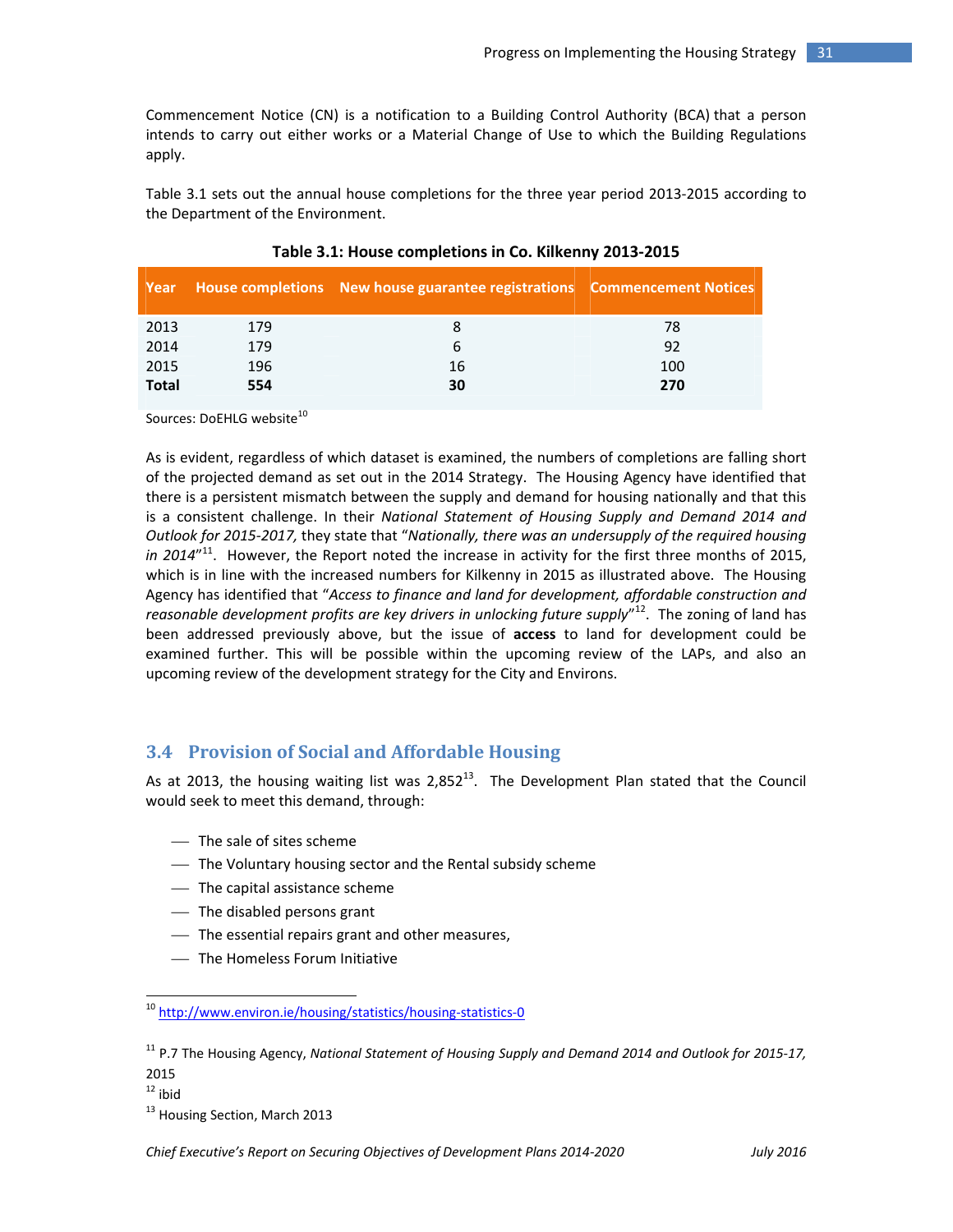## **3.4.1 Part V Housing Acquisitions**

The 2014 Strategy set out that a number of options are available to developers to satisfy the requirement for social and affordable housing;

- The payment of a monetary contribution
- The transfer of a portion of the site subject to the planning application,
- The transfer of completed dwellings elsewhere,
- The transfer of fully or partially serviced sites on the site which will enable the Council to provide the appropriate number of units thereon,
- The transfer of serviced sites at another location,
- **The transfer of the required number of completed dwellings on the site,**
- **The transfer of land at another location**

An agreement may provide for a combination of the above. Since the passing of the Urban Regeneration and Housing Act 2015, the payment of a monetary contribution is no longer an option.

A total of 8 units were acquired under Part V from 2014 to 2015.

## **Table 3.2 Part V Housing Acquisitions**

| NFAR                               | 2014 | 2015 |  |
|------------------------------------|------|------|--|
| <b>Part V Housing Acquisitions</b> |      |      |  |
|                                    |      |      |  |
|                                    |      |      |  |

## **3.4.2 Local Authority Housing Provision**

A total of 35 units were constructed or purchased from 2014‐2015, see Table 2.2 below.

### **Table 3.3 Local Authority Housing Provision**

| <b>NFAR</b>                    | 2014 | 2015 | Total |
|--------------------------------|------|------|-------|
| <b>LA construction</b>         |      |      |       |
| LA direct purchase from market |      | 7Δ   |       |
| <b>Total</b>                   |      |      | 35    |

## **3.4.3 Voluntary Housing**

Under the Capital Assistance Scheme, a total of 21 units of voluntary housing were constructed in the period 2014‐2015.

### **Table 3.4 Voluntary Housing Provision**

| <b>TIYE A Re</b>                          |  |  |
|-------------------------------------------|--|--|
| <b>Voluntary Housing Scheme new build</b> |  |  |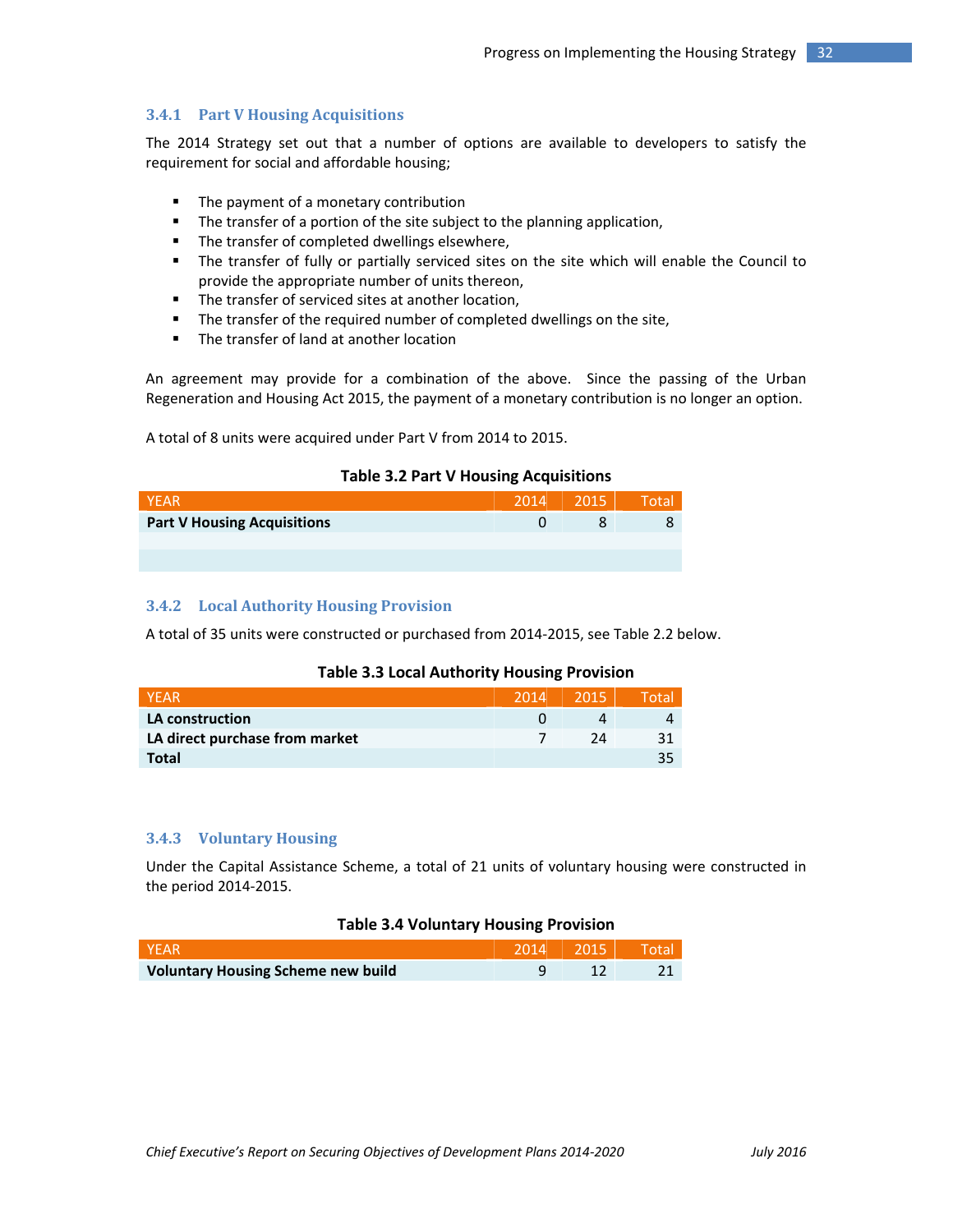## **3.4.4 The Role of the Private Rented Sector**

The private rented sector continues to play an important role in the provision of accommodation for persons with low incomes who are in receipt of rent subsidy.

The Housing Assistance Payment (HAP) is a form of social housing support for people who have a long-term housing need. In 2014 a total of 104 contracts were signed, and by the end of 2015 an additional 394 tenancies were established.

The Rental Accommodation Scheme (RAS) is a government initiative to cater for people who qualify for social housing supports and are in receipt of rent supplement (state support payment) and living in the private rented sector for 18 months or more. In 2014 a total of 59 applicants were accommodated, and in 2015, a total of 75 applicants were accommodated. A total of 532 RAS properties are now forming part of social housing options.

## **3.4.5 Long Term Leasing**

Under this initiative, Kilkenny County Council leases private dwellings from private property owners. Properties are tenanted, managed and maintained by the local authority for leases of between 10‐20 years. A total of 37 units were provided under this scheme in 2014 and 41 units in 2015.

## **3.4.6 Summary of Council Provision**

Since the Housing Strategy was published in 2014, a total of 943 social and affordable units have been provided. Table 3.5 below gives the breakdown of these.

## **Table 3.5: Total Social and Affordable Housing Provision, Kilkenny Local Authorities 2014‐ 2015**

|                | <b>Housing Source</b>                                 | 2014 | 2015 | <b>Total</b> |
|----------------|-------------------------------------------------------|------|------|--------------|
| 1              | LA construction                                       | 0    | 4    | 4            |
| 2              | LA purchase                                           | 7    | 24   | 31           |
| 3              | Voluntary Housing Scheme new build                    | 9    | 12   | 21           |
|                |                                                       |      |      |              |
| $\overline{4}$ | Part V Housing Acquisitions                           | 0    | 8    | 8            |
|                |                                                       |      |      |              |
| 5              | Annuity loans                                         | 41   | 38   | 79           |
| 6              | <b>Rental Accommodation Scheme</b>                    | 59   | 75   | 134          |
| 7              | <b>Housing Assistance Payment</b>                     | 104  | 394  | 588          |
| 8              | Long-term leasing                                     | 37   | 41   | 78           |
|                | <b>Total: Social and Affordable Housing Provision</b> |      |      | 943          |

## **3.4.7 The Housing Needs of Persons with Specific Requirements**

The housing needs of the following categories require specific mention.

## **Travellers**

The Traveller Accommodation Programme 2014‐2018 outlines the key strategies for the provision of accommodation over that period within the county. During 2014 10 units of accommodation were offered of which 7 were accepted. During 2015, 20 units were offered and 19 were accepted.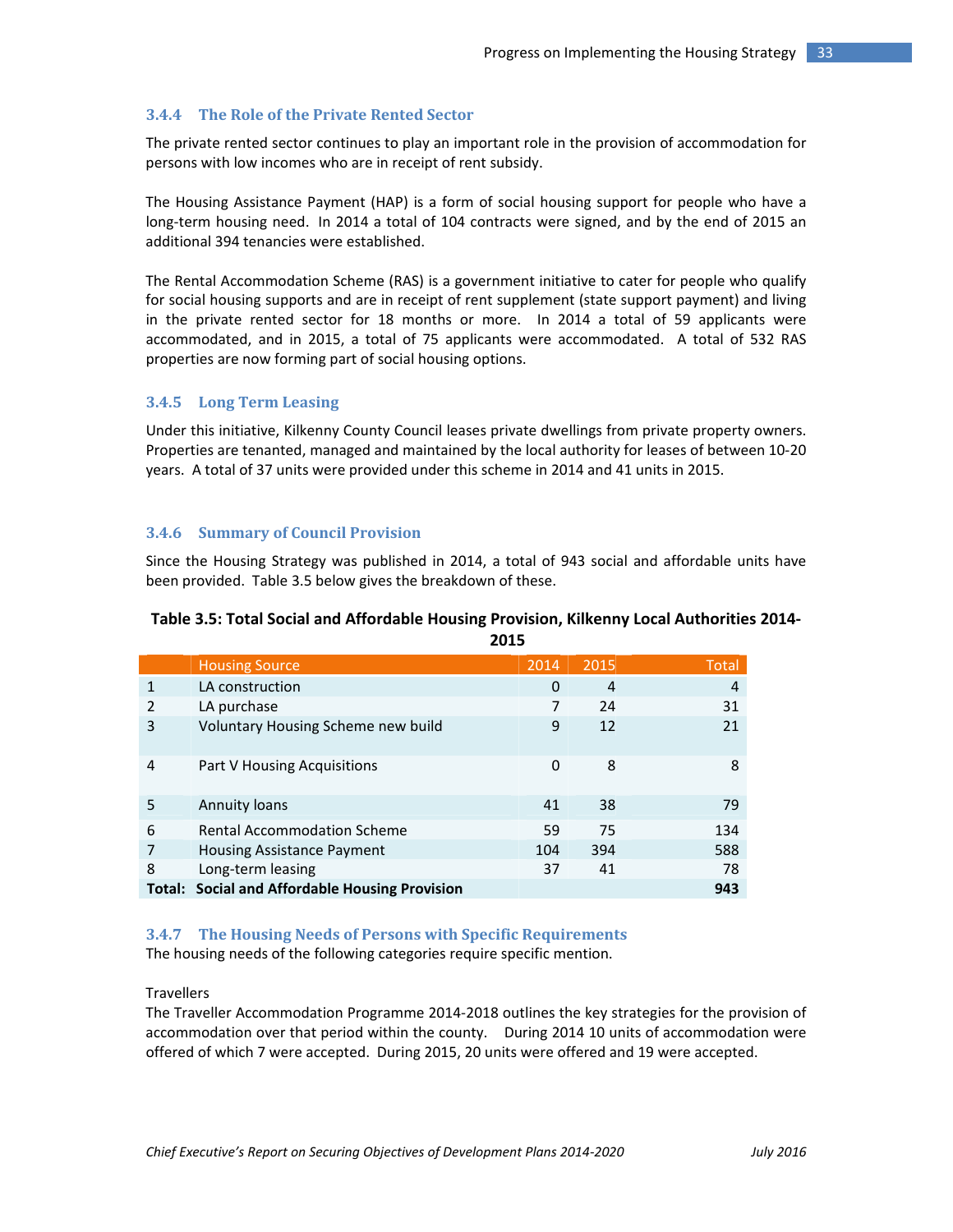## **Homeless**

Services to homeless people in Kilkenny City and County are currently provided by Kilkenny Homeless Action Team (KHAT). This interagency team comprising of both the statutory and NGO sector was established in June 2007 with the aim of "developing and enhancing the delivery of Homeless Services in Kilkenny in an integrated, efficient and effective way". The *South East Homelessness Action Plan 2013 –2016* was published in July 2013. This sets out the Action Plan for KHAT to 2016.

In 2014 there were a total of 373 homeless referrals. In 2015 there were a total of 399 homeless referrals.

## Older persons and disabled persons

A number of grant schemes were available over the course of the last strategy;

- Housing Adaptations Grants
- Housing Aid for Older Persons grants
- Mobility Aids Grants

Table 3.6 sets out the total amount spent on these grants over the period 2014‐2015.

## **Table 3.6 Total amount spent on Private Grants**

| <b>YEAR</b> | Amount $(\epsilon)$ |
|-------------|---------------------|
| 2014        | 1,530,223           |
| 2015        | 1,523,562           |
|             |                     |

## **3.4.8 Assessment of Needs**

As at 2013, the housing waiting list was 2,852<sup>14</sup>. By December 2014 this was 2,456 and by December 2015 this had increased to 2,744. Each local authority is required under Section 9 of the Housing Act, 1988, to carry out an assessment of Housing Need every three years. The Assessment of Need was last carried out in May 2013, and this will be carried out again later this year.

# **3.5 Conclusions on implementing the Housing Strategy**

The Council will continue to ensure that sufficient land is zoned, in the right locations, and continues to meet housing needs through a variety of measures. The Council are proposing a building programme of 100 units for 2017 on, located in Callan, Castlecomer and the city.

Based on the affordability analysis in the 2014 Housing Strategy, the maximum allowable proportion of 20% of residentially zoned land was to be reserved for social and affordable housing. The Urban Regeneration and Housing Act 2015 has now altered this to a maximum of 10%, which will now be applied.

Work has progressed on identifying under-utilised land within the County and through this, further opportunity lands can be identified for housing.

<sup>&</sup>lt;sup>14</sup> Housing Section, March 2013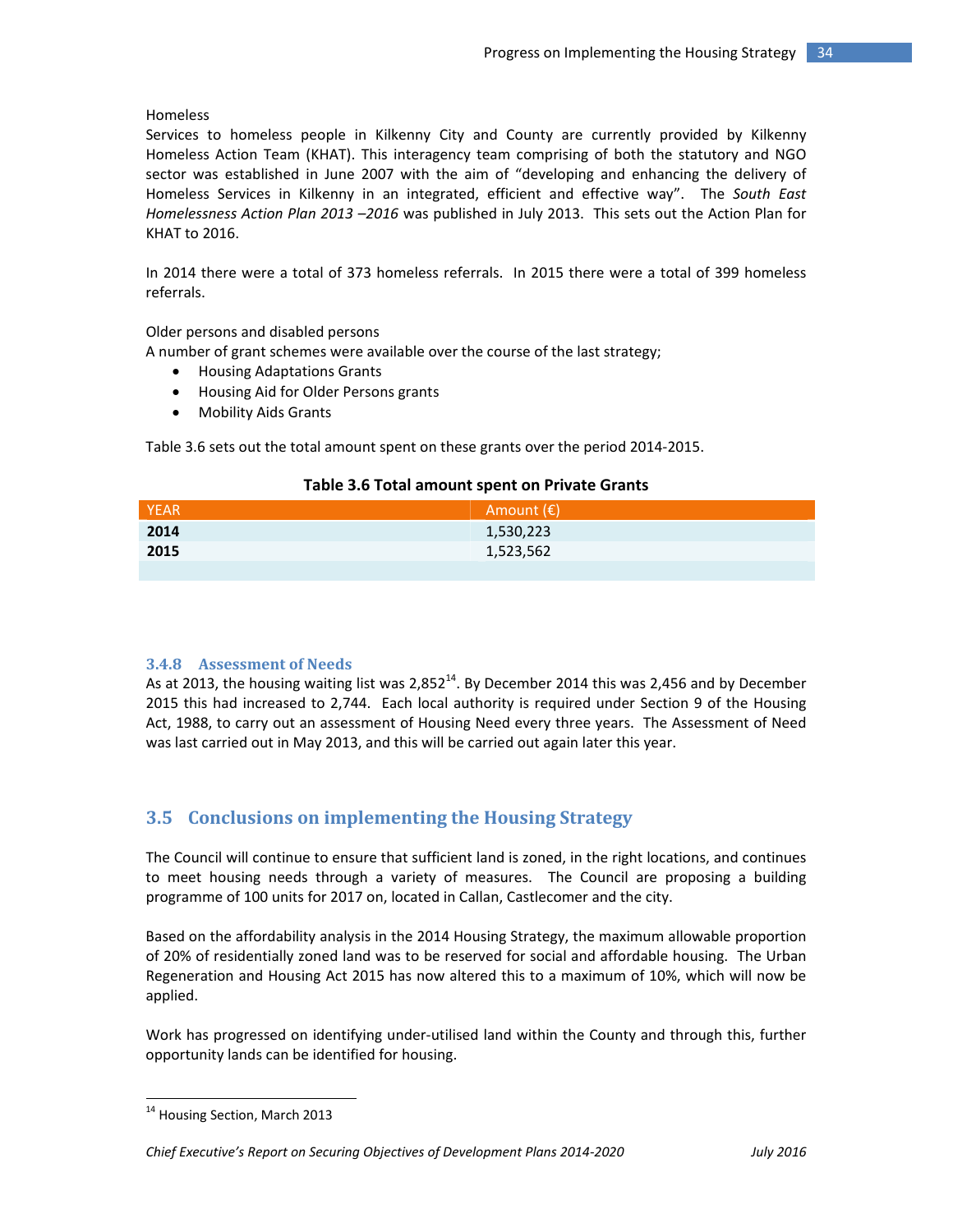# **4 Monitoring of Plans under Environmental categories**

The Plans were subject to Strategic Environmental Assessment, and Section 8 of the SEA Report for both plans set out the monitoring proposals for environmental categories. Monitoring was based on a series of indicators which measure changes in the environment. The monitoring frequency for each indicator was set out in Table 8.1 of the SEAs, which are reproduced here. (In most cases the indicators for the County encompass those for the city, but there are two additional city indicators relating to material assets and landscape which are listed separately.) It was stated in the SEA that this Progress Report would include an evaluation of monitoring. Where each indicator states "At monitoring evaluation", this has been examined in detail and a response has been added in the 'Update' column.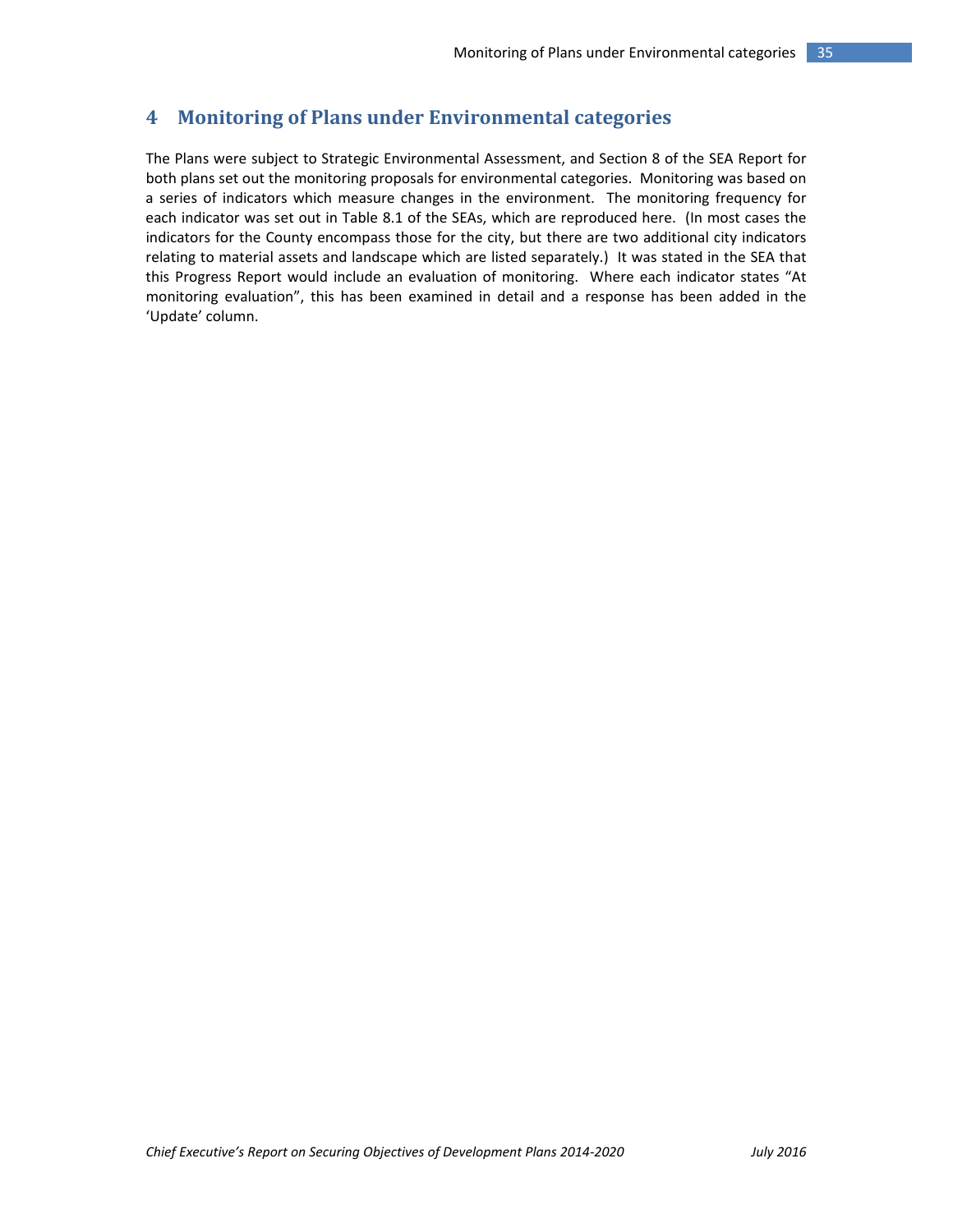| Table 4.1 Environmental monitoring - update |                                                                                                                                   |                                                                                                                       |                                                                                                                                                                                   |                                |                                                                                                                                                             |  |
|---------------------------------------------|-----------------------------------------------------------------------------------------------------------------------------------|-----------------------------------------------------------------------------------------------------------------------|-----------------------------------------------------------------------------------------------------------------------------------------------------------------------------------|--------------------------------|-------------------------------------------------------------------------------------------------------------------------------------------------------------|--|
| Environmental<br>Category                   | <b>Targets</b>                                                                                                                    | <b>Selected indicators</b>                                                                                            | <b>Data Sources</b>                                                                                                                                                               | Monitoring<br>frequency        | Update                                                                                                                                                      |  |
| <b>Biodiversity - Flora</b><br>and Fauna    | No loss of important and/or<br>designated habitats                                                                                | Number of sites.                                                                                                      | Kilkenny County<br><b>Council/National Parks</b><br>and Wildlife<br>Service/Fisheries Board<br>(depending on available<br>information from<br>relevant statutory<br>authorities). | At<br>monitoring<br>evaluation | Number of sites has remained the<br>same (36).                                                                                                              |  |
|                                             | No deterioration in the<br>quality of protected areas                                                                             | Overall conservation<br>status of habitats in Co.<br>Kilkenny                                                         | The NPWS; For all<br>European sites: Report<br>on Overall Conservation<br>Status of Habitats in<br>Ireland listed under the<br><b>Habitats Directive</b><br>(NPWS).               | Every 6<br>years               | Updated report "The Status of EU<br>Protected Habitats and Species in<br>Ireland" published in 2013. Data<br>has been incorporated into Table<br>4.2 below. |  |
|                                             | No loss of protected<br>species                                                                                                   | Overall conservation<br>status of species in Co.<br>Kilkenny, distribution of<br>protected species in Co.<br>Kilkenny | NPWS, Report on Overall<br><b>Conservation Status of</b><br>Habitats in Ireland listed<br>under the Habitats<br>Directive.<br><b>National Biodiversity</b><br>Data Centre         | Every 6<br>years               | Updated report "The Status of EU<br>Protected Habitats and Species in<br>Ireland" published in 2013. Data<br>has been incorporated into Table<br>4.2 below. |  |
|                                             | All actions contained within<br>the Biodiversity Plan to be<br>achieved during the<br>lifetime of the County<br>Development Plan. | Number of actions<br>achieved.                                                                                        | Heritage Officer                                                                                                                                                                  | At<br>monitoring<br>evaluation | 14 actions (or parts thereof) of<br>the total 25 no. actions<br>undertaken to date.                                                                         |  |
|                                             | No spread of invasive<br>species within the County                                                                                | Numbers of new cases<br>identified over 2013                                                                          | <b>National Biodiversity</b><br>Data Centre                                                                                                                                       | At<br>monitoring               | <b>National Biodiversity Centre</b><br>provides data on invasive species                                                                                    |  |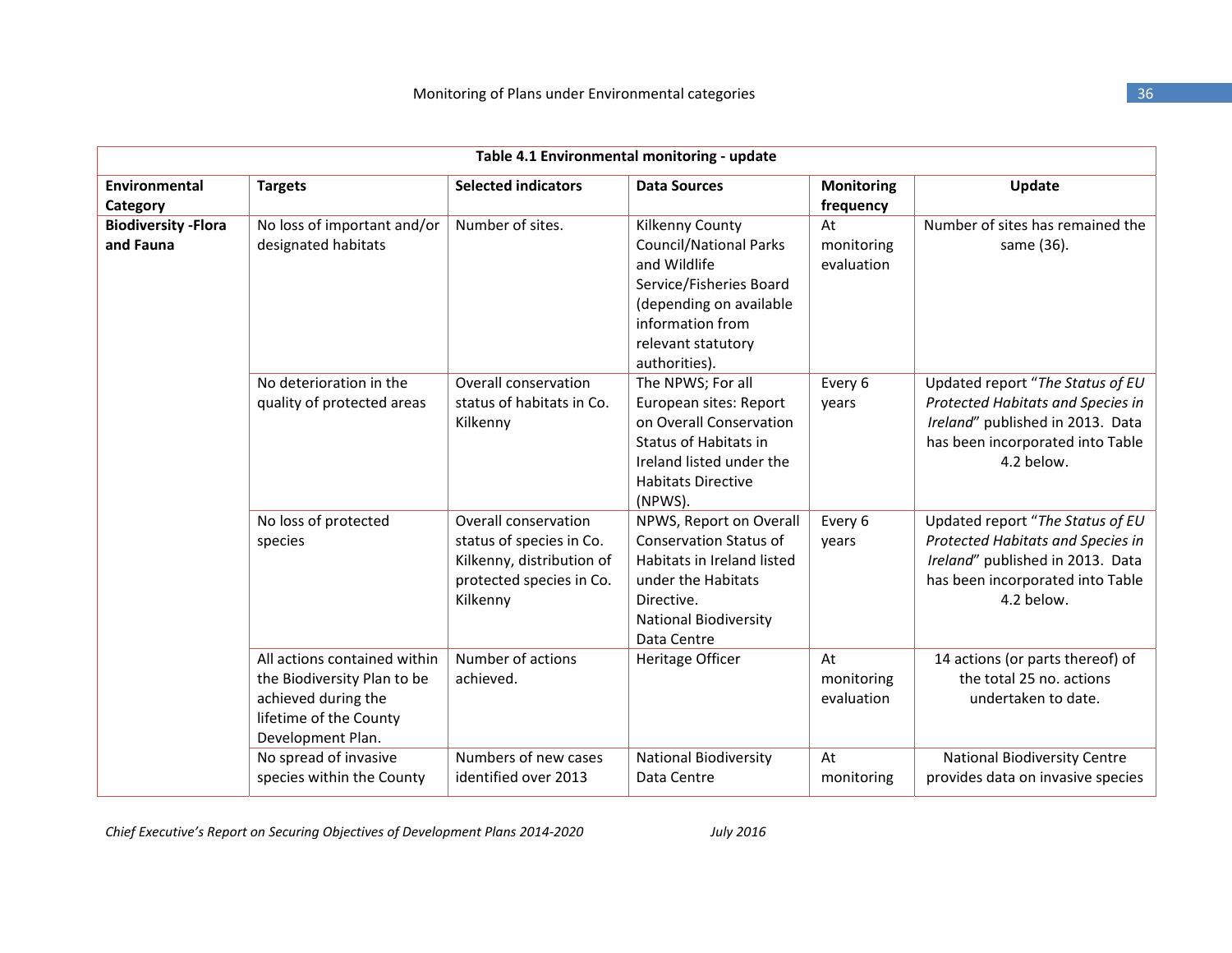|                       |                                                                                                                                                                                  | levels                                                            |                                              | evaluation                     | distribution. The number of high<br>impact invasive species records<br>increased from 456 in 2013 to 554<br>in 2014 to 566 in 2015 <sup>15</sup> .                                                                                                                             |
|-----------------------|----------------------------------------------------------------------------------------------------------------------------------------------------------------------------------|-------------------------------------------------------------------|----------------------------------------------|--------------------------------|--------------------------------------------------------------------------------------------------------------------------------------------------------------------------------------------------------------------------------------------------------------------------------|
| <b>Population and</b> | No further loss of                                                                                                                                                               | Total population within                                           | Census                                       | <b>Next Census</b>             | Census to be published later in                                                                                                                                                                                                                                                |
| Human health          | population within Kilkenny<br>Borough boundary and<br>Castlecomer; total<br>population within Kilkenny<br>Borough boundary and<br>Castlecomer not to<br>decrease on 2011 levels. | Kilkenny Borough<br>boundary and<br>Castlecomer.                  |                                              |                                | 2016                                                                                                                                                                                                                                                                           |
| Soil                  | No significant increase in<br>number of landslides                                                                                                                               | Total number of<br>landslides                                     | <b>National Landslide</b><br>Database        | At<br>monitoring<br>evaluation | No additional landslides recorded<br>for Kilkenny (GSI website accessed<br>31/3/2016                                                                                                                                                                                           |
|                       | No significant reduction in<br>peatland; total area not to<br>reduce by 20% over 2013<br>level.                                                                                  | Total area of peatland                                            | Corine mapping resurvey                      | Unknown                        | CORINE 2012 is now available for<br>Ireland. According to CORINE<br>2006, peatland amounted to 1.3%<br>of total land cover in county.<br>CORINE 2012 now shows this at<br>0.5%. This exceeds national<br>reduction in peatland of 0.3%<br>over the same period <sup>16</sup> . |
| Water                 | No decline in river water<br>quality; no increase in<br>percentage of sample<br>stations in seriously                                                                            | Percentage of sample<br>stations in seriously<br>polluted rivers. | <b>EPA Reports on River</b><br>water quality | At<br>monitoring<br>evaluation | Most recent EPA report River<br>Water Quality Report 2013 was<br>published in 2014 <sup>17</sup> . According to<br>this, chemical monitoring since                                                                                                                             |

<sup>&</sup>lt;sup>15</sup> The Council's Parks department tackles invasive species on an ongoing basis on lands within its ownership. In addition, there are two specific projects underway; a project to combat giant hogweed in Kilmacow, in conjunction with the Heritage Council, and there is also <sup>a</sup> project on the Lacken Walk in Kilkenny to combat Himalayan Balsam.

<sup>&</sup>lt;sup>16</sup> P.35 CORINE Landcover 2012 Ireland Final Report

<sup>&</sup>lt;sup>17</sup> http://epa.ie/pubs/reports/water/waterqua/integratedwaterqualityserbd2013/Kilkenny%202013.pdf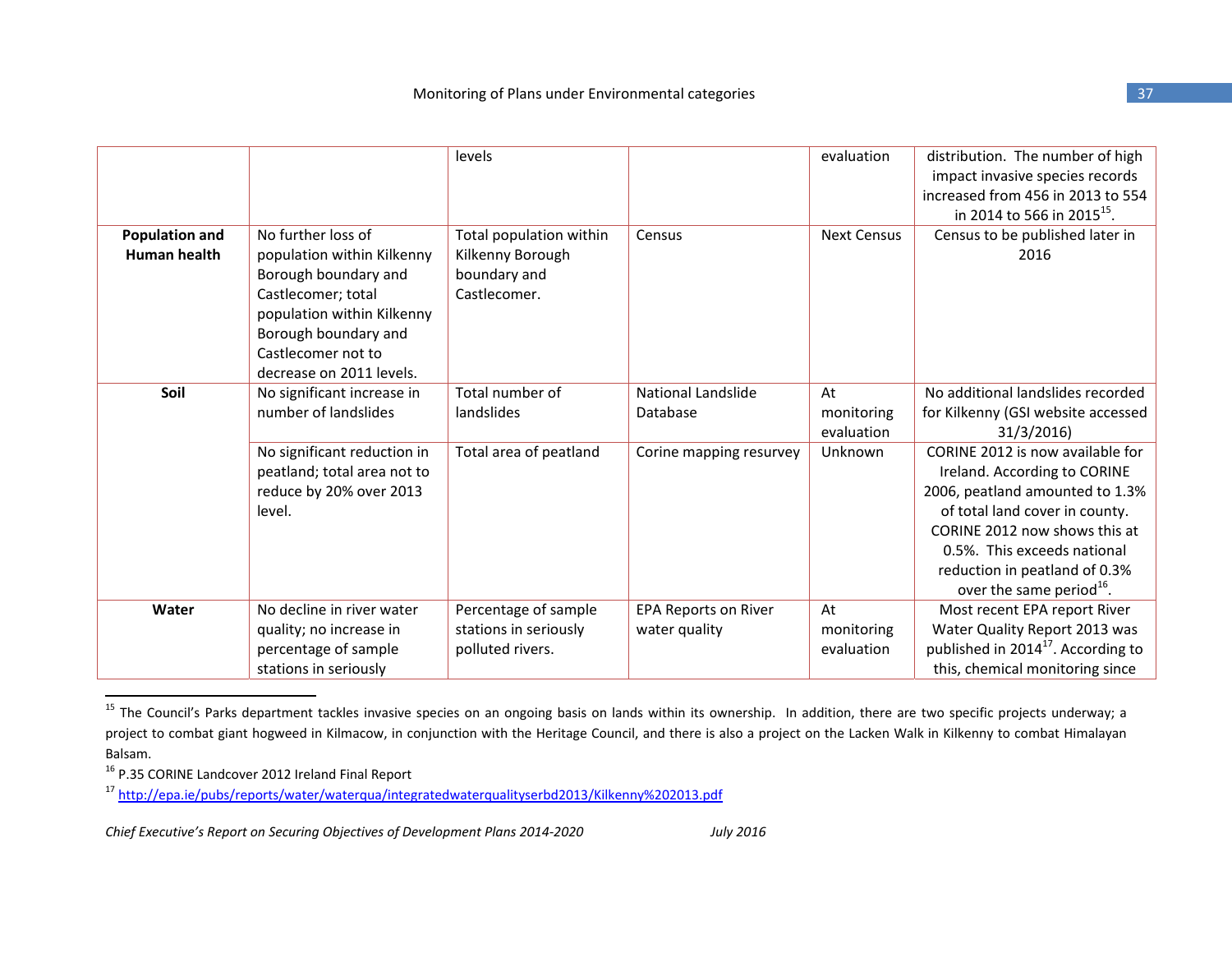| polluted rivers.                                                                                                                   |                                                     |     |                                | 2007 indicates an improving trend<br>in all Kilkenny rivers, see Table 4.3<br>below.                                                                                                                                                                                                                                                                                                                                                  |
|------------------------------------------------------------------------------------------------------------------------------------|-----------------------------------------------------|-----|--------------------------------|---------------------------------------------------------------------------------------------------------------------------------------------------------------------------------------------------------------------------------------------------------------------------------------------------------------------------------------------------------------------------------------------------------------------------------------|
| No decline in estuarine<br>water quality; no decline in<br>status of estuarine waters<br>from current status (good<br>or moderate) | Status of estuarine<br>waters                       | EPA | At<br>monitoring<br>evaluation | The only data available on the<br>EPA MapViewer relates to<br>Transitional Water quality to<br>2012, therefore there is no<br>updated data available.                                                                                                                                                                                                                                                                                 |
| No decline in surface water<br>quality; no decline in status<br>of surface waters from<br>current status                           | Status of surface water                             | EPA | At<br>monitoring<br>evaluation | As at 11/4/2016, no river in the<br>county is classified as Bad status,<br>but a number are classified as<br>poor. According to the EPA in<br>2011 there were 9 river sites with<br>less than good status - that is<br>they had a Q value of 3-4 or less $^{18}$ .<br>The most recent EPA River Water<br>Quality Report 2013 was<br>published in 2014 <sup>19</sup> and this lists<br>19 sites that have a Q value of 3-4<br>or less. |
| No decline in groundwater<br>quality; no decline in status<br>of groundwater from<br>current status                                | Status of groundwater                               | EPA | At<br>monitoring<br>evaluation | As at 11/4/2016, groundwater is<br>categorised as good throughout<br>the county.                                                                                                                                                                                                                                                                                                                                                      |
| No reduction in processing<br>of waste water and treated                                                                           | Number of waste water<br>treatment plants that fail | EPA | At<br>monitoring               | In the SEA, of 21 plants listed, 8<br>passed & 7 failed. A total of 19                                                                                                                                                                                                                                                                                                                                                                |

<sup>&</sup>lt;sup>18</sup>Environmental Protection Agency Integrated Water Quality Report 2011 – South East Ireland Report on River Water Quality in County Kilkenny 2011 https://www.epa.ie/pubs/reports/water/waterqua/integwaterqual/00389\_EPA\_IWQRSE11\_Kilkenny.pdf

<sup>&</sup>lt;sup>19</sup> http://epa.ie/pubs/reports/water/waterqua/integratedwaterqualityserbd2013/Kilkenny%202013.pdf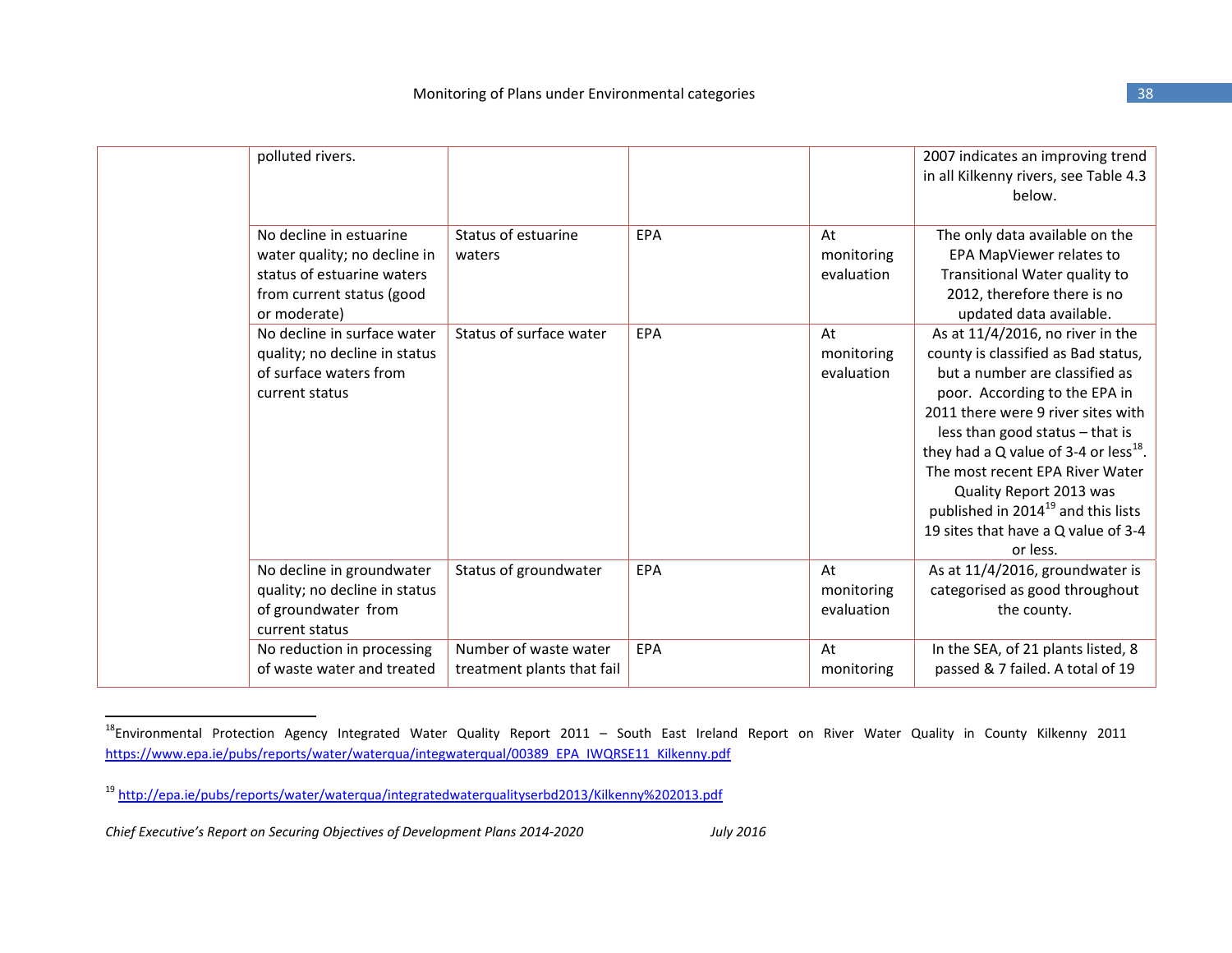|     | effluent quality; no<br>increase in number of<br>waste water treatment<br>plants that fail<br>recommended EPA limits.                                         | recommended EPA<br>limits.                                                                         |                                                                | evaluation                     | plants are listed in the 2014<br>report, 11 passed & 3 failed <sup>20</sup> .                                                                                                                              |
|-----|---------------------------------------------------------------------------------------------------------------------------------------------------------------|----------------------------------------------------------------------------------------------------|----------------------------------------------------------------|--------------------------------|------------------------------------------------------------------------------------------------------------------------------------------------------------------------------------------------------------|
|     | Improvement in treatment<br>of waste water; Reduction<br>in number of waste water<br>treatment plants with no<br>secondary treatment,<br>which was 6 in 2013. | Number of waste water<br>treatment plants with no<br>secondary treatment                           | Kilkenny County Council<br>Water Services/ Irish<br>Water      | At<br>monitoring<br>evaluation | This has improved: In the SEA, of<br>21 plants listed, 6 had no<br>secondary treatment. A total of<br>19 plants are listed in the 2014<br>report, of which 5 had no<br>secondary treatment <sup>21</sup> . |
|     | Improvement in quality of<br>drinking water; Reduction<br>in numbers of public water<br>supplies on the EPA's<br>Remedial Action List, from<br>2 in 2012.     | Numbers of public water<br>supplies on the EPA's<br>Remedial Action List.                          | EPA                                                            | At<br>monitoring<br>evaluation | According to the EPA Drinking<br>Water Remedial Action List Q4 of<br>2015, two public water supplies<br>are still on the list; Inistioge and<br>Kilkenny city (Radestown).                                 |
|     | Improvement of<br>application of ground water<br>protection scheme.                                                                                           | Number of source<br>protection areas that<br>have been mapped.                                     | <b>GSI &amp; Kilkenny County</b><br><b>Council Environment</b> | At<br>monitoring<br>evaluation | Additional source protection<br>mapping carried out for<br>Kilmacow.                                                                                                                                       |
| Air | Increase in proportion of<br>people using sustainable<br>transport                                                                                            | Proportion of people<br>walking, cycling or using<br>public transport to get to<br>school or work. | Census                                                         | <b>Next Census</b>             | Census to be published later in<br>2016                                                                                                                                                                    |
|     | No decrease in air quality;<br>no exceedances in Nitrogen<br>Dioxide and Ozone.                                                                               | <b>Exceedances in Nitrogen</b><br>Dioxide and Ozone.                                               | EPA                                                            | At<br>monitoring<br>evaluation | There were no exceedances<br>during 2015.                                                                                                                                                                  |

<sup>20</sup>EPA, Urban Waste Water Treatment in 2014 A Report for the Year 2014

<sup>21</sup>EPA, Urban Waste Water Treatment in 2014 A Report for the Year 2014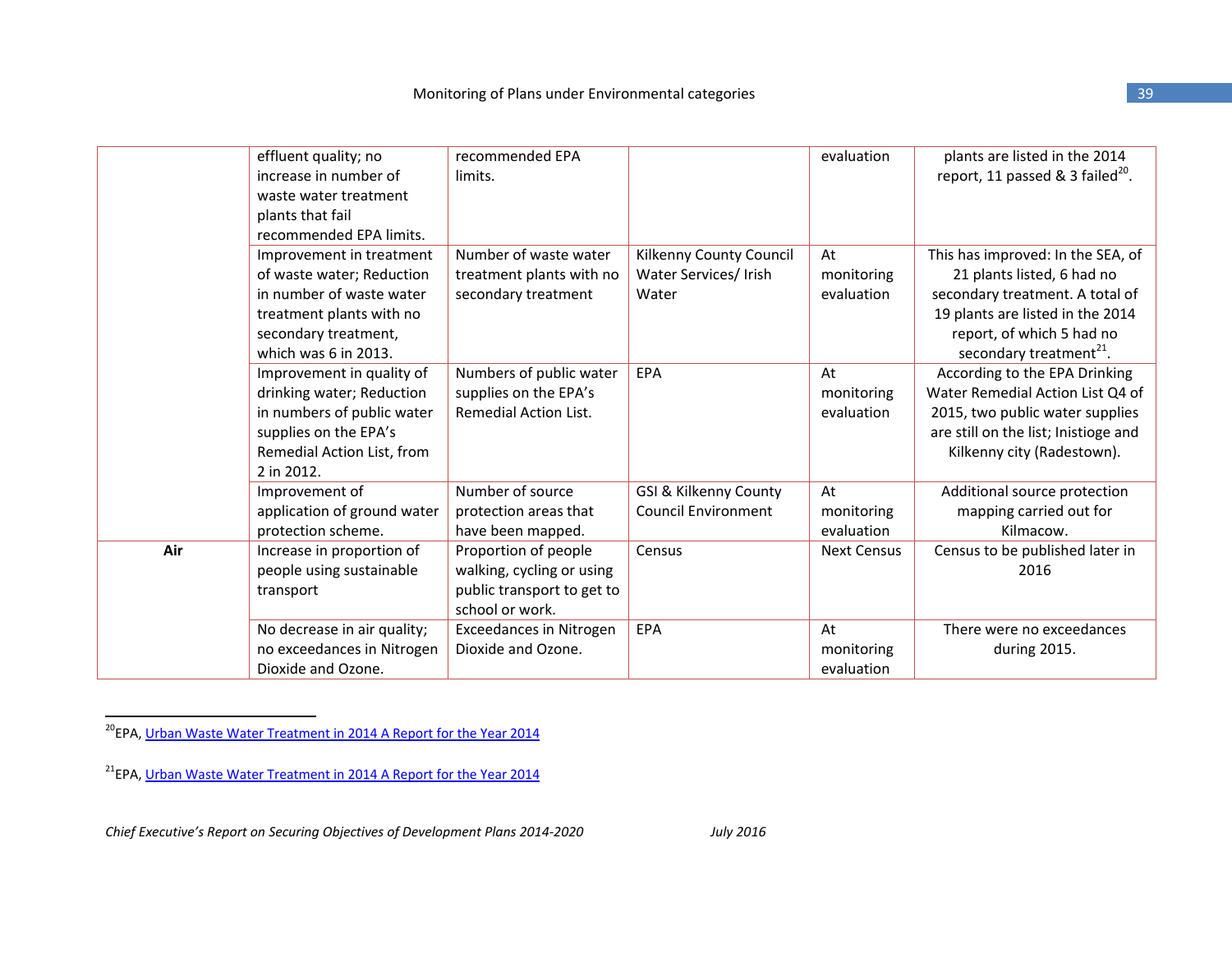| <b>Climatic factors</b>                                           | <b>Improved Climate Change</b><br>Adaptation measures.                                                                                                                          | <b>Completion of Climate</b><br><b>Change Adaptation</b><br>Strategy. | Kilkenny County Council. | At<br>monitoring<br>evaluation | Climate change adaptation<br>strategy to be commenced in<br>2017.                                                                                                                                                                                                                                                                                                            |
|-------------------------------------------------------------------|---------------------------------------------------------------------------------------------------------------------------------------------------------------------------------|-----------------------------------------------------------------------|--------------------------|--------------------------------|------------------------------------------------------------------------------------------------------------------------------------------------------------------------------------------------------------------------------------------------------------------------------------------------------------------------------------------------------------------------------|
| <b>Material Assets</b>                                            | Increase in afforestation of<br>appropriate woodlands;<br>increase in proportion of<br>mixed and deciduous forest<br>cover over coniferous<br>forestry, as compared to<br>2006. | Proportion of mixed and<br>deciduous forest cover.                    | Corine mapping resurvey  | Unknown                        | The CORINE 2006 figures were<br>broad leaved forests 14.2%,<br>mixed forests 9.7% and<br>coniferous 76.1%. According to<br>CORINE 2012, broad leaved<br>forests now account for 11.7%,<br>mixed forests account for 11%<br>and coniferous accounts for<br>77.4%.                                                                                                             |
|                                                                   | Improvements in energy<br>infrastructure; upgrading of<br>the Kilkenny city to<br>Ballyragget line from 38 kv<br>to 110 kv.                                                     | Status of the upgrade of<br>the Kilkenny city to<br>Ballyragget line. | Eirgrid                  | At<br>monitoring<br>evaluation | According to Eirgrid, the Laois<br>Kilkenny Reinforcement project is<br>fully consented and approved for<br>construction following judicial<br>review proceedings which were<br>concluded in January 2015.<br>The project is currently in the<br>detailed design stage, which will<br>be completed in 2016. It is<br>anticipated that construction will<br>commence in 2017. |
| <b>Cultural Heritage</b><br>(architectural and<br>archaeological) | Addition in number of<br>structures listed on the<br>RPS; increase in number of<br>protected structures over<br>that listed in 2008 Plan.                                       | Number of protected<br>structures (887 in 2009).                      | Kilkenny County Council  | At<br>monitoring<br>evaluation | As of April 2016, there are 250<br>structures in the city and 1052 in<br>the rest of the county, total 1,302.                                                                                                                                                                                                                                                                |
| Landscape                                                         | No decrease in sensitive<br>land cover; proportion of<br>county comprising sensitive<br>land cover should not<br>decrease from 2006 level of                                    | Proportion of county<br>comprising sensitive land<br>cover.           | Corine mapping resurvey  | Unknown                        | CORINE 2012 reports that the<br>proportion of sensitive land cover<br>in the county is at 7.25%, a<br>decrease of 2.5% on 2006 levels.                                                                                                                                                                                                                                       |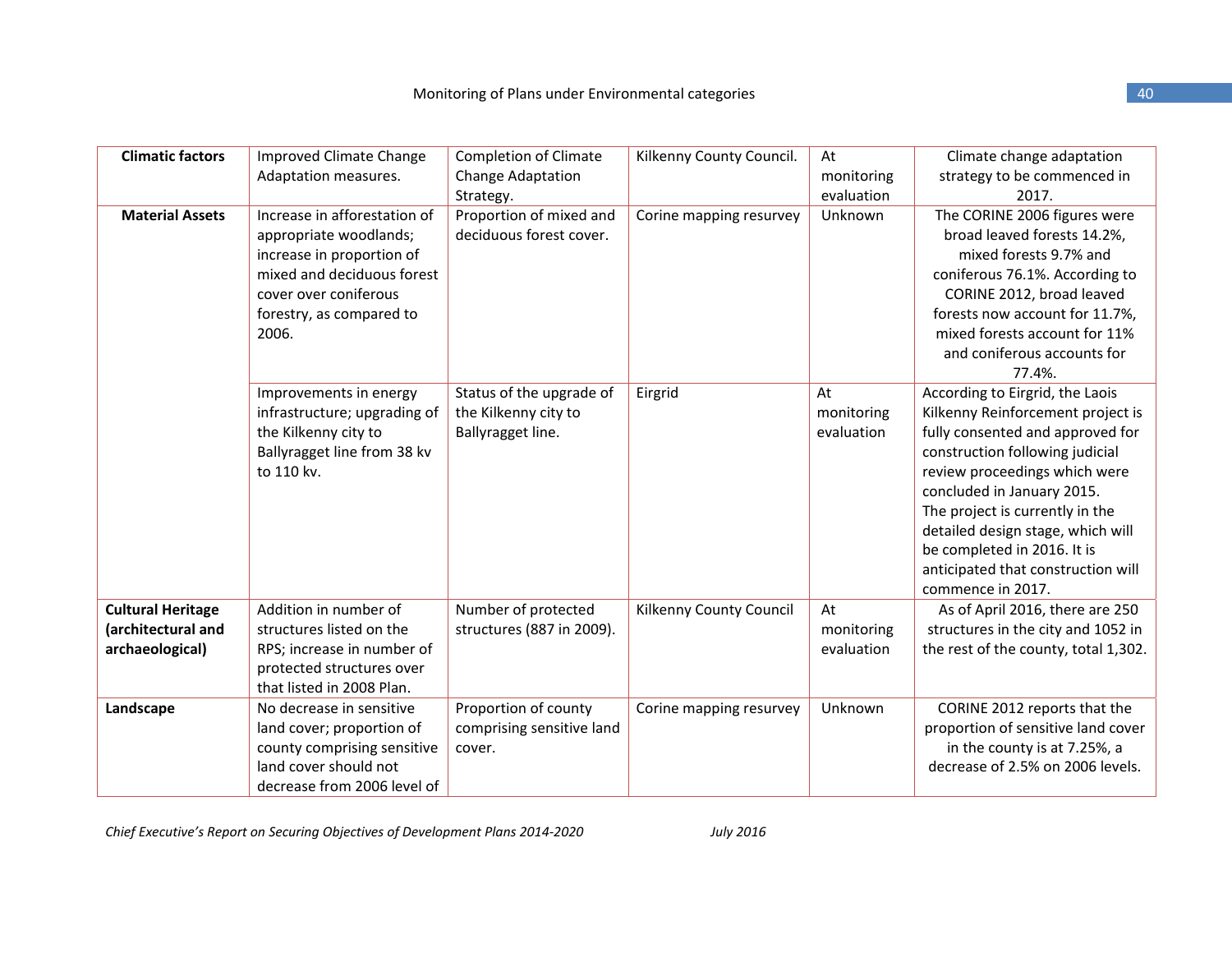| 10%.                                                                                                                                                      |                     |                               |                                |                                                                                                                                                       |
|-----------------------------------------------------------------------------------------------------------------------------------------------------------|---------------------|-------------------------------|--------------------------------|-------------------------------------------------------------------------------------------------------------------------------------------------------|
| No reduction in number of<br>protected views. Increase<br>views.<br>or no change in the number<br>of protected views over<br>that listed in the 2008 Plan | Number of protected | Kilkenny Local<br>Authorities | At<br>monitoring<br>evaluation | Thirteen views listed in the 2014<br>Plan, and there are opportunities<br>to open up new views through the<br>development of the Smithwick's<br>site. |
| $-13$ views.                                                                                                                                              |                     |                               |                                |                                                                                                                                                       |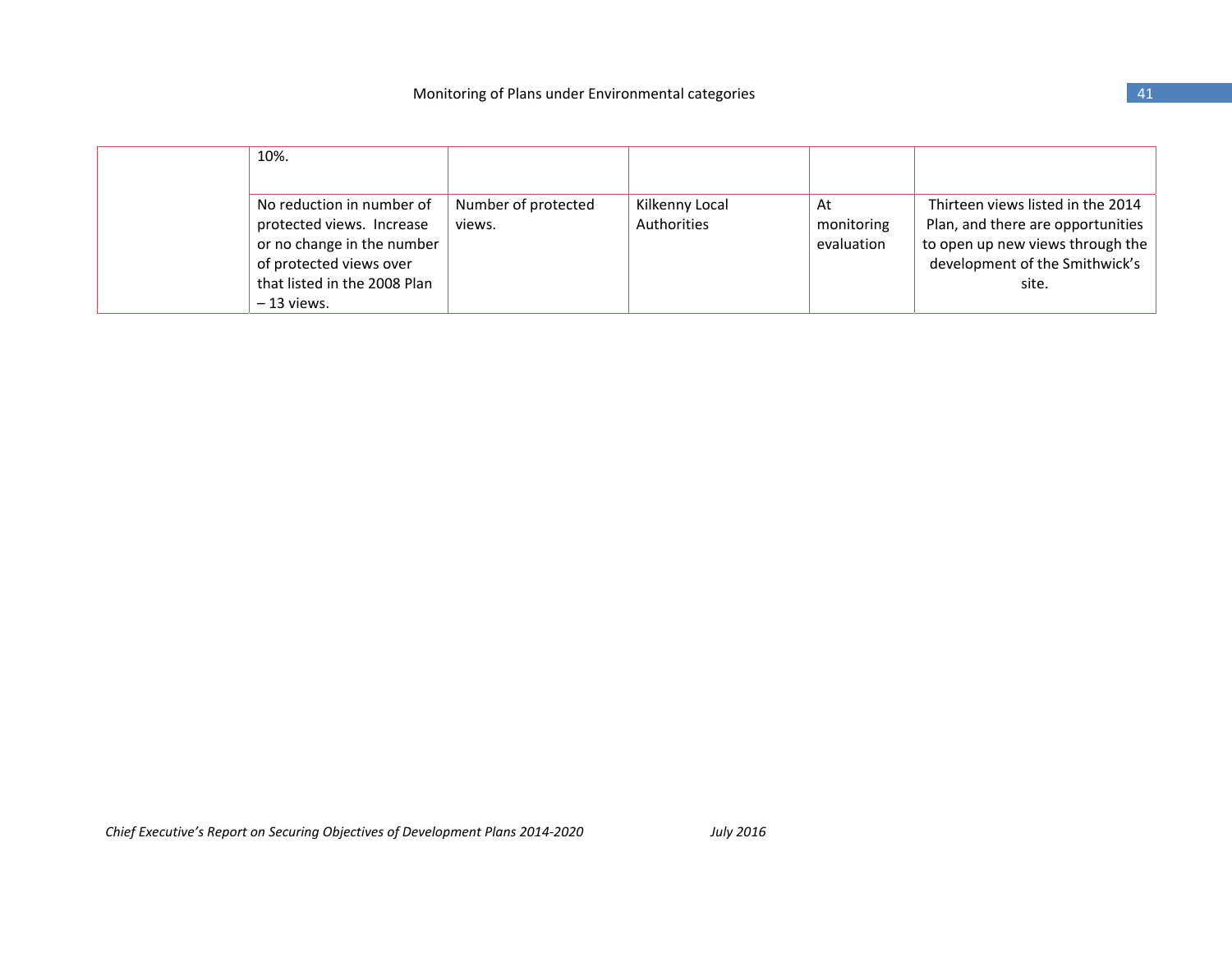| Table 4.2 Conservation status of Natura 2000 sites in Co. Kilkenny, updated in 2016 |          |                                   |            |                            |                             |            |                            |
|-------------------------------------------------------------------------------------|----------|-----------------------------------|------------|----------------------------|-----------------------------|------------|----------------------------|
| Site Name                                                                           | Site     | Habitats                          |            | <b>Conservation Status</b> | <b>Species</b>              |            | <b>Conservation Status</b> |
|                                                                                     | Code/Ref |                                   | 2008       | 2013                       |                             | 2008       | 2013                       |
|                                                                                     |          |                                   |            | (Trend)                    |                             |            |                            |
| Cullahill                                                                           | 000831   | Semi-natural dry grasslands and   | <b>Bad</b> | Bad (stable)               |                             |            |                            |
| Mountain                                                                            |          | scrubland facies on calcareous    |            |                            |                             |            |                            |
| cSAC                                                                                |          | substrates (Festuco Brometalia)(* |            |                            |                             |            |                            |
|                                                                                     |          | important                         |            |                            |                             |            |                            |
|                                                                                     |          | orchid sites) [6210]              |            |                            |                             |            |                            |
| Hugginstow                                                                          | 000404   | Alkaline fens [7230]              | <b>Bad</b> | Bad (unknown)              |                             |            |                            |
| n Fen cSAC                                                                          |          |                                   |            |                            |                             |            |                            |
| Galmoy Fen                                                                          | 001858   | Alkaline fens [7230]              | <b>Bad</b> | Bad (unknown)              |                             |            |                            |
| cSAC                                                                                |          |                                   |            |                            |                             |            |                            |
| Lower River                                                                         | 002137   | Atlantic salt meadows             | Inadequ    | Inadequate (stable)        | Margaritifera margaritifera | <b>Bad</b> | <b>Bad</b>                 |
| Suir cSAC                                                                           |          | (Glauco-Puccinellietalia          | ate        |                            | [1029]                      |            | (declining)                |
|                                                                                     |          | maritimae) [1330]                 |            |                            |                             |            |                            |
|                                                                                     |          | Mediterranean salt meadows        | Inadequ    | Inadequate (stable)        | Austropotamobius pallipes   | Inadequat  | Inadequat                  |
|                                                                                     |          | (Juncetalia maritimi) [1410]      | ate        |                            | [1092]                      | e          | e (stable)                 |
|                                                                                     |          |                                   | (stable)   |                            |                             |            |                            |
|                                                                                     |          | Water courses of plain to         | <b>Bad</b> | Inadequate                 | Petromyzon marinus [1095]   | <b>Bad</b> | <b>Bad</b>                 |
|                                                                                     |          | montane levels with the           |            | (declining)                |                             |            | (stable)                   |
|                                                                                     |          | Ranunculion fluitantis and        |            |                            |                             |            |                            |
|                                                                                     |          | Callitricho-Batrachion vegetation |            |                            |                             |            |                            |
|                                                                                     |          | [3260]                            |            |                            |                             |            |                            |
|                                                                                     |          | Hydrophilous tall herb fringe     | Inadequ    | <b>Bad (stable)</b>        | Lampetra planeri [1096]     | Favourable | Favourable                 |
|                                                                                     |          | communities of plains and of the  | ate        |                            |                             |            |                            |
|                                                                                     |          | montane to alpine levels [6430]   |            |                            |                             |            |                            |
|                                                                                     |          | Old sessile oak woods with Ilex   | <b>Bad</b> | <b>Bad (Improving)</b>     | Lampetra fluviatilis [1099] | Favourable | Favourable                 |
|                                                                                     |          | and Blechnum in the British Isles |            |                            |                             |            |                            |
|                                                                                     |          | [91A0]                            |            |                            |                             |            |                            |
|                                                                                     |          | Alluvial forests with Alnus       | <b>Bad</b> | <b>Bad (Improving)</b>     | Alosa fallax [1103]         | <b>Bad</b> | <b>Bad</b>                 |
|                                                                                     |          | glutinosa and Fraxinus excelsior  |            |                            |                             |            | (Stable)                   |
|                                                                                     |          | (Alno-Padion, Alnion incanae,     |            |                            |                             |            |                            |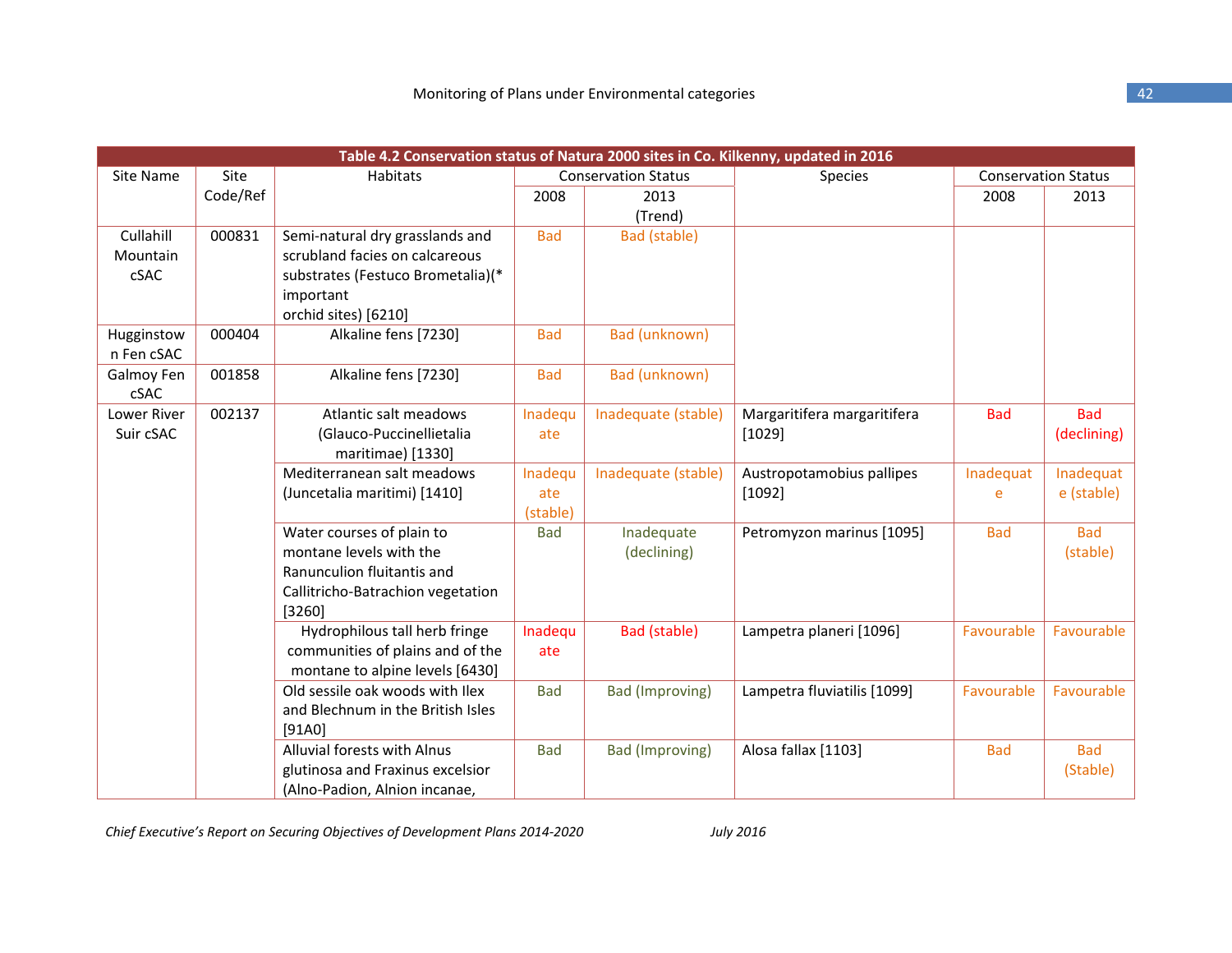|               |        | Salicion albae)[91E0]           |            |                        |                               |            |             |
|---------------|--------|---------------------------------|------------|------------------------|-------------------------------|------------|-------------|
|               |        | * Taxus baccata woods of the    | <b>Bad</b> | <b>Bad (Improving)</b> | Salmo salar (only in fresh    | Inadequat  | Inadequat   |
|               |        | British Isles [91J0]            |            |                        | water) [1106]                 | e          | e (stable)  |
|               |        |                                 |            |                        | Lutra lutra [1355]            | Inadequat  | Favourable  |
|               |        |                                 |            |                        |                               | e          |             |
| River         | 002162 | Estuaries [1130]                | Inadequ    | Inadequate             | Vertigo moulinsiana [1016]    | <b>Bad</b> | Inadequat   |
| Barrow &      |        |                                 | ate        | (improving)            |                               |            | e           |
| River Nore/   |        |                                 |            |                        |                               |            | (declining) |
| <b>Barrow</b> |        |                                 |            |                        |                               |            | 22          |
| Estuary/      |        | Mudflats and sandflats not      | Inadequ    | Inadequate             | Margaritifera margaritifera   | <b>Bad</b> | <b>Bad</b>  |
| Abbeyleix     |        | covered by seawater at low tide | ate        | (improving)            | [1029]                        |            | (Declining) |
| Wood          |        | [1140]                          |            |                        |                               |            |             |
| Complex       |        | Salicornia and other annuals    | Inadequ    | Inadequate             | Austropotamobius pallipes     | Inadequat  | Inadequat   |
| cSAC          |        | colonizing mud and sand [1310]  | ate        | (declining)            | [1092]                        |            | e (stable)  |
|               |        | Atlantic salt meadows           | Inadequ    | Inadequate (stable)    | Petromyzon marinus [1095]     | <b>Bad</b> | <b>Bad</b>  |
|               |        | (Glauco-Puccinellietalia        | ate        |                        |                               |            | (Stable)    |
|               |        | maritimae) [1330]               |            |                        |                               |            |             |
|               |        | Mediterranean salt meadows      | Inadequ    | Inadequate (stable)    | Lampetra planeri [1096]       | Favourable | Favourable  |
|               |        | (Juncetalia maritimi) [1410]    | ate        |                        | Lampetra fluviatilis [1099]   | Favourable | Favourable  |
|               |        |                                 |            |                        | Alosa fallax [1103]           | <b>Bad</b> | <b>Bad</b>  |
|               |        |                                 |            |                        |                               |            | (Stable)    |
|               |        |                                 |            |                        | Salmo salar (only in fresh    | Inadequat  | Inadequat   |
|               |        |                                 |            |                        | water) [1106]                 | e          | e (stable)  |
|               |        |                                 |            |                        | Lutra lutra [1355]            | Inadequat  | Favourable  |
|               |        |                                 |            |                        |                               | e          |             |
|               |        |                                 |            |                        | Trichomanes speciosum [1421]  | Favourable | Favourable  |
|               |        |                                 |            |                        | Margaritifera durrovensis     | <b>Bad</b> | <b>Bad</b>  |
|               |        |                                 |            |                        | (Margaritifera margaritifera) |            | (declining) |
|               |        |                                 |            |                        | [1990]                        |            |             |

 $^{22}$  According to p.142 of the NPWS Report, this is not an actual improvement.

*Chief Executive's Report on Securing Objectives of Development Plans 2014‐2020 July 2016*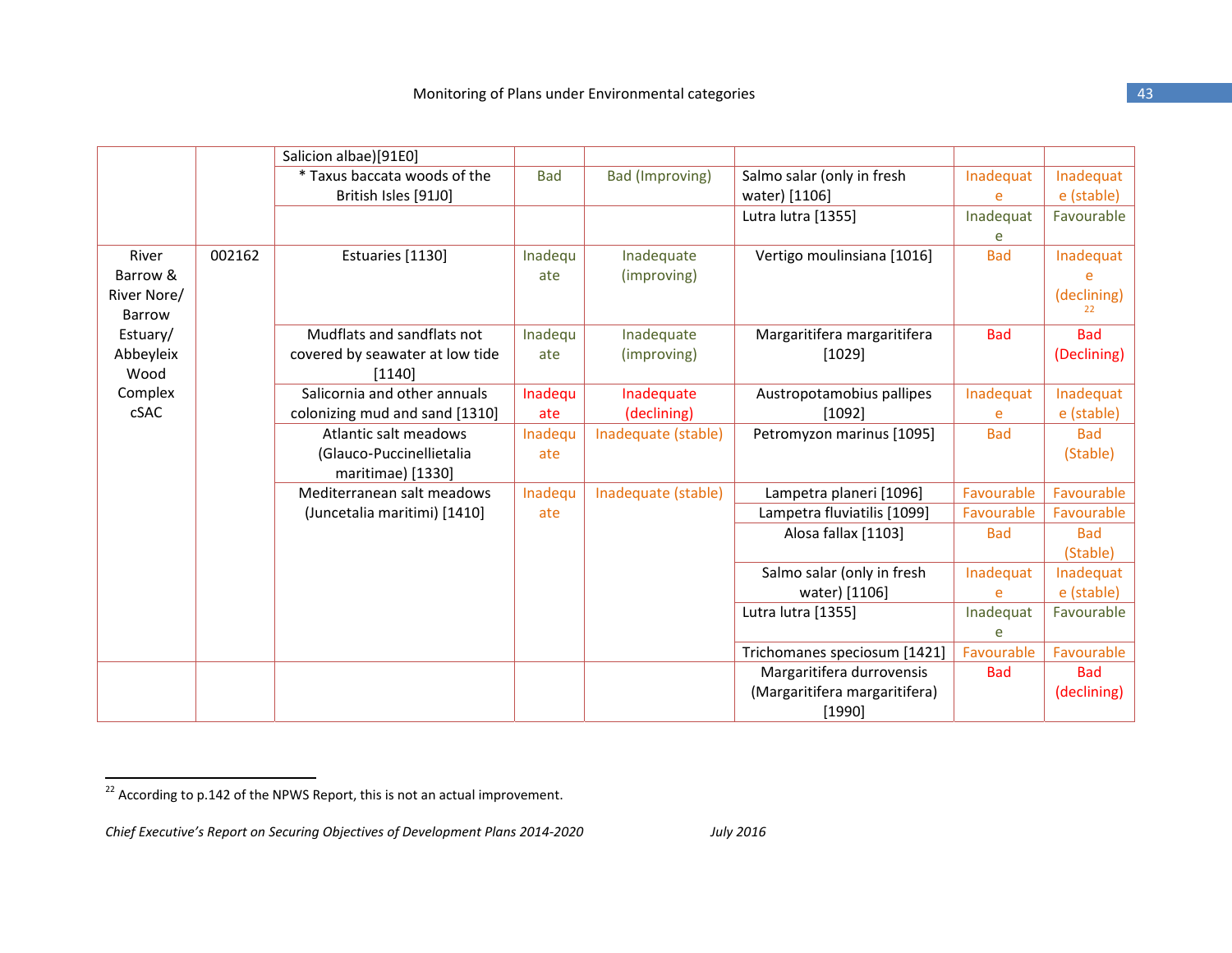| <b>River Nore</b> | 004233 |                                   |            |                     | Alcedo atthis [breeding] | Amber <sup>23</sup> | Amber <sup>24</sup> |
|-------------------|--------|-----------------------------------|------------|---------------------|--------------------------|---------------------|---------------------|
| <b>SPA</b>        |        |                                   |            |                     | Kingfisher               |                     |                     |
| Spa Hill &        | 000849 | Semi-natural dry grasslands and   | <b>Bad</b> | Bad (Stable)        |                          |                     |                     |
| Clomantagh        |        | scrubland facies on calcareous    |            |                     |                          |                     |                     |
| Hill cSAC         |        | substrates (Festuco Brometalia)(* |            |                     |                          |                     |                     |
|                   |        | important orchid sites) [6210]    |            |                     |                          |                     |                     |
| The               | 000407 | Turloughs [3180]                  | Inadequ    | Inadequate (stable) |                          |                     |                     |
| Loughans          |        |                                   | ate        |                     |                          |                     |                     |
| cSAC              |        |                                   |            |                     |                          |                     |                     |
| Thomastow         | 002252 | Petrifying springs with tufa      | <b>Bad</b> | Inadequate (Stable) |                          |                     |                     |
| n Quarry          |        | formation (Cratoneurion) [7220]   |            |                     |                          |                     |                     |
| cSAC              |        |                                   |            |                     |                          |                     |                     |

In summary, the conservation status of two species found within Kilkenny (Margaritifera margaritifera (Freshwater Pearl Mussel) and Margaritifera durrovensis (Irish Freshwater Pearl Mussel) and two habitats found within Kilkenny (Hydrophilous tall herb fringe communities and Salicornia and other annuals colonizing mud and sand), has declined. The conservation status of seven habitats and one species (found within Kilkenny) has improved.

For the Freshwater Pearl Mussel (found in <sup>a</sup> small section of the River Suir in Kilkenny), the NPWS have identified that the sediment and nutrients that enter mussel rivers come from <sup>a</sup> wide variety of sources (e.g. urban wastewater, development activities, farming and forestry), often well upstream of the location of the mussels. The species can also suffer direct impacts from in‐stream works such as channelisation, bridge construction and recreational fishery structures. Ensuring the long‐term future of the freshwater pearl mussel requires significant, integrated catchment management to prevent direct impacts and to reduce losses of sediment and nutrients from all indirect sources.

For the Irish Freshwater Pearl Mussel (the Nore Pearl mussel, only found in Co. Kilkenny to the north of Ballyragget), the NPWS have identified that sedimentation of the habitat has been the main cause of its decline and the habitat quality continues to be in bad condition. Young have failed to survive in the heavily silted riverbed since the early 1970s and high turbidity and sedimentation cause adult deaths. Significant conservation efforts have been made to save the Nore pearl mussel and further work is planned, however it is unlikely that its habitat will be restored before the extinction of the wild

<sup>24</sup> BoCCI List 2014-2019 <u>http://www.birdwatchireland.ie/Ourwork/SurveysProjects/BirdsofConservationConcern/tabid/178/Default.aspx</u>

 $^{23}$  BirdWatch Ireland and the RSPB NI have agreed a list of priority bird species for conservation action on the island of Ireland. These Birds of Conservation Concern in Ireland are published in a list known as the BoCCI List. In this BoCCI List, birds are classified into three separate lists (Red, Amber and Green), based on the conservation status of the bird and hence conservation priority. The **Red List** birds are of high conservation concern, the **Amber List** birds are of medium conservation concern and the **Green List** birds are not considered threatened.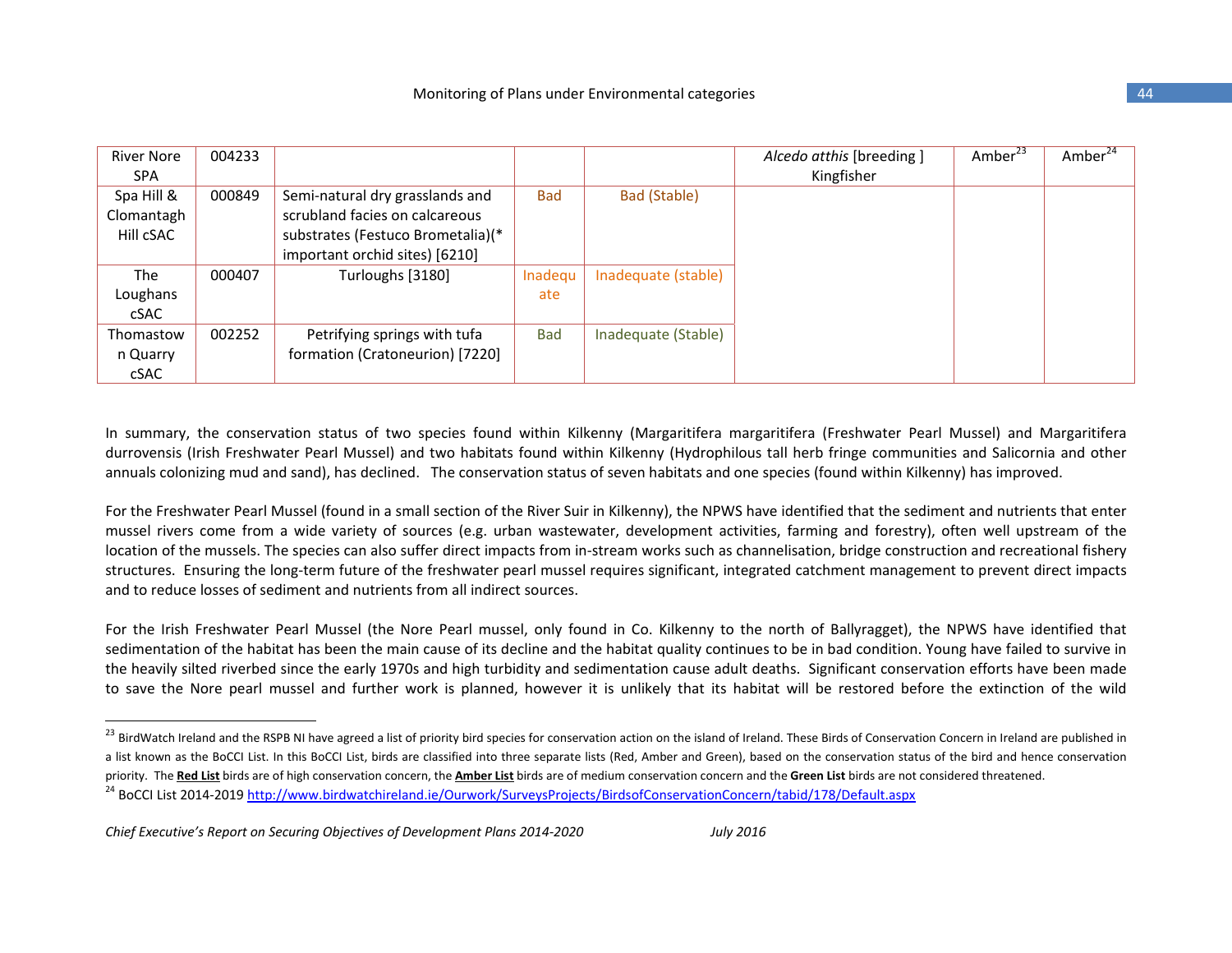population. Recent successes in an assisted breeding programme provide some hope, however this project has also suffered episodic and catastrophic losses of both adult and juvenile mussels in captivity.

The future of the Nore pearl mussel remains very uncertain and therefore the Overall Status is assessed as Bad and declining.

For the Hydrophilous tall herb habitat, the NPWS have identified that threats to the lowland community include grazing, particularly by cattle. Grazing by sheep is possible for more accessible examples in the uplands. Invasives such as Indian balsam *(Impatiens glandulifera)* is an aggressive invasive of riparian communities. Agricultural and industrial pollution of watercourses is likely to impact on this habitat. As <sup>a</sup> marginal habitat, agricultural intensification and land reclamation are also deemed to be pressures. For these reasons the Overall Status of this habitat is considered to be Bad. (Note, the NPWS have stated that the 2007 assessment was not underpinned by extensive survey and expert judgement was used to give an Overall Status of Inadequate. In light of current data it is likely that the 2007 assessment should have also been Bad.)

Salicornia mud is <sup>a</sup> pioneer saltmarsh community that may occur on muddy sediment seaward of established saltmarsh, or form patches within other saltmarsh communities where the elevation is suitable and there is regular tidal inundation (Barrow estuary). This habitat is highly susceptible to erosion. Its distribution can vary considerably from year to year and it can move in response to changing conditions, e.g. in estuaries with shifting river channels. Pressures include the invasion and on‐going spread of common cordgrass *(Spartina anglica)*.

In general, in relation to the cases of decline, the NPWS Report<sup>25</sup> notes that it is worth recalling that the habitats and species were considered threatened in Ireland and across Europe, and listed in the Directive for protection for that very reason. In its conclusions, *The Status of EU Protected Habitats and Species in Ireland* states there are many challenges to address between now and 2019, when the next Status report in this series is due, and that much will depend on the development of measures and farm schemes under the next Rural Development Plan and national Operational Programmes using EU funding instruments. In addition, the continuing implementation of national and EU legislation will have positive impacts.

<sup>25</sup> NPWS, *The Status of EU Protected Habitats and Species in Ireland,* 2013